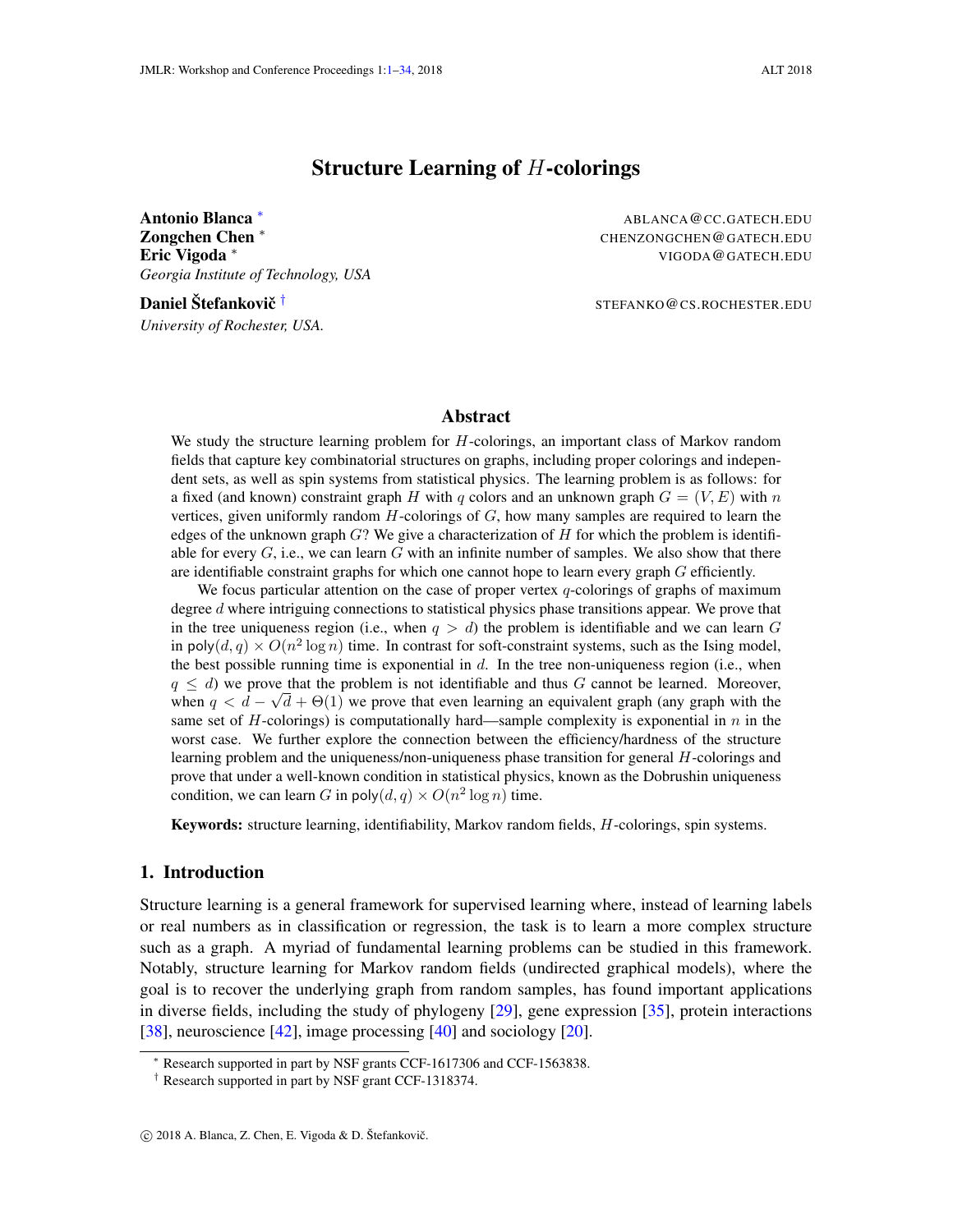Our goal in this paper is to understand when is structure learning for Markov random fields possible in polynomial time. We mostly focus on the task of *exact recovery*, where a learning algorithm is said to succeed only when it outputs exactly the hidden graph. In applications, exact recovery of graphical models is often of interest since the true graph structure contains valuable information about the dependencies in the model. Consequently, it has been very well-studied; see, e.g., [\[12,](#page-12-0) [14,](#page-12-1) [46,](#page-15-1) [13,](#page-12-2) [33,](#page-14-4) [2,](#page-12-3) [30,](#page-14-5) [39,](#page-14-6) [5,](#page-12-4) [7,](#page-12-5) [3,](#page-12-6) [47,](#page-15-2) [26,](#page-13-1) [32\]](#page-14-7). While the typical setting in these works are *soft-constraint models*, our focus here are models with *hard constraints*. Specifically, we consider the structure learning problem and the closely related question of statistical identifiability in the general setting of H-colorings, an important class of Markov random fields that include all hardconstraint models and capture key combinatorial structures on graphs, including proper colorings and independent sets.

Given an undirected, connected constraint graph  $H = (V(H), E(H))$ , with vertices  $V(H)$  =  $\{1,\ldots,q\}$  referred to as colors (or spins), an H-coloring of a graph  $G = (V, E)$  is an assignment of colors  $\{1, \ldots, q\}$  to the vertices of G such that adjacent vertices of G receive adjacent colors in H. That is, an H-coloring  $\sigma$  is a mapping  $\sigma: V \to V(H)$  such that if  $\{v, w\} \in E$ , then  $\{\sigma(v), \sigma(w)\}\in E(H)$ . If such an assignment is possible we say that G is H-colorable. The constraint graph H is allowed to have self-loops, but not parallel edges, and every  $\{i, j\}$  such that  $\{i, j\} \notin E(H)$  is called a *hard constraint*.

When, for example, H is the complete graph on q vertices with no self-loops, denoted  $K_q$ , neighboring vertices of G must be assigned different colors, and thus the proper q-colorings of  $G$ are precisely its H-colorings. If, on the other hand, H is the graph with two vertices  $V(H) = \{0, 1\}$ and two edges  $E(H) = \{ \{0, 0\}, \{0, 1\} \}$ , then the subset of vertices assigned color 1 in any Hcoloring of  $G$  form an independent set. Hence, in this case, there is one-to-one correspondence between the independent sets and the  $H$ -colorings of  $G$ . Spin systems without hard constraints, i.e., *soft-constraint systems*, correspond to the constraint graph with all possible edges; that is,  $H = K_q^+$ which is the complete graph  $K_q$  with a self-loop at every vertex. In this case, all  $q^{|V|}$  labelings of  $G$ are valid H-colorings.

We consider structure learning and statistical identifiability for  $H$ -colorings with at least one hard constraint; that is,  $H \neq K_q^+$ . (Note that the missing edge could be a self-loop.) H-colorings are well-studied in several other contexts. For the decision problem (for a fixed  $H$  is a graph  $H$ colorable?), a dichotomy result  $[27, 28, 10, 43]$  $[27, 28, 10, 43]$  $[27, 28, 10, 43]$  $[27, 28, 10, 43]$  $[27, 28, 10, 43]$  $[27, 28, 10, 43]$  $[27, 28, 10, 43]$  has been established characterizing for which H the problem is either in P or is NP-complete. The corresponding dichotomy conjecture for the directed case (directed graph homomorphisms) has also received considerable attention [\[22\]](#page-13-4); see also the recent works [\[11,](#page-12-8) [49\]](#page-15-4) and the references therein. The complexity of the exact counting version of the problem was characterized by Dyer and Greenhill [\[17\]](#page-13-5), and the complexity of approximate counting/sampling was studied in [\[25,](#page-13-6) [18,](#page-13-7) [23\]](#page-13-8).

For an H-colorable graph G, let  $\Omega_G^H$  be the set of all possible H-colorings of G and let  $\pi_G^H$ denote the uniform measure over  $\Omega_G^H$ . (Typically the constraint graph H will be fixed and thus we will drop the dependence on  $H$  in our notation.) Some of our results extend to the more general setting of a weighted constraint graph H and a weighted graph G, where  $\pi_G^H$  is the corresponding Gibbs distribution; see Appendix  $E$  for a precise definition.

For statistical identifiability our goal is to characterize the cases when every graph is learnable with an infinite number of samples. For structure learning our goal is to efficiently learn the graph  $G$ from samples drawn independently from  $\pi_G$ . More formally, let H be a fixed constraint graph and let G be a family of H-colorable graphs. Suppose that we are given L samples  $\sigma^{(1)}, \sigma^{(2)}, \ldots, \sigma^{(L)}$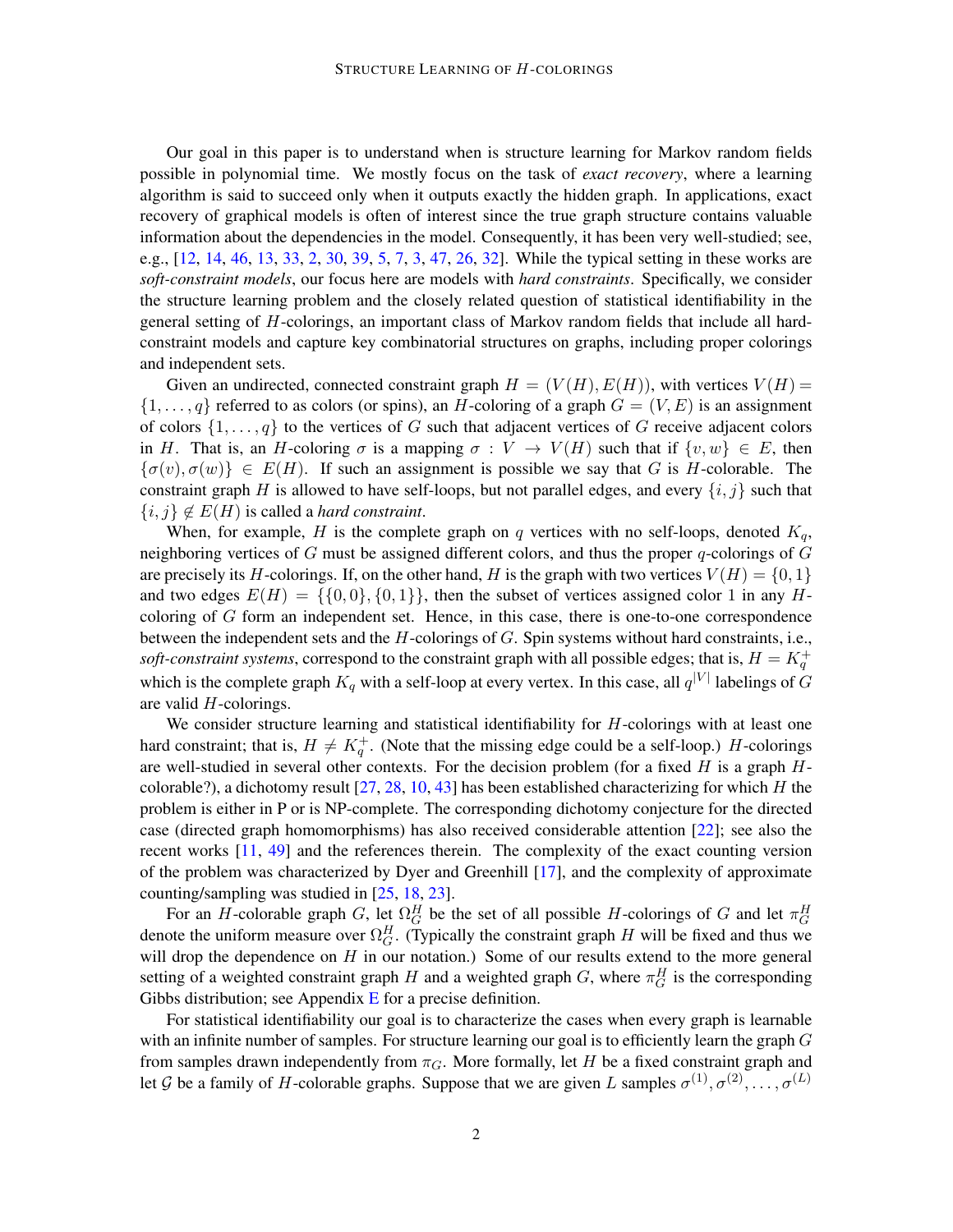drawn independently from the distribution  $\pi_G^H$  where  $G \in \mathcal{G}$ . A *structure learning algorithm* for the constraint graph H and the graph family G takes as input the sample sequence  $\sigma^{(1)}, \sigma^{(2)}, \ldots, \sigma^{(L)}$ and outputs an estimator  $\hat{G} \in \mathcal{G}$  such that  $\Pr[G = \hat{G}] \ge 1 - \varepsilon$  where  $\varepsilon > 0$  is a prescribed error (failure probability).

As mentioned earlier, structure learning has been well-studied for soft-constraint models where  $H = K_q^+$ . In the context of the Ising model, the most well-known and widely studied soft-constraint system, for an unknown graph  $G$  with  $n$  vertices, maximum degree  $d$  and maximum interaction strength  $\beta$  (which corresponds to the inverse temperature in the homogenous model), Bresler [\[3\]](#page-12-6) presented an algorithm to learn G in  $O(n^2 \log n) \times \exp(\exp(O(\beta d^2)))$  time. A different algo-rithm was provided by Vuffray et al. [\[47\]](#page-15-2) with running time  $O(n^4 \log n) \times \exp(O(\beta d))$ . Recently, Bresler's algorithm was extended to arbitrary Markov random fields by Hamilton et al. [\[26\]](#page-13-1), and a new approach was presented by Klivans and Meka [\[32\]](#page-14-7) which achieves nearly-optimal running time of  $O(n^2 \log n) \times \exp(O(\beta d))$ . Both of these general results [\[26,](#page-13-1) [32\]](#page-14-7) are for the case of softconstraint models and do not apply to the setting of hard-constraint systems. We shall see that, while the algorithm in  $[32]$  achieves (optimal) single exponential dependence on d for general softconstraint systems, the structure learning problem for hard-constraint systems is quite different. Indeed, some hard-constraint systems are not statistically identifiable (and thus the unknown graph G cannot be learned); others allow very efficient structure learning algorithms with  $poly(n, d, q)$ running time; while in others any structure learning algorithm requires exponentially (in  $n$ ) many samples.

For hard-constraint systems, the structure learning problem was previously studied by Bresler, Gamarnik, and Shah [\[6\]](#page-12-9) for independent sets (more generally, for the hard-core model where the independent sets are weighted by their size and a model parameter  $\lambda > 0$ ). They achieve nearlyoptimal running time of  $O(n^2 \log n) \times \exp(O(d\lambda))$ . For our positive results we generalize the structure learning algorithm in [\[6\]](#page-12-9).

Finally, we remark that while our results aim to learn the underlying graph G exactly (i.e., exact recovery), in some cases, we also consider the problem of learning an equivalent graph  $G'$  such that  $\pi_G = \pi_{G'}$  (equivalent-structure learning). The corresponding approximation problem of finding a graph G' such that  $\pi_{G'}$  is close to  $\pi_G$  in some notion of distance, such as total variation distance or Kullback-Leibler divergence (see, e.g., [\[1,](#page-12-10) [4\]](#page-12-11)), is apparently much simpler for hard-constraint systems; see Appendix [D.](#page-26-0)

### 1.1. Results

<span id="page-2-0"></span>We first address the statistical identifiability problem for general *H*-colorings.

Definition 1 *A constraint graph* H *is said to be identifiable with respect to a family of* H*-colorable* graphs G if for any two distinct graphs  $G_1, G_2 \in \mathcal{G}$  we have  $\pi_{G_1} \neq \pi_{G_2}$  (or equivalently  $\Omega_{G_1} \neq$  $\Omega_{G_2}$ ). In particular, when  ${\cal G}$  is the set of all finite  $H$ -colorable graphs we say that  $H$  is identifiable.

To characterize identifiability we introduce a supergraph  $G_{ij}$  of H. This supergraph will not be used as a constraint graph, but rather we will consider the H-colorings of  $G_{ij}$  in our characterization theorem. Consider an edge  $\{i, j\} \in E(H)$ . We construct  $G_{ij}$  by starting from H and duplicating the colors i and j. These new copies, denoted i' and j', have the same neighbors as the original colors i and j, respectively, except for the one edge  $\{i', j'\}$  which is not included; see Figure [1](#page-5-0) for an illustration of this supergraph and Definition [6](#page-5-1) for a formal definition.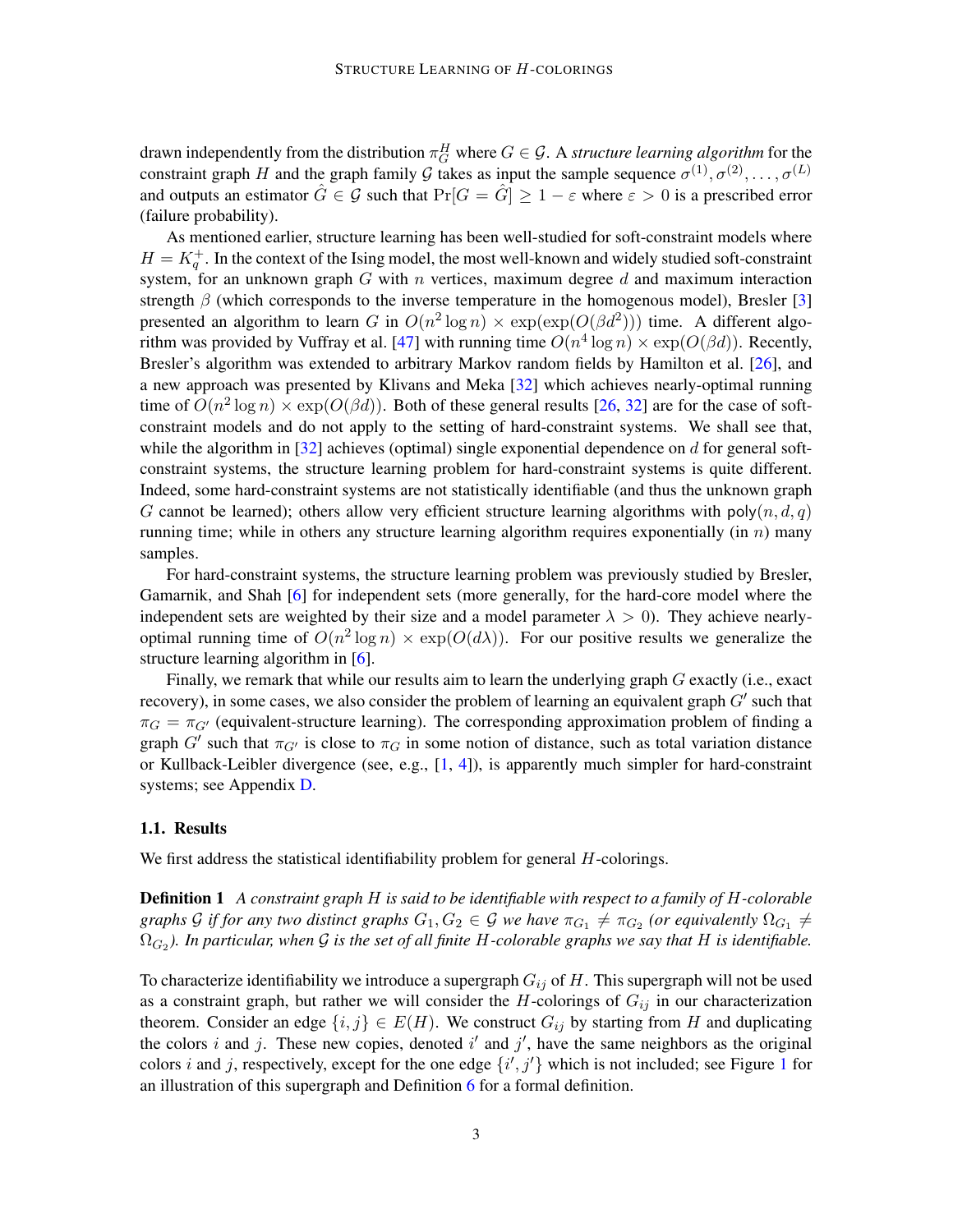For a constraint graph H we say that a pair of colors  $i, j \in V(H)$  are compatible (resp., incompatible) if  $\{i, j\} \in E(H)$  (resp.,  $\{i, j\} \notin E(H)$ ). Also, if  $\sigma$  is an H-coloring of a graph  $G = (V, E)$ , we use  $\sigma(v)$  to denote the color of  $v \in V$  in  $\sigma$ . Our characterization theorem considers whether in every H-coloring of  $G_{ij}$  the new vertices  $i', j'$  receive compatible colors.

<span id="page-3-0"></span>**Theorem 2** Let  $H \neq K_q^+$  be an arbitrary constraint graph. If H has at least one self-loop, then H is identifiable. Otherwise, H is identifiable if and only if for each  $\{i, j\} \in E(H)$  there exists an H-coloring  $\sigma$  of  $G_{ij}$  such that  $\sigma(i')$  and  $\sigma(j')$  are incompatible colors in H.

The intuition for the role of the graph  $G_{ij}$  in our characterization theorem is that if we added the edge  $\{i',j'\}$  to  $G_{ij}$  to form the graph  $G'_{ij} = G_{ij} \cup \{i',j'\}$ , then in every H-coloring of  $G'_{ij}$  the vertices  $i', j'$  receive compatible colors. If the same property holds for  $G_{ij}$ , i.e., in every H-coloring of  $G_{ij}$  the vertices i', j' receive compatible colors, then the edge  $\{i',j'\}$  plays no role and the pair of graphs  $G_{ij}$  and  $G'_{ij}$  have the same set of H-colorings. That is,  $G_{ij}$  and  $G'_{ij}$  are indistinguishable, and so  $H$  is not identifiable.

Let  $\mathcal{G}(n, d)$  be the family of *n*-vertex graphs of maximum degree at most d. Our next result shows that for some identifiable (with respect to  $\mathcal{G}(n, d)$ ) constraint graphs, one cannot hope to learn the underlying graph G efficiently. We remark that this is not the case for soft-constraint models, where one can always learn G in time  $O(n^2 \log n) \times \exp(O(d\beta))$  [\[32\]](#page-14-7).

<span id="page-3-1"></span>Theorem 3 *There exists an identifiable constraint graph* H *and a constant* c > 0 *such that, for all*  $n \geq 8$ *, any structure learning algorithm for* H *and the graph family*  $\mathcal{G}(n, 7)$  *that succeeds with probability at least*  $exp(-cn)$  *requires at least*  $exp(cn)$  *samples.* 

While this theorem shows that there is no efficient learning algorithm for all identifiable models, for some relevant models structure learning can be done efficiently.

We focus first on the case of proper q-colorings where  $H = K<sub>q</sub>$ . In general, the colorings problem is not identifiable. However, if we consider identifiability with respect to the graph family  $\mathcal{G}(n, d)$  we get a richer picture. We prove that when  $q > d$  the q-colorings problem is identifiable, whereas when  $q \leq d$  it is not. This phase transition for identifiability/non-identifiability at  $q = d$ is quite intriguing since it coincides with the statistical physics uniqueness/non-uniqueness phase transition of the Gibbs distribution on infinite d-regular trees.

Uniqueness on an infinite d-regular tree T may be defined as follows. Let  $T_\ell$  be a finite dregular tree of height  $\ell$  rooted at vertex r and consider the uniform measure  $\mu_{\ell}$  over the proper q-colorings of  $T_\ell$ . We say that the Gibbs measure on T is unique if, as  $\ell \to \infty$ , the configuration in the leaves of  $T_\ell$  has no influence on the color of r. Formally, the Gibbs measure on T is unique iff for every color  $c \in \{1, \ldots, q\}$  and every configuration  $\tau$  on the leaves of  $T_{\ell}$ , we have  $\mu_{\ell}(r =$  $c(\tau) \to 1/q$  as  $\ell \to \infty$ . That is, the conditional distribution at the root given  $\tau$  is the uniform measure over  $\{1, \ldots, q\}$  as  $\ell \to \infty$ . In [\[31,](#page-14-8) [8\]](#page-12-12) it was shown that there is a unique Gibbs measure iff  $q > d$ . The uniqueness/non-uniqueness phase transition on the infinite d-regular tree is known to be closely connected to the efficiency/hardness of other fundamental computational problems, such as sampling and counting; see, e.g., [\[48,](#page-15-5) [44,](#page-15-6) [45,](#page-15-7) [24,](#page-13-9) [34\]](#page-14-9).

In the identifiable region  $q > d$  we present an efficient structure learning algorithm with  $O(n^2 \log n) \times \text{poly}(d, q)$  running time. When  $q \leq d$ , where we cannot hope to learn the hidden graph  $G$  since there are pairs of graphs with the same set of  $H$ -colorings, we may be interested in a learning algorithm that outputs a graph  $G'$  that is equivalent to the unknown graph  $G$ , in the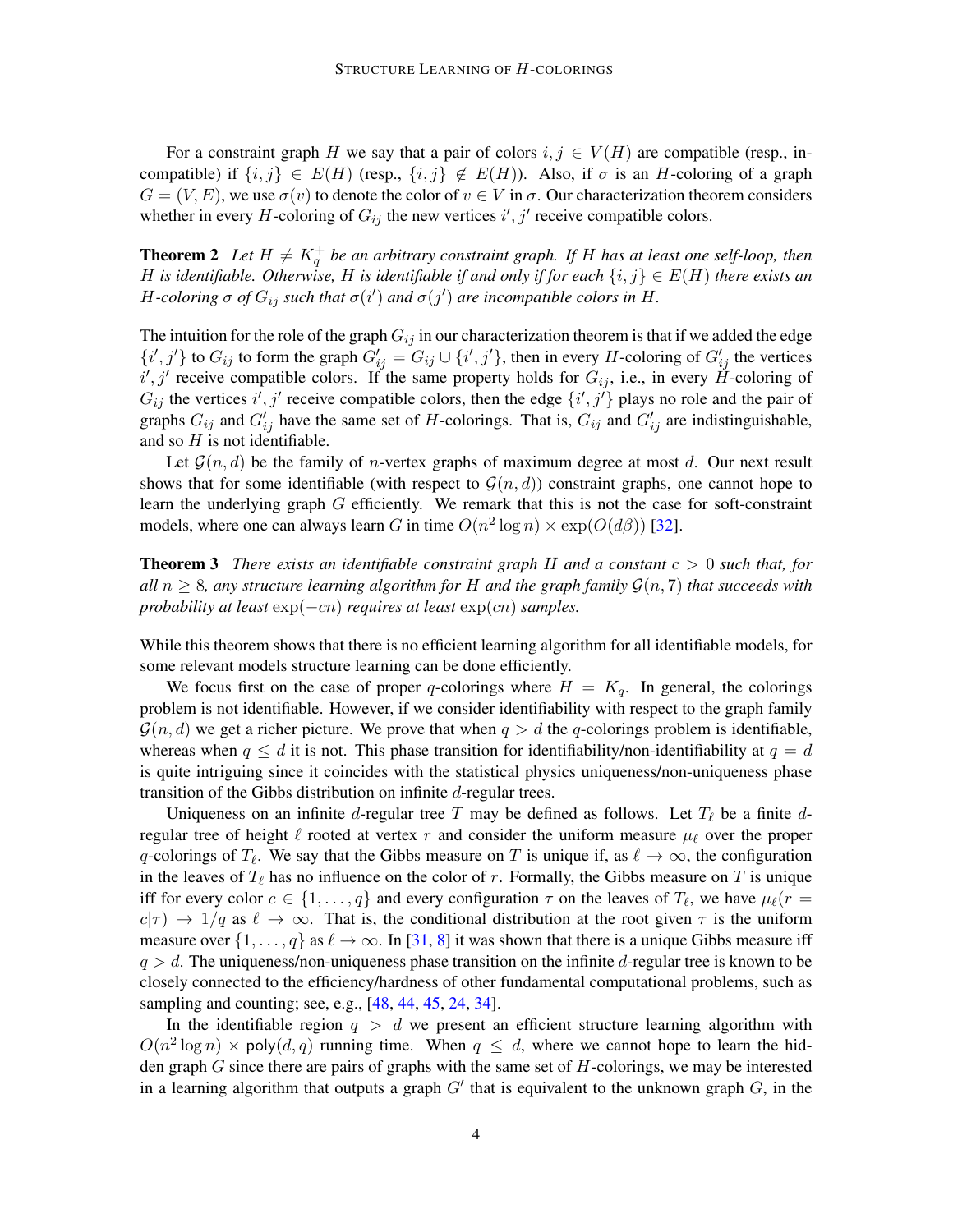sense that  $\Omega_{G'} = \Omega_G$ . We say that an algorithm is an *equivalent-structure learning algorithm* for a fixed constraint graph H and a graph family G if for every  $G \in \mathcal{G}$ , with probability at least  $1 - \varepsilon$ , the algorithm outputs  $G' \in \mathcal{G}$  such that  $\Omega_G = \Omega_{G'}$ . √

In the q-coloring setting, it turns out that when  $q \leq d$  $d+\Theta(1)$  there is a family of exponentially many *n*-vertex graphs with different sets of  $q$ -colorings that only differ on an exponentially small (in  $n$ ) fraction of their q-colorings. Consequently, any equivalent-structure learning algorithm requires exponential many samples to distinguish among these graphs.

Our results for statistical identifiability, structure learning and equivalent-structure learning for proper q-colorings are stated in the following theorem.

<span id="page-4-3"></span>**Theorem 4** *Consider the q-colorings problem*  $H = K_q$ *. The following hold for all d.* 

- <span id="page-4-1"></span>*1. Efficient learning for*  $q > d$ : *For all*  $q > d$ *,*  $n \ge 1$  *and any*  $G \in \mathcal{G}(n, d)$ *, there is a structure learning algorithm that given*  $L = O(qd^3 \log(\frac{n^2}{\epsilon}))$  $(\frac{n^2}{\varepsilon})$ ) *independent samples from*  $\pi_G$  *outputs* G *with probability at least*  $1 - \varepsilon$  *and has running time*  $O(Ln^2)$ *.*
- <span id="page-4-4"></span>*2. Non-identifiability for*  $q \leq d$ : *For all*  $q \leq d$  *and*  $n \geq q+2$  *there exist* q-colorable graphs  $G_1, G_2 \in \mathcal{G}(n,d)$  such that  $G_1 \neq G_2$  and  $\pi_{G_1} = \pi_{G_2}$ .
- <span id="page-4-0"></span>*3. Lower bound for* q < d − √  $d + \Theta(1)$ : For all  $q < d$  – √ d + Θ(1) *there exists a constant*  $c > 0$  such that any equivalent-structure learning algorithm for the family of graphs  $\mathcal{G}(n, d)$ *that succeeds with probability at least*  $exp(-cn)$  *requires at least*  $exp(cn)$  *samples, provided* n *is sufficiently large.*

As mentioned earlier, the phase transition for identifiability/non-identifiability at  $q = d$  coincides with the statistical physics uniqueness/non-uniqueness phase transition. The lower bound when  $q < d - \sqrt{d} + \Theta(1)$  is also quite curious since it coincides exactly with the threshold for polynomialtime/NP-completeness for the decision problem [\[21,](#page-13-10) [37\]](#page-14-10). In fact, the graph used in the proof of Part [3](#page-4-0) of Theorem [4](#page-4-1) is inspired by the graph used in the NP-completeness proof in [\[21\]](#page-13-10) and the graph theoretic result in [\[37\]](#page-14-10).

Since our results for the structure learning problem in the setting of q-colorings suggest an intimate connection between the efficiency/hardness of the learning problem and the uniqueness/nonuniqueness phase transition of the Gibbs distribution, we further explore this connection for general H-colorings. A sufficient condition for uniqueness on general graphs is the *Dobrushin uniqueness condition* [\[16\]](#page-13-11), which is a standard tool in statistical physics for establishing uniqueness of the Gibbs distribution.

Dobrushin's condition considers the so-called influence matrix R where the entry  $R_{vw}$  measures the worst-case influence of vertex w on v. In particular, consider all pairs of color assignments  $\tau, \tau_w$ that differ only at vertex w.  $R_{vw}$  is the maximum (over these pairs  $\tau, \tau_w$ ) of the difference in total variation distance of the marginal distribution at v conditional on the color assignment  $\tau(V \setminus v)$ versus  $\tau_w(V \setminus v)$ . Observe that  $R_{vw} = 0$  for non-adjacent pairs v, w. The Dobrushin uniqueness condition holds if the maximum row sum in R is strictly less than 1, so that the total influence on a vertex of its neighborhood is less than 1; see Definition [16](#page-11-0) for a precise definition.

We prove that if the Dobrushin uniqueness condition holds, then we can learn the underlying *n*-vertex graph in poly $(n, q)$  time.

<span id="page-4-2"></span>**Theorem 5** Let  $H \neq K_q^+$  be an arbitrary constraint graph. Suppose G is such that  $\pi_G$  satisfies *the Dobrushin uniqueness condition. Then, there is a structure learning algorithm that given*  $L =$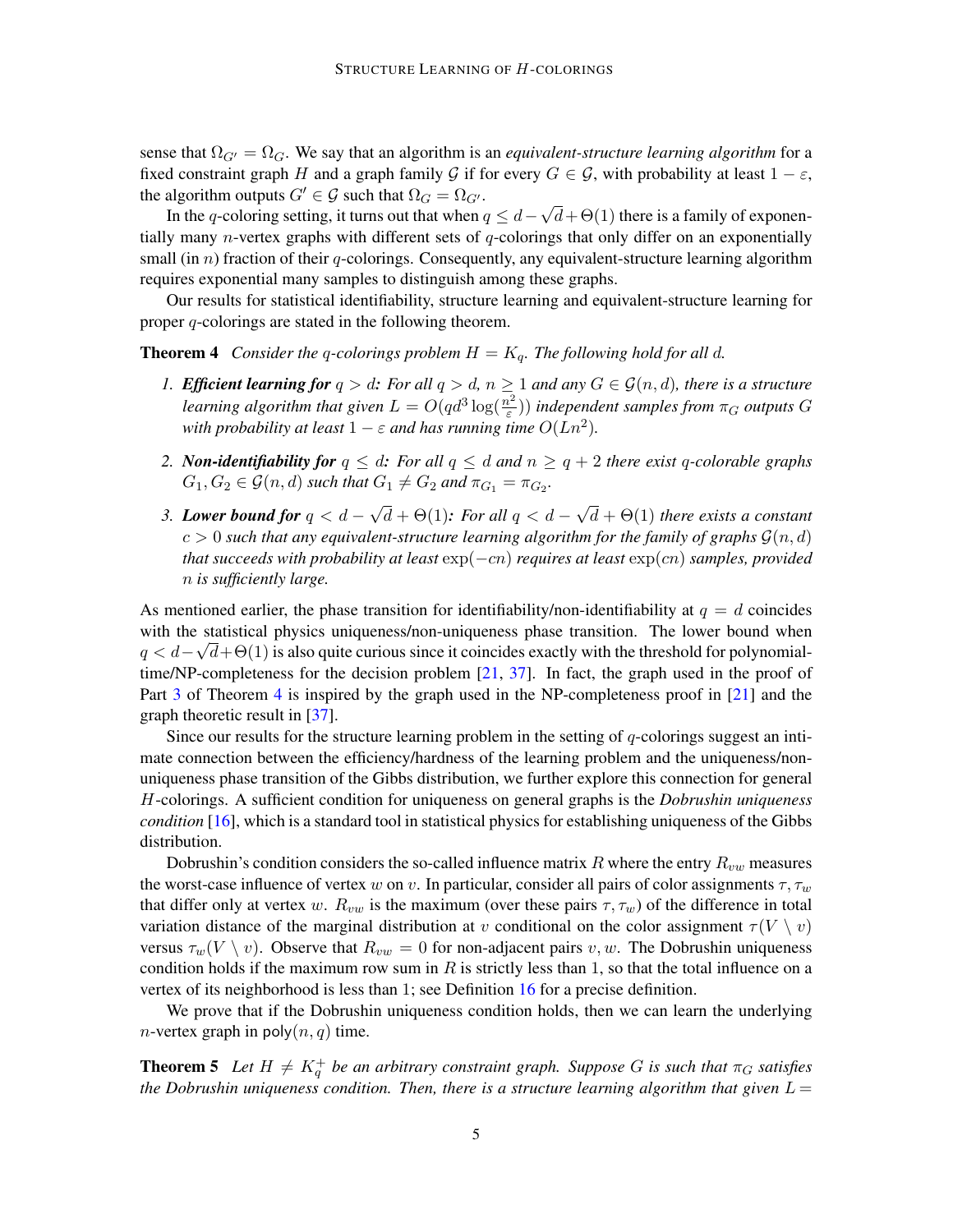<span id="page-5-0"></span>

Figure 1: Two constraint graphs H and H' with corresponding supergraphs  $G_{12}$  and  $G'_{12}$ .

 $O(q^2 \log(\frac{n^2}{\varepsilon}))$  $(\frac{e^{2}}{\varepsilon})$ ) independent samples from  $\pi_{G}$  outputs the graph G with probability at least  $1 - \varepsilon$ and has running time  $O(Ln^2)$ .

The above theorem provides an efficient structure learning algorithm under a fairly strong model assumption. For soft-constraint systems, under a similar but weaker (i.e., easier to satisfy) condition, Bresler, Mossel and Sly [\[5\]](#page-12-4) give a structure learning algorithm with running time *exponential* in the maximum degree d of the graph  $G$ . We provide a structure learning algorithm for hard-constraint systems with a similar running time that works under an even weaker assumption. Our algorithm works for *permissive systems*, which are a class of hard-constraint models widely studied in statistical physics; see, e.g., [\[19,](#page-13-12) [36,](#page-14-11) [15\]](#page-13-13). The precise definition, as well as the running time and sample complexity of our algorithm, are provided in Appendix [E.3.](#page-28-0)

The rest of the paper is organized as follows. In Section [2](#page-5-2) we prove our characterization theorem (Theorem [2\)](#page-3-0) and our learning lower bound for identifiable models (Theorem [3\)](#page-3-1). In Section [3,](#page-9-0) we prove our results for colorings (Theorem [4\)](#page-4-1). In particular, in Section [3.1](#page-9-1) we introduce a general structure learning algorithm STRUCTLEARN-H which will be the basis of all our algorithmic result. Our poly $(n, d, q)$ -time algorithm under the Dobrushin uniqueness condition (Theorem [5\)](#page-4-2) is estab-lished in Section [4.](#page-11-1) In Appendix [D](#page-26-0) we consider the approximation problem of learning a graph  $G$ such that  $\pi_G$  is close in total variation distance to the true distribution. Finally, the case of weighted  $H$  and  $G$  is considered in Appendix [E.](#page-27-0)

# <span id="page-5-2"></span>2. Identifiability

As discussed in the introduction, given a constraint graph H, it is possible that  $\pi_{G_1} = \pi_{G_2}$  for two distinct H-colorable graphs  $G_1$  and  $G_2$ ; i.e., the structure learning problem is not identifiable. In this section we prove Theorem [2](#page-3-0) from the introduction that characterizes the identifiable constraint graphs.

Let G be a family of H-colorable graphs. Recall that a constraint graph H is *identifiable with respect to* G if for any two distinct graphs  $G_1, G_2 \in \mathcal{G}$  we have  $\pi_{G_1} \neq \pi_{G_2}$  or equivalently  $\Omega_{G_1} \neq$  $\Omega_{G_2}$ . In particular, when G is the set of all finite H-colorable graphs we say that H is identifiable; see Definition [1.](#page-2-0)

<span id="page-5-1"></span>To characterize identifiability of H-colorings we previously introduced the supergraph  $G_{ij}$  of H obtained by duplicating the colors i and j. The new copies of i and j, denoted i' and j', have the same neighbors as i and j, respectively, except for the one edge  $\{i',j'\}$  that is not present in  $G_{ij}$ —see Figure [1](#page-5-0) for examples of the graph  $G_{ij}$ . We provide next the formal definition of  $G_{ij}$ .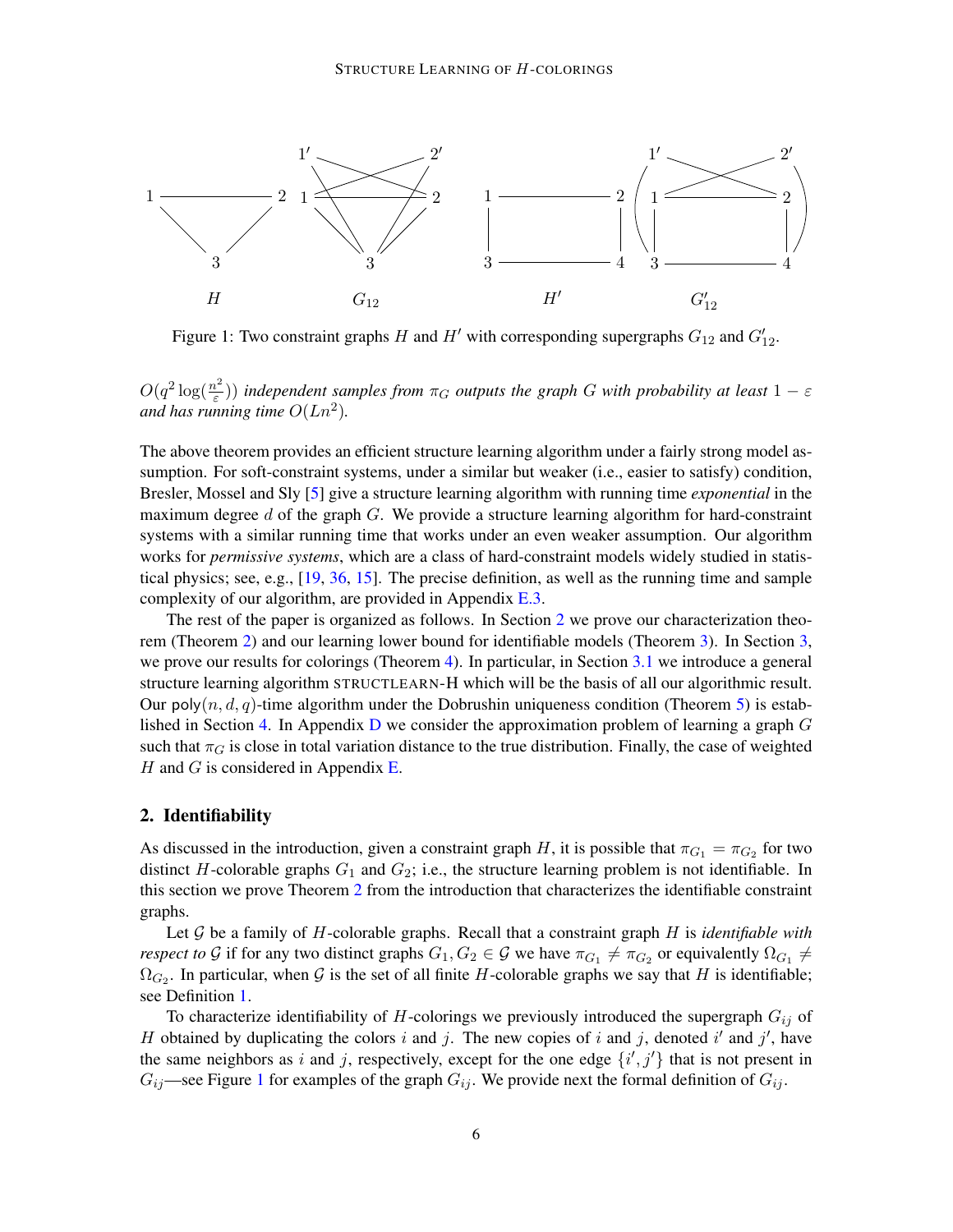<span id="page-6-2"></span>

Figure 2: (a) The constraint graph  $F$ ; each thick edge corresponds to 32 edges, one incident to each vertex of  $I_{32}$ . (b) The graph  $G_m$  showing the edges in  $E_{i,i+1}$  and the connections between the vertices  $a_1, a'_1, b_1, c_1$ .

**Definition 6** Let  $H = (V(H), E(H))$  be an arbitrary constraint graph with no self-loops. For *each*  $\{i, j\} \in E(H)$ *, we define the graph*  $G_{ij} = (V(G_{ij}), E(G_{ij}))$  *as follows:* 

- *1.*  $V(G_{ij}) = V(H) \cup \{i', j'\}$  *where*  $i'$  *and*  $j'$  *are two new colors;*
- 2. *If*  $\{a, b\} \in E(H)$ *, then the edge*  $\{a, b\}$  *is also in*  $E(G_{ij})$ *;*
- 3. For each  $k \in V(G_{ij}) \setminus \{i',j'\}$ , the edge  $\{i',k\}$  is in  $G_{ij}$  if and only if the edge  $\{i,k\}$  is in H, and similarly  $\{j',k\} \in E(G_{ij})$  if and only if  $\{j,k\} \in E(H)$ ;

Our characterization of identifiability, i.e., Theorem [2](#page-3-0) from the introduction, is established by the next two lemmas. Lemma [7](#page-6-0) deals with the case of constraint graphs with at least one self-loop, while Lemma [8](#page-6-1) considers constraint graphs with no self-loops.

<span id="page-6-0"></span>**Lemma 7** If  $H \neq K_q^+$  has at least one self-loop, then H is identifiable.

<span id="page-6-1"></span>**Lemma 8** If  $H \neq K_q^+$  has no self-loops, H is identifiable if and only if for each  $\{i, j\} \in E(H)$ there exists an H-coloring of  $G_{ij}$  where i' and j' receive incompatible colors.

The proofs of Lemmas [7](#page-6-0) and [8](#page-6-1) are provided in Appendix [A.](#page-16-0)

### <span id="page-6-4"></span>2.1. Learning lower bounds for identifiable models

In this section we prove Theorem [3](#page-3-1) from the introduction. In particular, we provide a constraint graph  $F$  and a family of  $F$ -colorable *n*-vertex graphs of maximum degree 7 such that the number of samples from  $\pi_G^F$  required to learn any graph in this family, even with success probability  $\exp(-O(n))$ , is exponential in n.

<span id="page-6-3"></span>We define the constraint graph  $F = (V(F), E(F))$  first, which consists of an independent set of size 32, denoted  $I_{32}$ , and four additional vertices  $\{1, 2, 3, 4\}$ . Every vertex in the independent set  $I_{32}$  is connected to these four vertices and also  $\{1, 2\}, \{2, 3\}, \{3, 4\} \in E(F)$ ; see Figure [2\(](#page-6-2)a).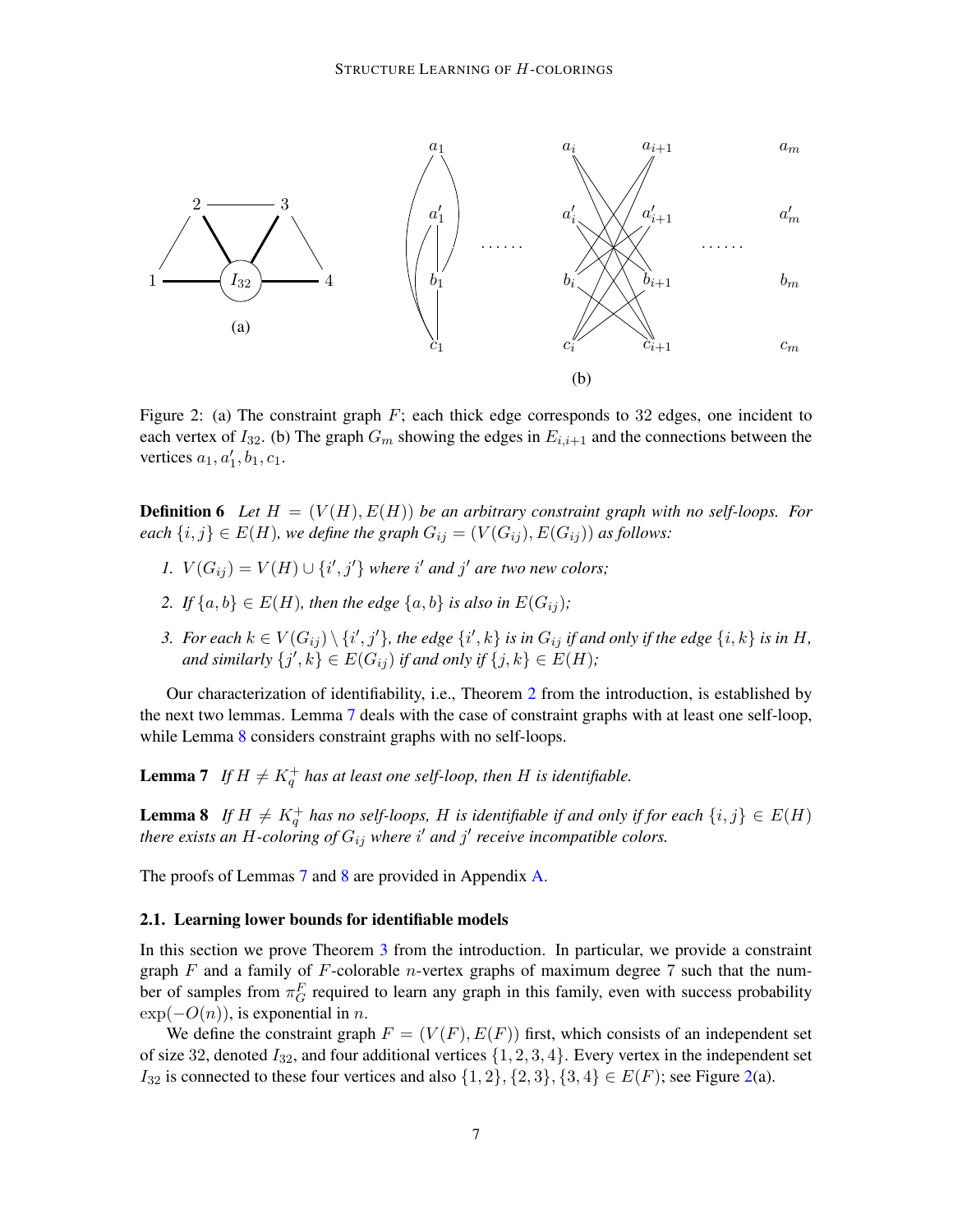## Lemma 9 F *is identifiable.*

We define next a family  $\mathcal{G}_n$  of *n*-vertex graphs of maximum degree 7 such that every graph in the family have almost the same set of F-colorings. Every graph in  $\mathcal{G}_n$  will be a supergraph of the graph  $G_m = (V_m, E_m)$ , whose vertex set is given by  $V_m = \{a_i, a'_i, b_i, c_i : 1 \le i \le m\}$  with  $m = n/4$ . (For clarity we assume first that 4 divides n; we later explain how to adjust the definition of  $\mathcal{G}_n$ when *n* is not divisible by 4.) For each  $2 \le i \le m$ ,  $\{a_i, a'_i, b_i, c_i\}$  is an independent set. The edges with both endpoints in  $\{a_1, a'_1, b_1, c_1\}$  are:

$$
E_{1,1} := \{\{a_1,b_1\},\, \{a_1,c_1\},\, \{a'_1,b_1\},\, \{a'_1,c_1\},\{b_1,c_1\}\}.
$$

The edges between the independent sets  $\{a_i, a'_i, b_i, c_i\}$  and  $\{a_{i+1}, a'_{i+1}, b_{i+1}, c_{i+1}\}$  for  $1 \le i < m$ are:

$$
E_{i,i+1} := \{ \{a_i, b_{i+1}\}, \{a_i, c_{i+1}\}, \{a'_i, b_{i+1}\}, \{a'_i, c_{i+1}\}, \{b_i, a_{i+1}\}, \{b_i, a'_{i+1}\}, \{b_i, c_{i+1}\}, \{c_i, a_{i+1}\}, \{c_i, a'_{i+1}\}, \{c_i, b_{i+1}\} \}.
$$

We then let  $E_m = \left(\bigcup_{i=1}^{m-1} E_{i,i+1}\right) \cup E_{1,1}$ ; see Figure [2\(](#page-6-2)b). Now, let

<span id="page-7-3"></span><span id="page-7-2"></span> $M = \{\{a_i, b_{i+2}\} : i = 1, 2, \dots, m-2\}$  (1)

and let  $E^{(1)}, E^{(2)}, \ldots, E^{(t)}$  be all the possible subsets of M; hence  $t = 2^{m-2}$ . We define  $\mathcal{G}_n$  as:

$$
\mathcal{G}_n = \{G^{(1)} = (V_m, E_m \cup E^{(1)}), G^{(2)} = (V_m, E_m \cup E^{(2)}), \dots, G^{(t)} = (V_m, E_m \cup E^{(t)})\}.
$$

Since the maximum degree of  $G_m$  is 6, every graph in  $\mathcal{G}_n$  has maximum degree 7. Moreover, if we let  $A_m = \{a_i, a'_i : 1 \le i \le m\}$ ,  $B_m = \{b_i : 1 \le i \le m\}$  and  $C_m = \{c_i : 1 \le i \le m\}$ , then it is clear from our construction that  $(A_m, B_m, C_m)$  is a tripartition for every graph in  $\mathcal{G}_n$ . An immediate consequence of this is that every graph in  $\mathcal{G}_n$  has an F-coloring that assigns, for example, color 2 to every vertex in  $A_m$ , color 3 to every vertex in  $B_m$  and a color from the independent set  $I_{32}$  to every vertex in  $C_m$ . Therefore, all graphs in the family  $\mathcal{G}_n$  are F-colorable.

The next theorem shows that structure learning is hard for F and  $\mathcal{G}_n$ .

**Theorem 10** Let  $m \in \mathbb{N}^+$  such that  $m \geq 2$  and let  $n = 4m$ . Then, any structure learning *algorithm for the constraint graph* F *and the family of graphs* G<sup>n</sup> *that succeeds with probability at*  $least 2^{-(m-3)}$  *requires at least*  $2^{m+1}$  *samples.* 

Before proving this theorem we state two key facts that will be used in its proof. In particular, Fact [11](#page-7-0) shows that actually  $(A_m, B_m, C_m)$  is the unique tripartition of  $G_m$ , and Fact [12](#page-7-1) gives a lower bound for the number of samples required by a structure learning algorithm to guarantee a prescribed success probability.

<span id="page-7-0"></span>**Fact 11** For any  $m \in \mathbb{N}^+$  the graph  $G_m$  is tripartite and has a unique tripartition  $(A_m, B_m, C_m)$ , where  $A_m = \{a_i, a'_i : 1 \leq i \leq m\}$ ,  $B_m = \{b_i : 1 \leq i \leq m\}$  and  $C_m = \{c_i : 1 \leq i \leq m\}$ .

<span id="page-7-1"></span>**Fact 12** Let H be an arbitrary constraint graph. Suppose  $\hat{G} = \{\hat{G}_1, \hat{G}_2, \ldots, \hat{G}_r\}$  is a family of r distinct H-colorable graphs such that H is identifiable with respect to  $\hat{\mathcal{G}}$ . Assume also that  $\hat{G}_1$  is a  $s$ ubgraph of  $\hat G_i$  for all  $2\leq i\leq r$  and that  $\hat G_r$  is a supergraph of  $\hat G_i$  for all  $1\leq i\leq r-1.$  Let

$$
\eta = 1 - \frac{|\Omega_{\hat{G}_r}|}{|\Omega_{\hat{G}_1}|}.
$$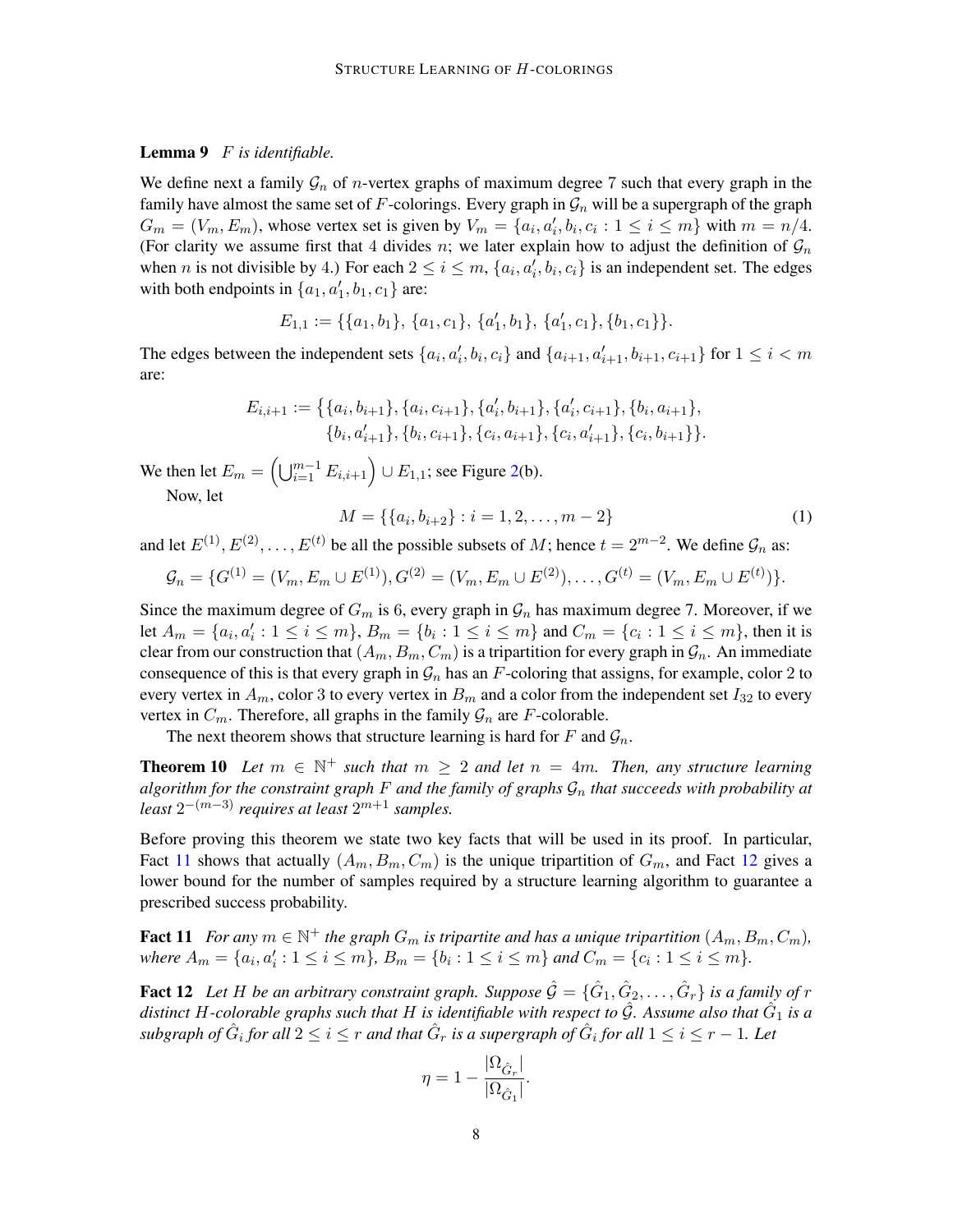*If there exists a structure learning algorithm for H and*  $\hat{G}$  *such that for any*  $G^* \in \hat{\mathcal{G}}$ *, given* L independent samples from  $\pi^H_{G^*}$  as input, it outputs  $G^*$  with probability at least  $1/r+\alpha$  with  $\alpha>0$ , *then*  $L \geq \alpha/\eta$ *.* 

We observe that when  $\alpha = 0$ , the structure learning algorithm that outputs a graph from  $\hat{G}$  uniformly at random has success probability  $1/r$  without requiring any samples. We are now ready to prove Theorem [10.](#page-7-2)

**Proof of Theorem [10](#page-7-2)** Let  $m \ge 2$ ,  $n = 4m$  and for ease of notation let  $\mathcal{G} = \mathcal{G}_n$ . Let  $G^{(1)} = G_m$ and  $G^{(t)} = G_m \cup M$  where M is defined in [\(1\)](#page-7-3) and  $t = 2^{m-2}$ . Hence, the graph  $G^{(1)}$  (resp.,  $G^{(t)}$ ) is a subgraph (resp., supergraph) of every other graph in  $G$ . Moreover, all graphs in  $G$  are distinct and  $F$  is identifiable by Lemma [9.](#page-6-3) Hence, to apply Fact [12](#page-7-1) all we need is a lower bound for

$$
\eta = 1 - |\Omega_{G^{(t)}}| / |\Omega_{G^{(1)}}|.
$$

By Fact [11,](#page-7-0)  $G_m$  has a unique tripartition  $(A_m, B_m, C_m)$ . Since the constraint graph F has a tripartition  $\{\{1,3\},\{2,4\},I_{32}\}\text{, every }F\text{-coloring of }G_m\text{ induces the same tripartition of }G_m.$  That is to say, in every F-coloring of  $G_m$  one of the sets  $A_m$ ,  $B_m$  or  $C_m$  is colored with colors  $\{1,3\}$ , another is colored with  $\{2, 4\}$  and the third one is colored using colors from the independent set  $I_{32}$  of F. Then, the number of F-colorings of  $G_m$  such that  $A_m$  is colored with colors from  $I_{32}$ is  $K \cdot 32^{2m}$ , where K is the number of F-colorings of  $B_m \cup C_m$  given a fixed F-coloring of  $A_m$ that only uses colors from  $I_{32}$ . Observe that K is the same for every F-coloring of  $A_m$ , and  $K \geq 2$ since we can always color  $B_m$  with color 2 and  $C_m$  with 3, or color  $B_m$  with 3 and  $C_m$  with 2. On the other hand, the number of F-colorings where  $B_m$  receives colors from  $I_{32}$  is at most  $2 \cdot 32^m \cdot 2^m \cdot 2^{2m} = 2 \cdot 32^m \cdot 8^m$ , and similarly for  $C_m$ . Hence, the probability that in a uniformly random F-coloring of  $G_m$ ,  $A_m$  is colored with colors from the independent set  $I_{32}$  is at least

$$
\frac{K \cdot 32^{2m}}{K \cdot 32^{2m} + 4 \cdot 32^m \cdot 8^m} = 1 - \frac{4 \cdot 8^m}{K \cdot 32^m + 4 \cdot 8^m} \ge 1 - \frac{1}{2^{2m-1}}.
$$

Let  $\sigma$  be an F-coloring of  $G_m$  such that  $A_m$  is colored with colors from  $I_{32}$ . Since colors from  $I_{32}$  are compatible with any other color, the pair of colors  $\sigma(a_i)$ ,  $\sigma(b_{i+2})$  are compatible for any  $1 \le i \le m-2$ . Therefore,  $\sigma$  is also a valid F-coloring of  $G^{(t)}$  and thus  $\sigma \in \Omega_{G^{(t)}}$ . We then deduce that

$$
1 - \eta = \frac{|\Omega_{G^{(t)}}|}{|\Omega_{G^{(1)}}|} \ge 1 - \frac{1}{2^{2m-1}}
$$

Since  $|\mathcal{G}| = 2^{m-2}$ , it follows from Fact [12](#page-7-1) that the number of samples required to learn a graph in  $\mathcal G$  with success probability  $2^{-(m-3)}$  is at least

$$
L \ge \frac{2^{-(m-3)} - 2^{-(m-2)}}{\eta} \ge 2^{m+1}.
$$

.

The proofs of Lemma [9,](#page-6-3) Fact [11](#page-7-0) and Fact [12](#page-7-1) are provided in Appendix [A.1.](#page-17-0)

### 2.2. Proof of Theorem [3](#page-3-1)

To conclude this section, we provide the proof of Theorem [3](#page-3-1) from the introduction, which follows straightforwardly from Theorem [10.](#page-7-2)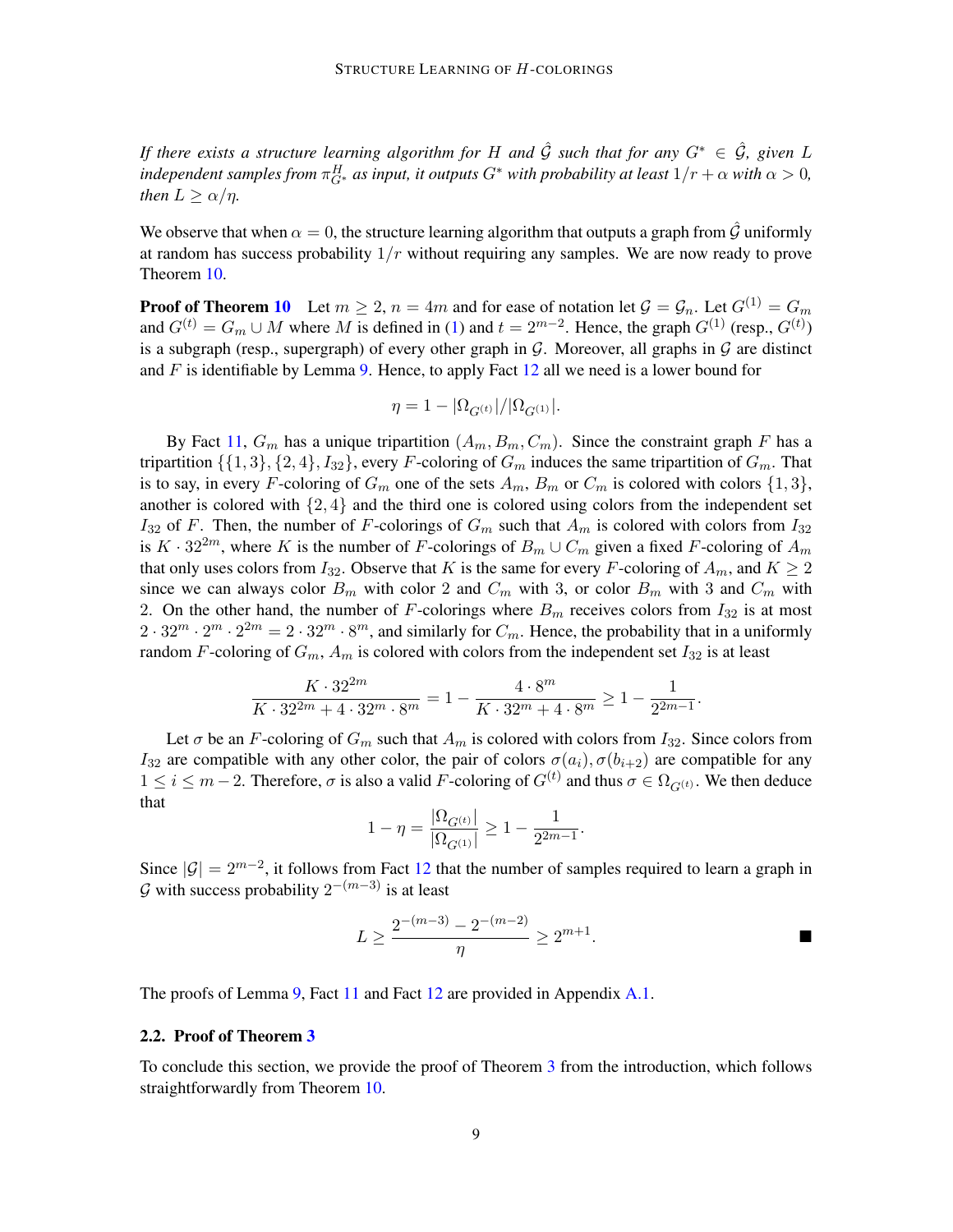**Proof of Theorem [3](#page-3-1)** Let  $n \ge 8$ . If 4 divides n, then Theorem [10](#page-7-2) implies there exists a constant  $c > 0$  such that any structure learning algorithm for the constraint graph F and the graph family  $\mathcal{G}_n$ with success probability at least  $\exp(-cn)$  requires at least  $\exp(cn)$  samples. Since  $\mathcal{G}_n \subseteq \mathcal{G}(n, 7)$ , the result follows.

The same ideas carry over without significant modification to the case when 4 does not divide  $n$ . For example, suppose that  $n = 4m + 1$  for some  $m \geq 2$ . For  $G \in \mathcal{G}_{4(m+1)}$ , let  $\tilde{G}$  be the subgraph of G induced by  $V_{m+1} \setminus \{a'_{m+1}, b_{m+1}, c_{m+1}\}\$ . We define  $\mathcal{G}_n$  as the family of the subgraphs  $\hat{G}$  for each  $G \in \mathcal{G}_{4(m+1)}$ . When  $n = 4m + 2$  or  $n = 4m + 3$ , we consider instead the graph families of the subgraphs induced by  $V_{m+1} \setminus \{b_{m+1}, c_{m+1}\}\$  and  $V_{m+1} \setminus \{c_{m+1}\}\$ , respectively. The argument in the proof of Theorem [10](#page-7-2) carries over to these graph families straightforwardly. Since in every case  $\mathcal{G}_n \subseteq \mathcal{G}(n, 7)$  the result follows.

## <span id="page-9-0"></span>3. Learning proper  $q$ -colorings

In this section we consider statistical identifiability, structure learning and equivalent-structure learning for proper q-colorings, where  $H = K_q$  and  $\pi_G$  is the uniform distribution over the proper  $q$ -colorings of the graph  $G$ . In particular, we prove Theorem [4](#page-4-1) from the introduction: Part [1](#page-4-3) follows from Lemmas [14](#page-10-0) and [13](#page-9-2) in Section [3.2;](#page-10-1) Part [2](#page-4-4) from Theorem [15](#page-11-2) in Section [3.3;](#page-11-3) and we establish Part [3](#page-4-0) of the theorem in Appendix [B.1.](#page-18-0)

### <span id="page-9-1"></span>3.1. A structure learning algorithm

In this subsection we introduce a general structure learning algorithm for any constraint graph H with at least one hard constraint; i.e.,  $H \neq K_q^+$ . In Section [3.2,](#page-10-1) we analyze its running time and sample complexity for proper colorings. Later in Sections [4](#page-11-1) and [E.3,](#page-28-0) we consider more general settings where this algorithm is also efficient.

Fix  $H \neq K_q^+$  and suppose  $\{i, j\} \notin E(H)$ . Given independent samples  $\sigma^{(1)}, \ldots, \sigma^{(L)}$  from  $\pi_G = \pi_G^H$  for some unknown graph  $G = (V, E)$ , the algorithm checks for every pair of vertices  $u, v \in V$  whether there is at least one sample  $\sigma^{(k)}$  such that  $\sigma_u^{(k)} = i$  and  $\sigma_v^{(k)} = j$ . If this is the case, then the edge  $\{u, v\}$  does not belong to E. Otherwise, the algorithm adds the edge  $\{u, v\}$ to the estimator  $\hat{E}$  of E. This structure learning algorithm, which we call STRUCTLEARN-H, has running time  $O(Ln^2)$  and was used before in [\[6\]](#page-12-9) for the hard-core model. The effectiveness of STRUCTLEARN-H depends crucially on how likely are nonadjacent vertices to receive colors i and j. For  $v \in V$ , let  $X_v$  be the random variable for the color of v under  $\pi_G$ .

<span id="page-9-2"></span>**Lemma 13** Let  $H \neq K_q^+$  and  $\{i, j\} \notin E(H)$ . Suppose  $Pr[X_u = i, X_v = j] \geq \delta$  for all  ${u, v} \notin E$  and some  $\delta > 0$ . Let  $\hat{G} = (V, \hat{E})$  be the output of the algorithm STRUCTLEARN-H. *Then, for all*  $\varepsilon \in (0, 1)$ ,  $Pr[E = \hat{E}] \ge 1 - \varepsilon$  *provided*  $L \ge 8\delta^{-1} \log(\frac{n^2}{2\varepsilon})$  $\frac{n^2}{2\varepsilon}$ ).

**Proof** Suppose  $\{u, v\} \notin E$  and let  $Z_{uv}$  be the number of samples where vertices u and v are assigned colors i and j, respectively. Since  $E[Z_{uv}] \geq \delta L$ , a Chernoff bound implies

$$
\Pr[Z_{uv} = 0] \le \Pr\left[Z_{uv} \le \frac{\delta L}{2}\right] \le \exp\left(\frac{-\delta L}{8}\right) \le \frac{2\varepsilon}{n^2}.
$$

٠

The result follows from a union bound over the edges.

10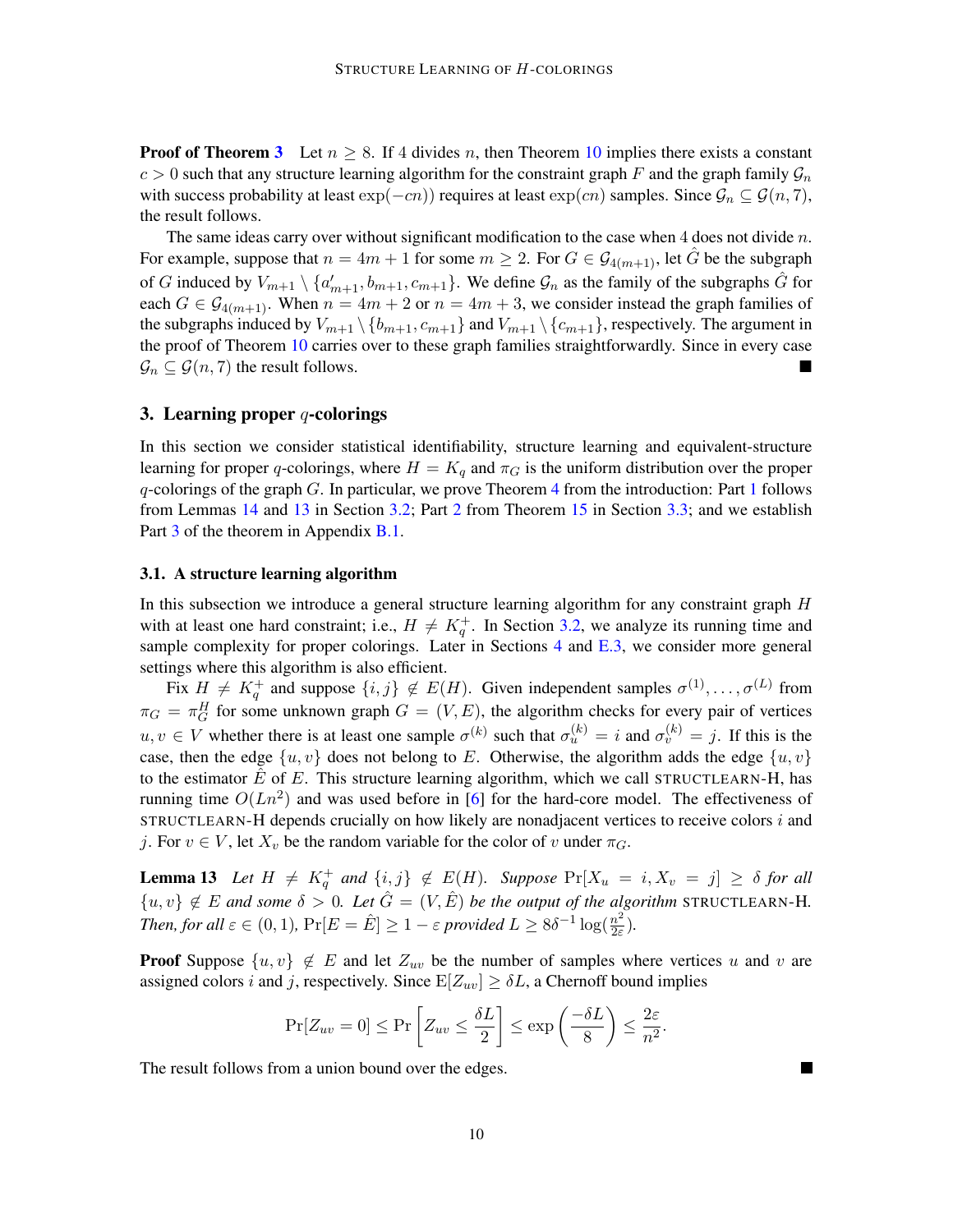## <span id="page-10-1"></span>3.2. Efficient structure learning when  $q \geq d+1$

In this subsection we prove Part [1](#page-4-3) of Theorem [4.](#page-4-1) We show that for proper q-colorings with  $q \ge$  $d+1$  and any graph in  $\mathcal{G}(n, d)$ , the structure learning algorithm STRUCTLEARN-H (see Section [3.1\)](#page-9-1) requires  $O(qd^3 \log{(n/\varepsilon)})$  samples to succeed with probability at least  $1 - \varepsilon$  and has running time  $O(qd^3n^2 \log{(n/\epsilon)})$ . This can be deduced immediately from the next lemma and Lemma [13,](#page-9-2) since  $H = K_q \neq K_q^+$  in this setting.

<span id="page-10-0"></span>**Lemma 14** Suppose that  $q \geq d+1$  and let  $\{u, v\} \notin E$ . Then  $\Pr[X_u = X_v] \geq \frac{1}{q(d+1)^3}$ .

**Proof** Let  $u, v \in V$  be such that  $\{u, v\} \notin E$ , and let  $\partial u, \partial v$  denote the neighborhoods of u and v, respectively, which may overlap. Let G' be G with the vertices  $u, v$  removed (the edges adjacent to u and v are removed as well). We will generate a uniformly random coloring of  $G$  using rejection sampling as follows. Pick a uniformly random coloring of  $G'$ , a uniformly random color  $c_1$  for  $u$ , and a uniformly random color  $c_2$  for v. If the resulting coloring is valid for G then accept, otherwise reject. Since in every round each coloring has the same probability of being picked, the generated coloring is a uniformly random coloring of G.

Let  $A(c, s, t)$  be the set of colorings of G' where color c appears exactly s times in ∂u and exactly t times in  $\partial v$ . Given a coloring in  $A(c, s, t)$  we produce a coloring in  $A(c, 0, 0)$  as follows. List the positions where c occurs in  $\partial u \cup \partial v$  and then re-color the vertices in the order of the list. Note that every vertex w in  $\partial u \cup \partial v$  has at least 2 colors that do not occur in its neighborhood since in G' the vertex w has degree at most  $d-1$  (recall that we removed u and v from G to obtain G'). This maps at most  $d^{s+t}$  colorings from  $A(c, s, t)$  to a coloring in  $A(c, 0, 0)$  (given the list of positions we can recover the original coloring; there are at most  $d^{s+t}$  lists where we first list the vertices in  $\partial u$  and then vertices in  $\partial v \setminus \partial u$ . Hence we have

<span id="page-10-2"></span>
$$
|A(c,0,0)| \ge \frac{|A(c,s,t)|}{d^{s+t}}.\tag{2}
$$

Let  $A(c, \leq j, \leq k) := \sum_{s \leq j, t \leq k} A(c, s, t)$  and let  $\mu$  be the uniform distribution over the colorings of G'. We claim that in any coloring there exists at least  $q - d$  colors that satisfy the following: c occurs at most once in  $\partial u$  and at most once in  $\partial v$ . Indeed, adding over all colors the number of occurrences in  $\partial u$  and the number of occurrences in  $\partial v$  we can get at most 2d; thus at most d colors can occur at least twice in  $\partial u$  or at least twice in  $\partial v$ . Thus

$$
\mu(A(1,\leq 1,\leq 1)) + \mu(A(2,\leq 1,\leq 1)) + \cdots + \mu(A(q,\leq 1,\leq 1)) \geq q-d,
$$

and by symmetry  $\mu(A(1, \leq 1, \leq 1)) \geq \frac{q-d}{q} \geq \frac{1}{d+1}$ and by symmetry  $\mu(A(1, \le 1, \le 1)) \le q \le d+1$ <br>  $\sum_{i,j \in \{0,1\}} \mu(A(1,i,j))$ , from (2) we get . Since by definition  $\mu(A(1, \leq 1, \leq 1))$  =  $_{i,j\in\{0,1\}}\,\mu(A(1,i,j)),$  from [\(2\)](#page-10-2) we get

$$
\mu(A(1,0,0)) \ge \frac{1}{(d+1)^3}.
$$

Therefore with probability at least  $1/(d+1)^3$  color 1 does not occur in  $\partial u \cup \partial v$  in a random coloring of G'. With probability  $1/q^2$  we propose  $c_1 = c_2 = 1$  in the rejection sampling procedure and hence with probability at least  $\frac{1}{q^2(d+1)^3}$  our process accepts and produces a coloring of G where  $u, v$  both receive color 1. Thus in a uniformly random coloring of G vertices  $u, v$  receive color 1 with probability at least  $\frac{1}{q^2(d+1)^3}$ , and by symmetry the probability that they receive the same color is at least  $\frac{1}{q(d+1)^3}$ , as claimed. Ш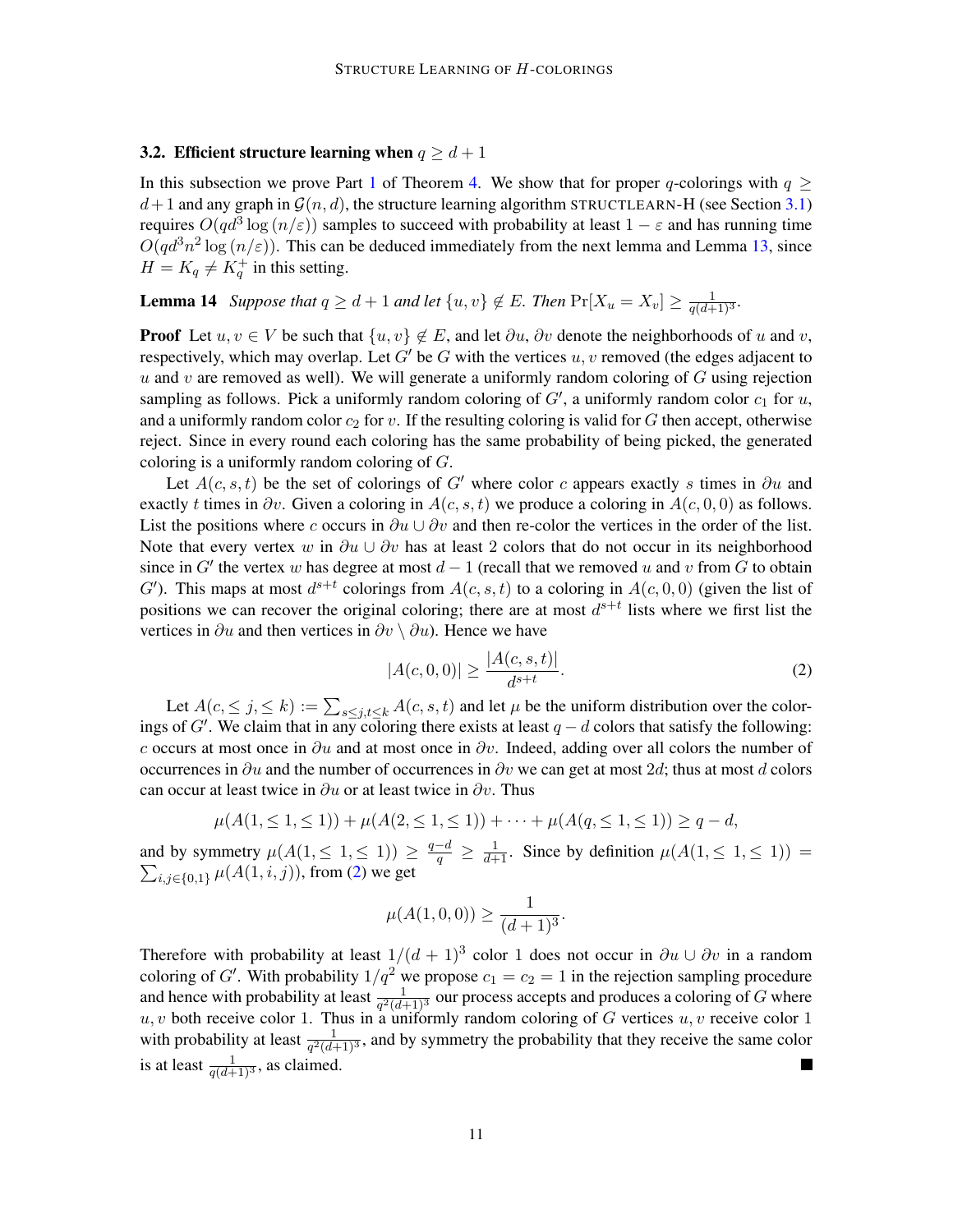### <span id="page-11-3"></span>3.3. Identifiability for proper  $q$ -colorings

In this subsection we prove Part [2](#page-4-4) of Theorem [4.](#page-4-1) We show that when  $q \leq d$  there exist two distinct graphs  $G, G' \in \mathcal{G}(n, d)$  with the same set of q-colorings (i.e.,  $\pi_G = \pi_{G'}$ ).

<span id="page-11-2"></span>**Theorem 15** Let  $n, q, d \in \mathbb{N}^+$  such that  $q \leq d$  and  $n \geq q+2$ . Then, the structure learning problem *for* q-colorings is not identifiable with respect to the family of graphs  $\mathcal{G}(n, d)$ *.* 

**Proof** Let  $G = (V, E)$  be a graph with

 $V = \{c_1, \ldots, c_{q-1}, u, v, w_0, \ldots, w_{n-q-2}\},\$ 

where  $\{c_1, \ldots, c_{q-1}, u, v\}$  is a clique of size  $q + 1$  except for the one edge  $\{u, v\}$  that is not in E, and  $\{w_0, \ldots, w_{n-q+2}\}\$  is a simple path from  $w_0$  to  $w_{n-q-2}$ . G has one additional edge connecting v and  $w_0$ . Then, in every q-coloring of G the vertices u and v receive the same color, and so u and  $w_0$  are assigned distinct colors. Hence, the graph G and the graph  $G' = (V, E \cup \{u, w_0\})$  have the same set of q-colorings. Since both  $G$  and  $G'$  are n-vertex graphs of maximum degree at most  $q \leq d$ , the structure learning for q-colorings is not identifiable with respect to  $\mathcal{G}(n, d)$ .

### <span id="page-11-1"></span>4. Learning  $H$ -colorings in Dobrushin uniqueness

As mentioned in the introduction, our results in Section [3](#page-9-0) for statistical identifiability, structure learning and equivalent-structure learning for proper colorings reveal a tight connection between the computational hardness of these problems and the uniqueness/non-uniqueness phase transition.

In this section we explore this connection in a more general setting. For this we define the *Dobrushin uniqueness condition*, which is a standard tool in statistical physics for establishing uniqueness of the Gibbs distribution in infinite graphs.

<span id="page-11-0"></span>**Definition 16** Let H be an arbitrary constraint graph and let  $G = (V, E)$  be an H-colorable *graph.* For  $w \in V$ , let

$$
S_w := \{(\tau, \tau_w) : \tau, \tau_w \in \{1, \ldots, q\}^{|V|} \text{ and } \tau(z) = \tau_w(z) \ \forall z \neq w\}.
$$

*For*  $v, w \in V$ *, let* 

$$
R_{vw} := \max_{(\tau,\tau_w) \in S_w} ||\pi_v(\cdot \mid \tau(\partial v)) - \pi_v(\cdot \mid \tau_w(\partial v))||_{\text{TV}},
$$

*where*  $\pi_v(\cdot|\tau(\partial v))$  *and*  $\pi_v(\cdot|\tau_w(\partial v))$  *are the conditional distributions at* v *given the respective* assignments  $\tau$  and  $\tau_w$  on the neighbors of v. Let  $\alpha := \max_{v \in V} \sum_{w \in \partial v} R_{vw}$ . When  $\alpha < 1$ ,  $\pi_G$  is *said to satisfy the Dobrushin uniqueness condition.*

We note that the Dobrushin uniqueness condition (typically) concerns soft-constraint systems on infinite graphs. The definition we use here for hard-constraint models in finite graphs appeared in [\[9\]](#page-12-13); see also [\[41\]](#page-14-12). The Dobrushin uniqueness condition implies the following key property.

<span id="page-11-4"></span>**Lemma 17** Let  $H \neq K_q^+$  be an arbitrary constraint graph and suppose  $\{i, j\} \notin E(H)$ . Let  $G = (V, E)$  be a graph such that  $\pi_G$  satisfies the Dobrushin uniqueness condition. Then, for all  ${u, v} \notin E$ , Pr $[X_u = i, X_v = j] \geq \frac{(1-\alpha)^2}{a^2}$  $\frac{-(\alpha)^2}{q^2}$ .

Lemmas [17](#page-11-4) and [13](#page-9-2) imply that the STRUCTLEARN-H algorithm requires  $L = O(q^2 \log(\frac{n^2}{\epsilon}))$  $\left(\frac{\partial^2}{\partial \varepsilon}\right)$  independent samples to succeed with probability at least  $1 - \varepsilon$  and has running time is  $O(Ln^2)$ . This establishes Theorem [5](#page-4-2) from the introduction. The proof of Lemma [17](#page-11-4) is provided in Appendix [C.](#page-25-0)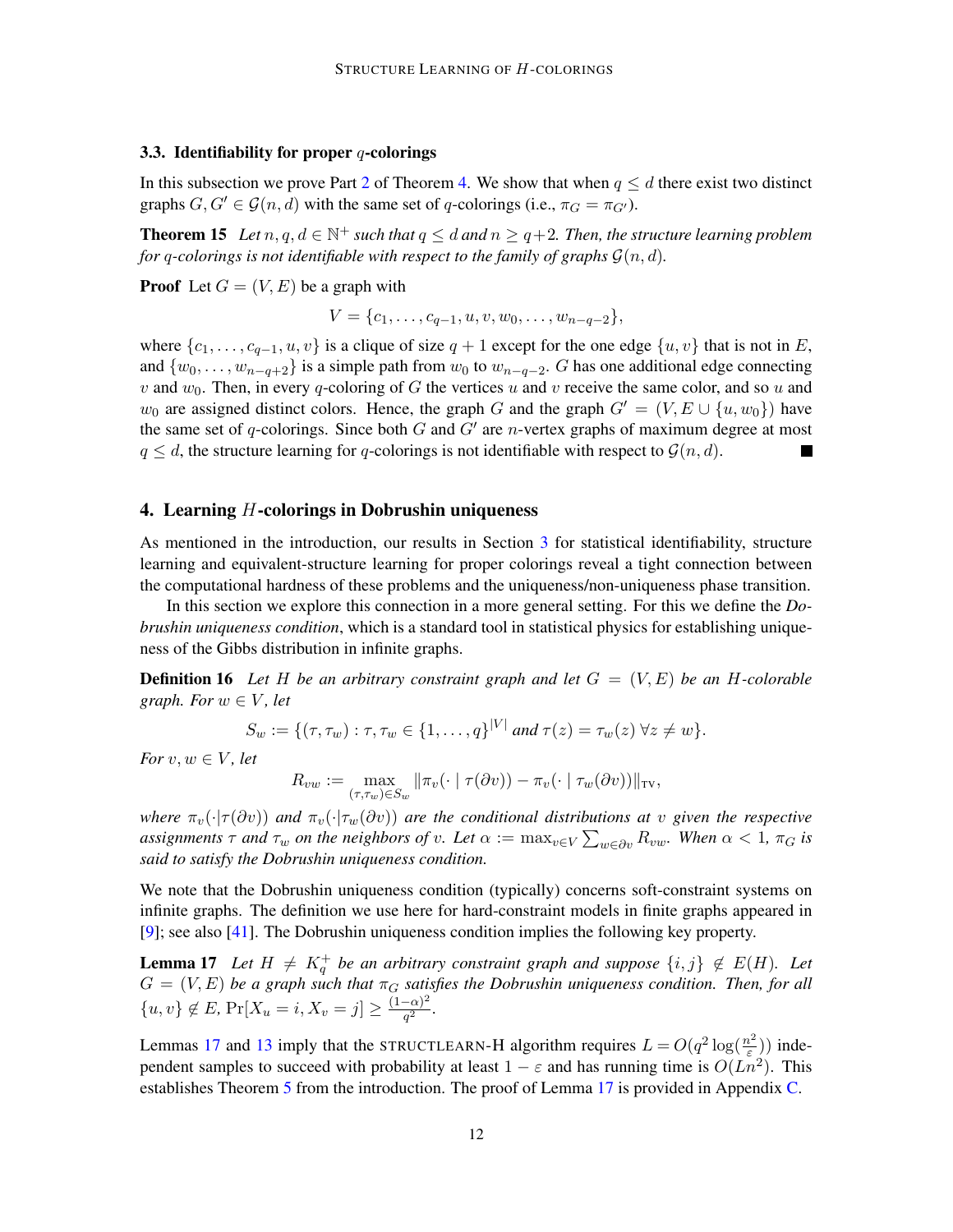# References

- <span id="page-12-10"></span>[1] Pieter Abbeel, Daphne Koller, and Andrew Y. Ng. Learning factor graphs in polynomial time and sample complexity. *Journal of Machine Learning Research*, 7(Aug):1743–1788, 2006.
- <span id="page-12-3"></span>[2] Anima Anandkumar, Daniel J. Hsu, Furong Huang, and Sham M. Kakade. Learning mixtures of tree graphical models. In *Advances in Neural Information Processing Systems (NIPS)*, pages 1052–1060, 2012.
- <span id="page-12-6"></span>[3] Guy Bresler. Efficiently learning Ising models on arbitrary graphs. In *Proceedings of the Fortyseventh Annual ACM Symposium on Theory of Computing (STOC)*, pages 771–782. ACM, 2015.
- <span id="page-12-11"></span>[4] Guy Bresler and Mina Karzand. Learning a tree-structured Ising model in order to make predictions. *ArXiv preprint*, 2016. <https://arxiv.org/pdf/1604.06749.pdf>.
- <span id="page-12-4"></span>[5] Guy Bresler, Elchanan Mossel, and Allan Sly. Reconstruction of Markov random fields from samples: some observations and algorithms. *SIAM Journal on Computing*, 42(2):563–578, 2013.
- <span id="page-12-9"></span>[6] Guy Bresler, David Gamarnik, and Devavrat Shah. Structure learning of antiferromagnetic Ising models. In *Advances in Neural Information Processing Systems (NIPS)*, pages 2852– 2860, 2014.
- <span id="page-12-5"></span>[7] Guy Bresler, David Gamarnik, and Devavrat Shah. Hardness of parameter estimation in graphical models. In *Advances in Neural Information Processing Systems (NIPS)*, pages 1062–1070, 2014.
- <span id="page-12-12"></span>[8] Graham R. Brightwell and Peter Winkler. Random colorings of a Cayley tree. *Contemporary Combinatorics*, 10:247–276, 2002.
- <span id="page-12-13"></span>[9] Russ Bubley and Martin Dyer. Path coupling, Dobrushin uniqueness, and approximate counting. *Research Report Series–University of Leeds, School of Computer Studies*, 1997.
- <span id="page-12-7"></span>[10] Andrei A. Bulatov. H-coloring dichotomy revisited. *Theoretical Computer Science*, 349(1): 31–39, 2005.
- <span id="page-12-8"></span>[11] Andrei A. Bulatov. A dichotomy theorem for nonuniform CSPs. In *Proceedings of the 58th Annual Symposium on Foundations of Computer Science (FOCS)*, pages 319–330. IEEE, 2017.
- <span id="page-12-0"></span>[12] C. K. Chow and Cong Liu. Approximating discrete probability distributions with dependence trees. *IEEE Transactions on Information Theory*, 14(3):462–467, 1968.
- <span id="page-12-2"></span>[13] Imre Csiszar and Zsolt Talata. Consistent estimation of the basic neighborhood of Markov ´ random fields. *The Annals of Statistics*, 34(1):123–145, 2006.
- <span id="page-12-1"></span>[14] Sanjoy Dasgupta. Learning polytrees. In *Proceedings of the Fifteenth Conference on Uncertainty in Artificial Intelligence (UAI)*, pages 134–141. Morgan Kaufmann Publishers Inc., 1999.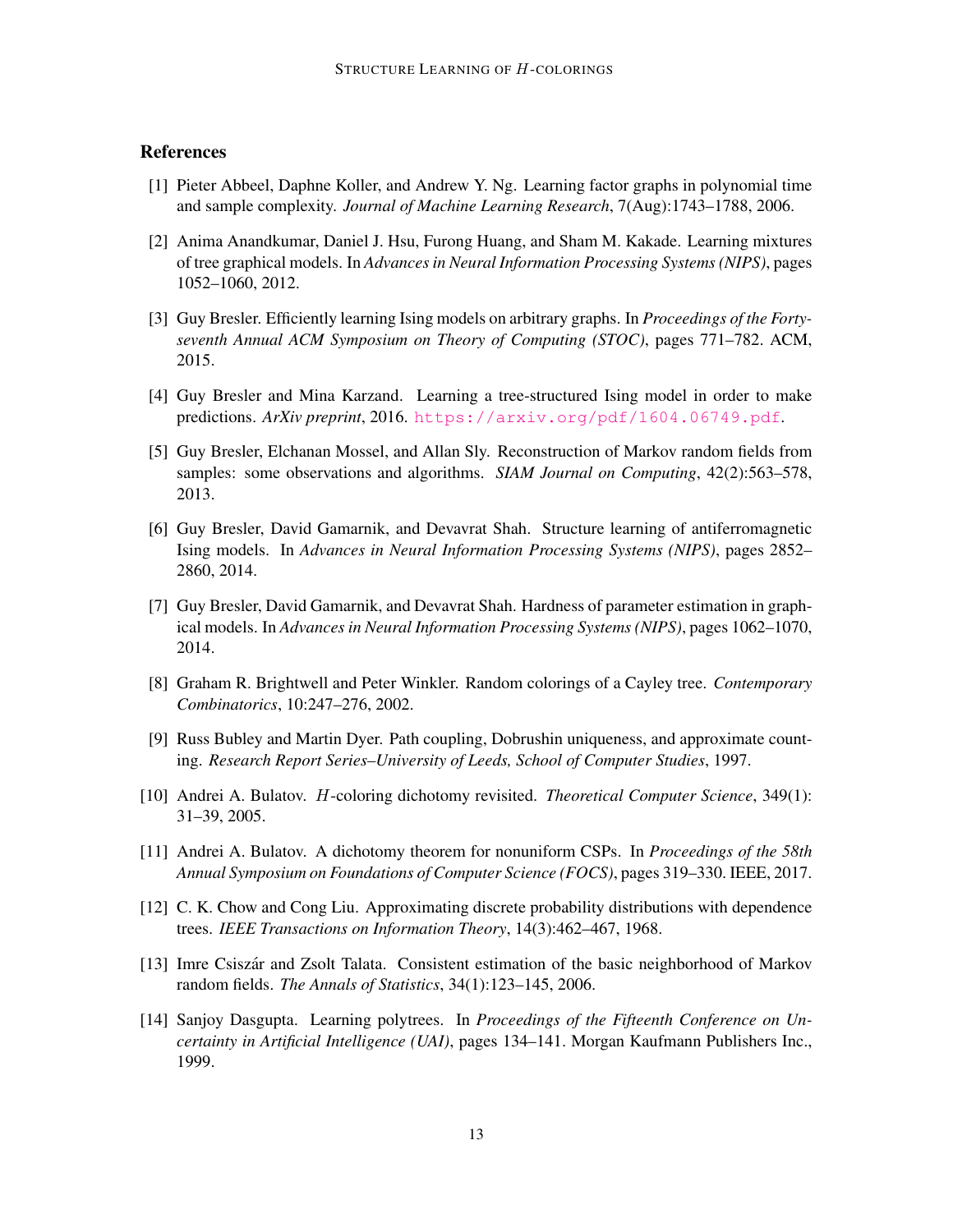- <span id="page-13-13"></span>[15] Amir Dembo, Andrea Montanari, and Nike Sun. Factor models on locally tree-like graphs. *The Annals of Probability*, 41(6):4162–4213, 2013.
- <span id="page-13-11"></span>[16] Roland L. Dobrushin. The description of a random field by means of conditional probabilities and conditions of its regularity. *Theory of Probability & its Applications*, 13(2):197–224, 1968.
- <span id="page-13-5"></span>[17] Martin Dyer and Catherine Greenhill. The complexity of counting graph homomorphisms. *Random Structures and Algorithms*, 17(3-4):260–289, 2000.
- <span id="page-13-7"></span>[18] Martin Dyer, Leslie Ann Goldberg, and Mark Jerrum. Counting and sampling H-colourings. *Information and Computation*, 189(1):1–16, 2004.
- <span id="page-13-12"></span>[19] Martin Dyer, Alistair Sinclair, Eric Vigoda, and Dror Weitz. Mixing in time and space for lattice spin systems: A combinatorial view. *Random Structures & Algorithms*, 24(4):461–479, 2004.
- <span id="page-13-0"></span>[20] Nathan Eagle, Alex Sandy Pentland, and David Lazer. Inferring friendship network structure by using mobile phone data. *Proceedings of the National Academy of Sciences*, 106(36): 15274–15278, 2009.
- <span id="page-13-10"></span>[21] Thomas Emden-Weinert, Stefan Hougardy, and Bernd Kreuter. Uniquely colourable graphs and the hardness of colouring graphs of large girth. *Combinatorics, Probability and Computing*, 7(4):375–386, 1998.
- <span id="page-13-4"></span>[22] Tomás Feder and Moshe Y. Vardi. Monotone monadic SNP and constraint satisfaction. In *Proceedings of the Twenty-fifth Annual ACM Symposium on Theory of Computing (STOC)*, pages 612–622. ACM, 1993.
- <span id="page-13-8"></span>[23] Andreas Galanis, Leslie Ann Goldberg, and Mark Jerrum. Approximately counting Hcolorings is #BIS-Hard. *SIAM Journal on Computing*, 45(3):680–711, 2016.
- <span id="page-13-9"></span>[24] Andreas Galanis, Daniel Štefankovič, and Eric Vigoda. Inapproximability of the partition function for the antiferromagnetic Ising and hard-core models. *Combinatorics, Probability and Computing*, 25(4):500–559, 2016.
- <span id="page-13-6"></span>[25] Leslie Ann Goldberg, Steven Kelk, and Mike Paterson. The complexity of choosing an Hcolouring (nearly) uniformly at random. In *Proceedings of the Thirty-fourth Annual ACM Symposium on Theory of Computing (STOC)*, pages 53–62. ACM, 2002.
- <span id="page-13-1"></span>[26] Linus Hamilton, Frederic Koehler, and Ankur Moitra. Information theoretic properties of Markov random fields, and their algorithmic applications. In *Advances in Neural Information Processing Systems (NIPS)*, pages 2460–2469, 2017.
- <span id="page-13-2"></span>[27] Pavol Hell and Jaroslav Nešetřil. On the complexity of H-coloring. *Journal of Combinatorial Theory, Series B*, 48(1):92–110, 1990.
- <span id="page-13-3"></span>[28] Pavol Hell and Jaroslav Nešetřil. Graphs and homomorphisms. *Oxford Lecture Series in Mathematics and its Applications*, 2004.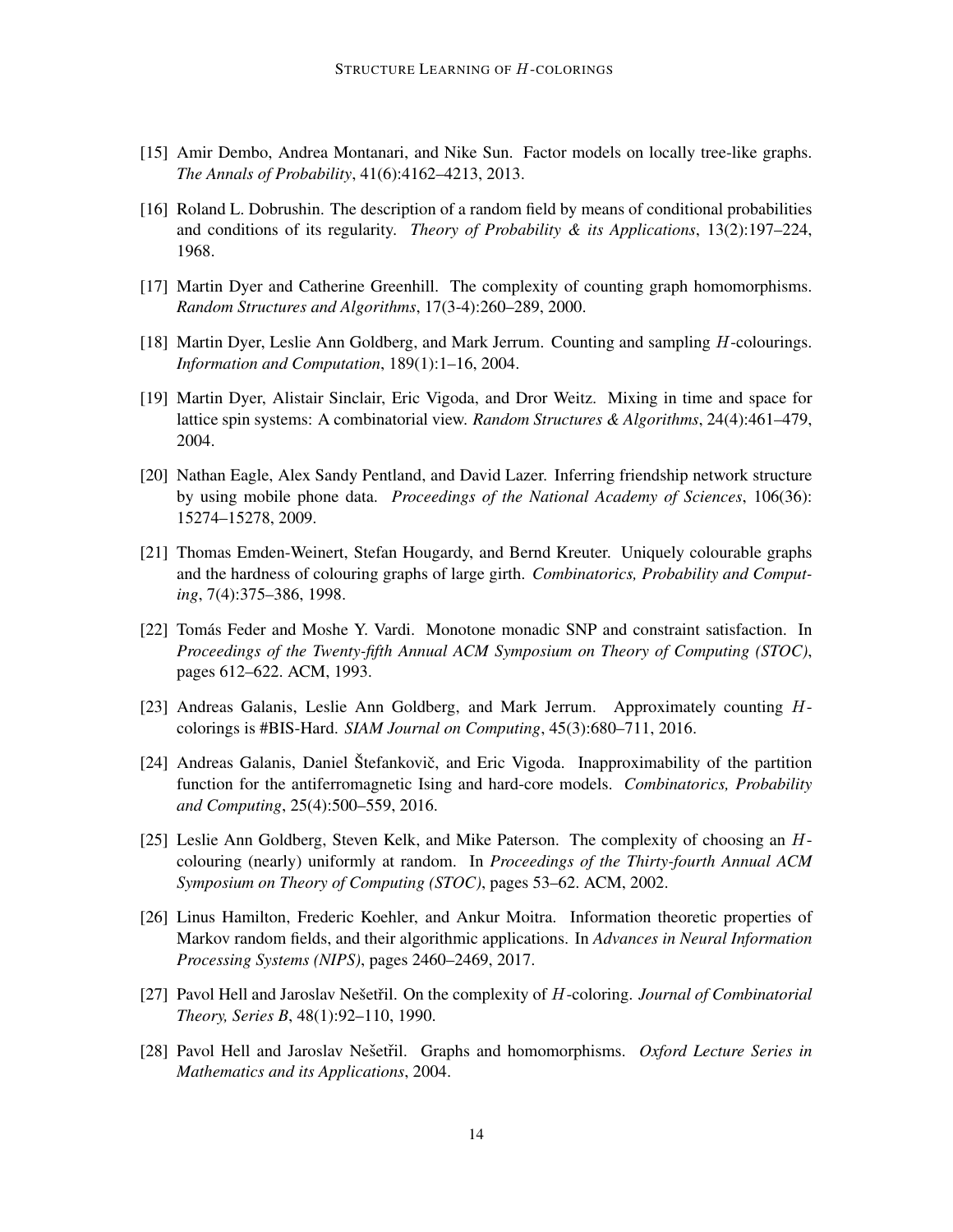- <span id="page-14-0"></span>[29] John P. Huelsenbeck, Fredrik Ronquist, Rasmus Nielsen, and Jonathan P. Bollback. Bayesian inference of phylogeny and its impact on evolutionary biology. *Science*, 294(5550):2310– 2314, 2001.
- <span id="page-14-5"></span>[30] Ali Jalali, Pradeep Ravikumar, Vishvas Vasuki, and Sujay Sanghavi. On learning discrete graphical models using group-sparse regularization. In *Proceedings of the Fourteenth International Conference on Artificial Intelligence and Statistics*, pages 378–387, 2011.
- <span id="page-14-8"></span>[31] Johan Jonasson. Uniqueness of uniform random colorings of regular trees. *Statistics & Probability Letters*, 57(3):243–248, 2002.
- <span id="page-14-7"></span>[32] Adam Klivans and Raghu Meka. Learning graphical models using multiplicative weights. In *Proceedings of the 58th Annual Symposium on Foundations of Computer Science (FOCS)*, pages 343–354. IEEE, 2017.
- <span id="page-14-4"></span>[33] Su-In Lee, Varun Ganapathi, and Daphne Koller. Efficient structure learning of Markov networks using  $l_1$ -regularization. In *Advances in Neural Information Processing Systems (NIPS)*, pages 817–824, 2007.
- <span id="page-14-9"></span>[34] Liang Li, Pinyan Lu, and Yitong Yin. Correlation decay up to uniqueness in spin systems. In *Proceedings of the Twenty-fourth Annual ACM-SIAM Symposium on Discrete Algorithms (SODA)*, pages 67–84. SIAM, 2013.
- <span id="page-14-1"></span>[35] Daniel Marbach, James C. Costello, Robert Kuffner, Nicci Vega, Robert J. Prill, Diogo M. ¨ Camacho, Kyle R. Allison, Manolis Kellis, James J. Collins, and Gustavo Stolovitzky. Wisdom of crowds for robust gene network inference. *Nature Methods*, 9(8):796–804, 2012.
- <span id="page-14-11"></span>[36] Fabio Martinelli, Alistair Sinclair, and Dror Weitz. Fast mixing for independent sets, colorings, and other models on trees. *Random Structures & Algorithms*, 31(2):134–172, 2007.
- <span id="page-14-10"></span>[37] Michael Molloy and Bruce Reed. Colouring graphs when the number of colours is nearly the maximum degree. In *Proceedings of the Thirty-third Annual ACM Symposium on Theory of Computing (STOC)*, pages 462–470. ACM, 2001.
- <span id="page-14-2"></span>[38] Faruck Morcos, Andrea Pagnani, Bryan Lunt, Arianna Bertolino, Debora S. Marks, Chris Sander, Riccardo Zecchina, Jose N. Onuchic, Terence Hwa, and Martin Weigt. Direct-coupling ´ analysis of residue coevolution captures native contacts across many protein families. *Proceedings of the National Academy of Sciences*, 108(49):E1293–E1301, 2011.
- <span id="page-14-6"></span>[39] Pradeep Ravikumar, Martin J. Wainwright, and John D. Lafferty. High-dimensional Ising model selection using  $\ell_1$ -regularized logistic regression. *The Annals of Statistics*, 38(3):1287– 1319, 2010.
- <span id="page-14-3"></span>[40] Stefan Roth and Michael J. Black. Fields of experts: A framework for learning image priors. In *Proceedings of the 2005 IEEE Computer Society Conference on Computer Vision and Pattern Recognition (CVPR)*, volume 2, pages 860–867. IEEE, 2005.
- <span id="page-14-12"></span>[41] Jesus Salas and Alan D. Sokal. Absence of phase transition for antiferromagnetic Potts models via the Dobrushin uniqueness theorem. *Journal of Statistical Physics*, 86(3-4):551–579, 1997.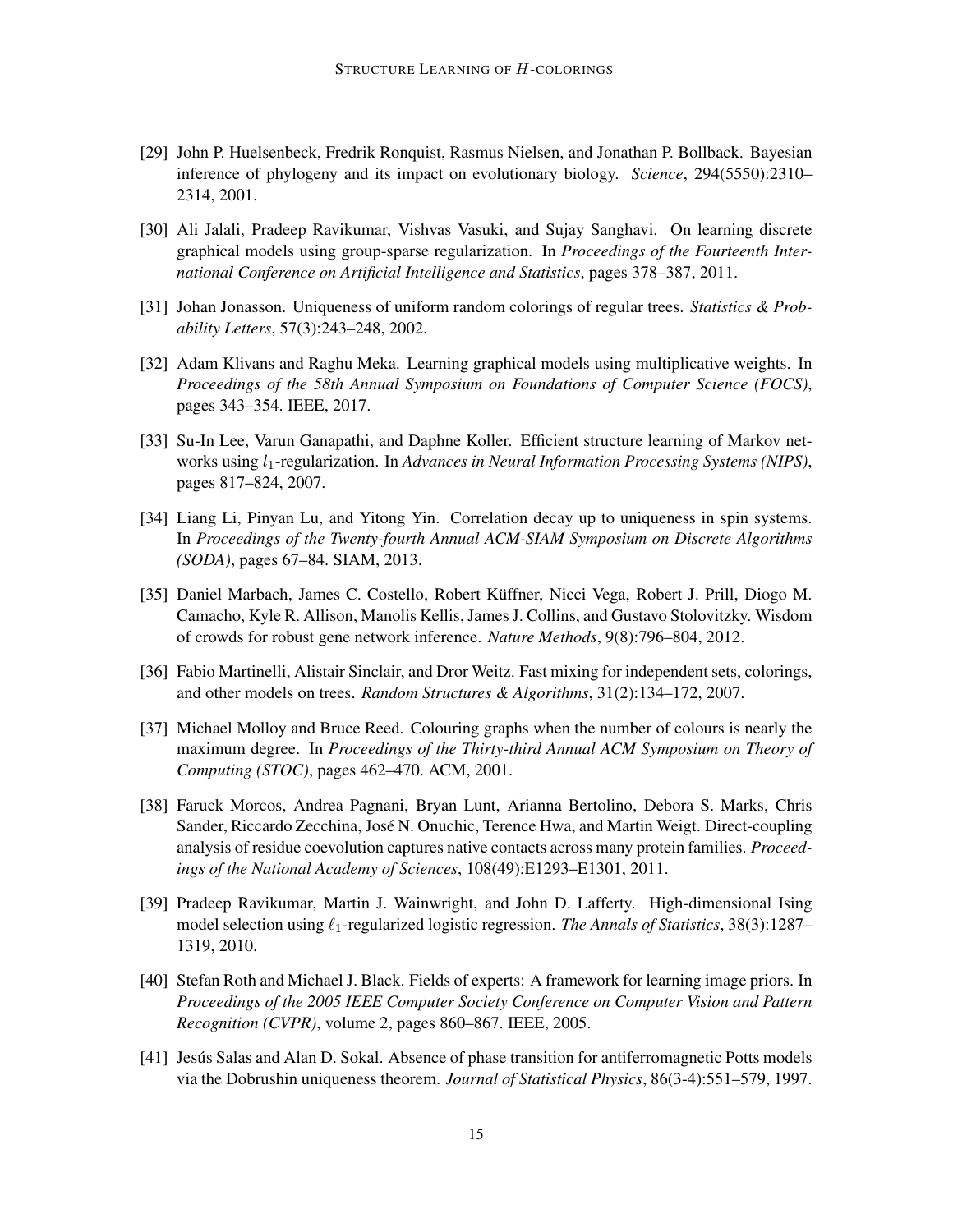- <span id="page-15-0"></span>[42] Elad Schneidman, Michael J. Berry II, Ronen Segev, and William Bialek. Weak pairwise correlations imply strongly correlated network states in a neural population. *Nature*, 440 (7087):1007, 2006.
- <span id="page-15-3"></span>[43] Mark H. Siggers. A new proof of the H-coloring dichotomy. *SIAM Journal on Discrete Mathematics*, 23(4):2204–2210, 2010.
- <span id="page-15-6"></span>[44] Allan Sly. Computational transition at the uniqueness threshold. In *Proceedings of the 51st Annual Symposium on Foundations of Computer Science (FOCS)*, pages 287–296. IEEE, 2010.
- <span id="page-15-7"></span>[45] Allan Sly and Nike Sun. The computational hardness of counting in two-spin models on dregular graphs. In *Proceedings of the 53rd Annual Symposium on Foundations of Computer Science (FOCS)*, pages 361–369. IEEE, 2012.
- <span id="page-15-1"></span>[46] Nathan Srebro. Maximum likelihood bounded tree-width Markov networks. In *Proceedings of the Seventeenth Conference on Uncertainty in Artificial Intelligence (UAI)*, pages 504–511. Morgan Kaufmann Publishers Inc., 2001.
- <span id="page-15-2"></span>[47] Marc Vuffray, Sidhant Misra, Andrey Lokhov, and Michael Chertkov. Interaction screening: Efficient and sample-optimal learning of Ising models. In *Advances in Neural Information Processing Systems (NIPS)*, pages 2595–2603, 2016.
- <span id="page-15-5"></span>[48] Dror Weitz. Counting independent sets up to the tree threshold. In *Proceedings of the Thirtyeighth Annual ACM Symposium on Theory of Computing (STOC)*, pages 140–149. ACM, 2006.
- <span id="page-15-4"></span>[49] Dmitriy Zhuk. The proof of CSP dichotomy conjecture. In *Proceedings of the 58th Annual Symposium on Foundations of Computer Science (FOCS)*, pages 331–342. IEEE, 2017.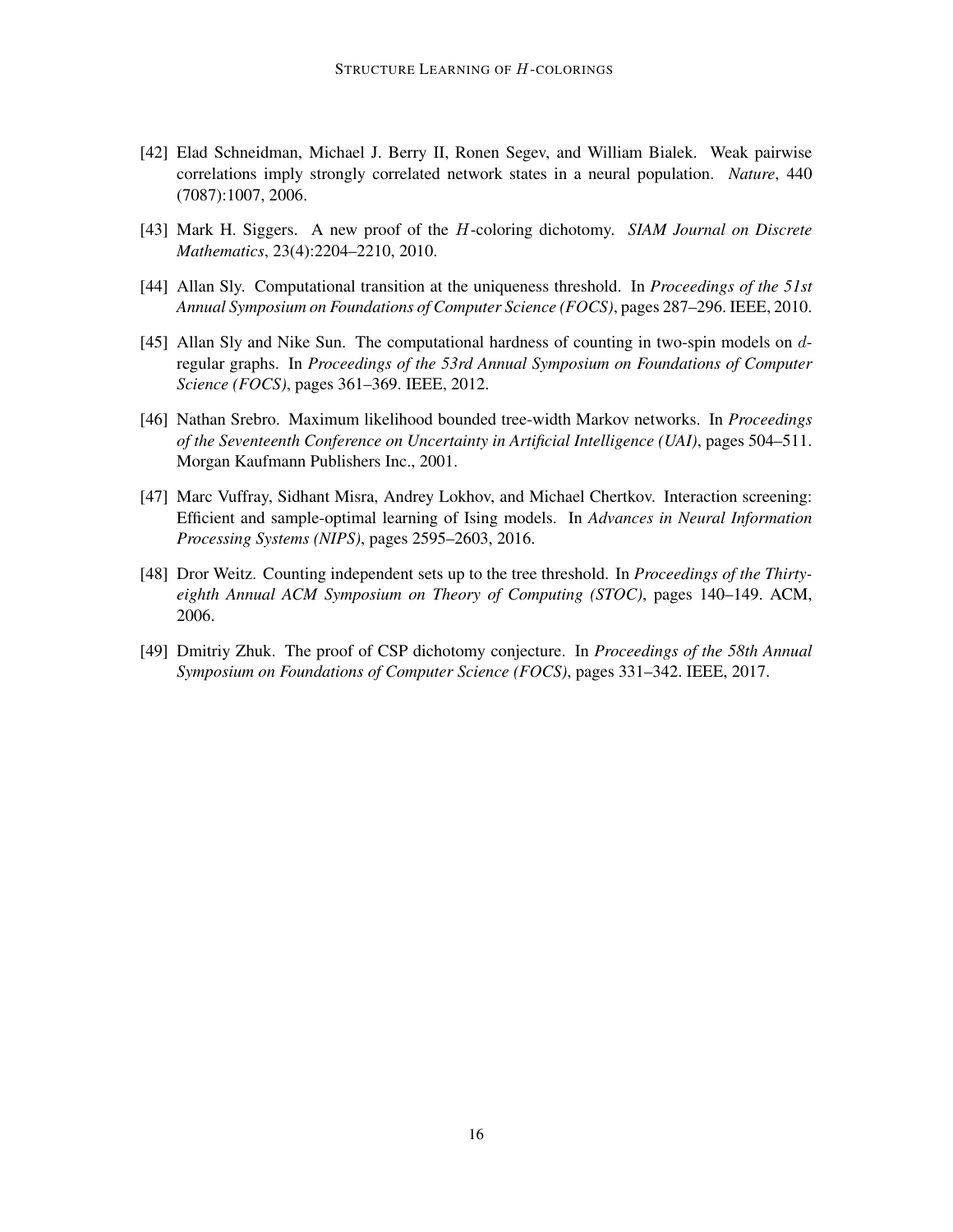# <span id="page-16-0"></span>Appendix A. Proofs missing from Section [2](#page-5-2)

In this appendix we provide the proofs omitted in Section [2.](#page-5-2) The following lemma provides a useful alternative definition of identifiability.

<span id="page-16-1"></span>**Lemma 18** A constraint graph  $H \neq K_q^+$  is identifiable if and only if for any H-colorable graph  $G = (V, E)$  and any two nonadjacent vertices  $u, v \in V$  there is an H-coloring of G where u and v *are assigned incompatible colors.*

**Proof** For the forward direction we prove the contrapositive. Let  $G = (V, E)$  be an H-colorable graph and suppose there exists two nonadjacent vertices  $u, v \in V$  such that in every H-coloring  $\sigma$  of G these vertices receive compatible colors. Then, the graph G and the graph  $G' = (V, E \cup \{u, v\})$ have the same set of H-colorings. Hence,  $\pi_G = \pi_{G'}$  and so H is not identifiable.

For the reverse direction, suppose that for every H-colorable graph  $G = (V, E)$  and every pair of nonadjacent vertices  $u, v \in V$  there exists an H-coloring of G such that u and v are assigned incompatible colors. Suppose also that for a pair of H-colorable graphs  $G_1 = (V, E_1)$  and  $G_2 = (V, E_2)$ , we have  $\pi_{G_1} = \pi_{G_2}$  (or equivalently that  $\Omega_{G_1} = \Omega_{G_2}$ ). We show that  $G_1 = G_2$ . First consider  $\{u, v\} \notin E_1$ . Then, there exists an H-coloring  $\tau \in \Omega_{G_1}$  where u and v receive incompatible colors. Since also  $\tau \in \Omega_{G_2}$ ,  $\{u, v\} \notin E_2$ . Similarly, if  $\{u, v\} \notin E_2$ , then  $\{u, v\} \notin E_1$ . Thus,  $G_1 = G_2$  and so H is identifiable.

**Proof of Lemma [7](#page-6-0)** The proof is divided into two cases corresponding to whether all vertices of H have self-loops or not.

Case 1: *At least one but not all vertices of* H *have self-loops.* Let U be the set of vertices that have self-loops and let  $W = V(H) \backslash U$  be the set of vertices that do not. By assumption both U and W are not empty. Moreover, U and W are connected because by assumption  $H$  is connected. Thus, there exist  $i \in U$  and  $j \in W$  such that  $\{i, i\}, \{i, j\} \in E(H)$  and  $\{j, j\} \notin E(H)$ . We use this gadget to show that for any H-colorable graph  $G = (V, E)$  and any two nonadjacent vertices  $u, v \in V$  of G, there exists an H-coloring  $\sigma$  of G where u and v are assigned incompatible colors. Then, by Lemma [18,](#page-16-1) H is identifiable. The H-coloring  $\sigma$  is defined as follows:  $\sigma(w) = i$  for all  $w \neq u, v$ and  $\sigma(u) = \sigma(v) = j$ . Since  $\{i, i\}, \{i, j\} \in E(H)$ ,  $\sigma$  is a valid H-coloring of G. Moreover, since  ${j, j} \notin E(H)$ , u and v receive incompatible colors and the result follows.

**Case 2:** All vertices of H have self-loops. Observe first that if H is connected,  $H \neq K_q^+$  and every vertex in H has a self-loop, then there exist  $i, j, k \in V(H)$  such that

$$
\{i, j\}, \{j, k\}, \{i, i\}, \{j, j\}, \{k, k\} \in E(H) \text{ and } \{i, k\} \notin E(H).
$$

We use this gadget to show for any H-colorable graph  $G = (V, E)$  and any pair of nonadjacent vertices  $u, v \in V$  there is an H-coloring  $\sigma$  of G such that  $(\sigma(u), \sigma(v)) \notin E(H)$ . Lemma [18](#page-16-1) then implies that H is identifiable. The H-coloring  $\sigma$  is given by:  $\sigma(w) = j$  for all  $w \neq u, v, \sigma(u) = i$ and  $\sigma(v) = k$ . Since color j is compatible with colors i, j and k in H,  $\sigma$  is a valid H-coloring of G. Moreover, u and v receive the incompatible colors i and k and so the result follows.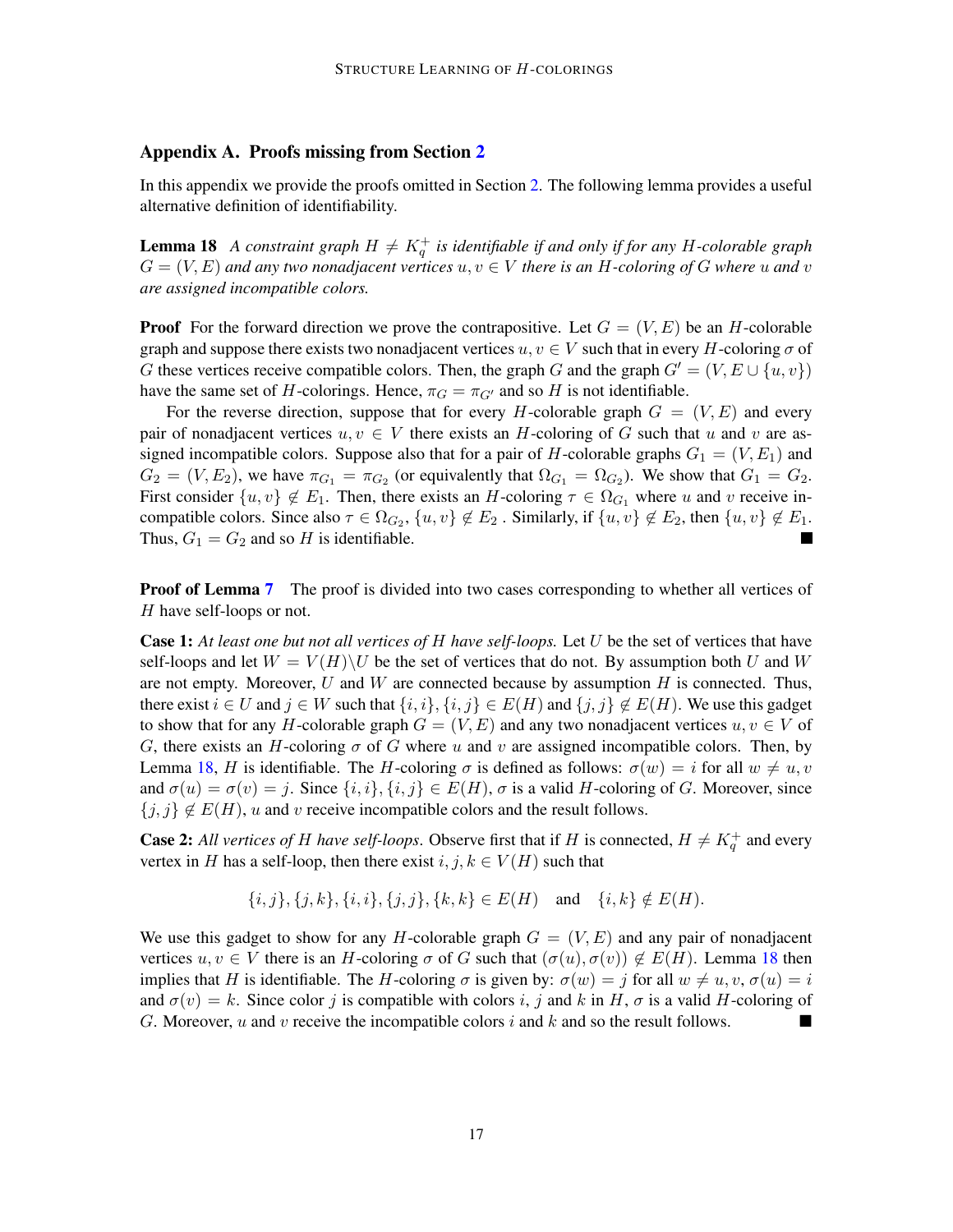**Proof of Lemma [8](#page-6-1)** Assume first that  $H \neq K_q^+$  is identifiable and has no self-loops. For every  ${i, j} \in E(H)$ ,  $G_{ij}$  is clearly H-colorable (simply assign color  $k \in V(H)$  to the corresponding vertex in  $G_{ij}$ , color i to i' and color j to j'). Hence, Lemma [18](#page-16-1) implies that there exists an Hcoloring of  $G_{ij}$  where i' and j' receive incompatible colors. This proves the forward direction of the lemma.

For the reverse direction, suppose that for every  $\{i, j\} \in E(H)$  there exists an H-coloring of  $G_{ij}$  where i' and j' are assigned incompatible colors. Let  $G = (V, E)$  be an arbitrary H-colorable graph. We show that for every pair of nonadjacent vertices  $u, v \in V$  in G there exists an H-coloring of G where u and v receive incompatible colors. It then follows from Lemma [18](#page-16-1) that H is identifiable.

Let  $\sigma$  be an H-coloring of G and let us assume that  $\sigma(u)$  and  $\sigma(v)$  are compatible colors. (If  $\sigma(u)$  and  $\sigma(v)$  are incompatible colors in H, there is nothing to prove.) We use  $\sigma$  to construct an H-coloring  $\sigma'$  where u and v receive incompatible colors. Let  $a = \sigma(u)$  and  $b = \sigma(v)$ . By assumption, there exists an H-coloring  $\tau$  of  $G_{ab}$  where the corresponding copies of a and b, a' and b', receive incompatible colors. Define the H-coloring  $\sigma'$  of G as follows:

$$
\sigma'(w) = \tau(\sigma(w)), \quad \forall w \neq u, v; \quad \sigma'(u) = \tau(a'); \quad \sigma'(v) = \tau(b').
$$

It is straightforward to check that  $\sigma'$  is a proper H-coloring of G. Since u and v receive incompatible colors in  $\sigma'$  (i.e.,  $\tau(a')$  and  $\tau(b')$ ), the proof is complete.

#### <span id="page-17-0"></span>A.1. Proofs missing from Section [2.1](#page-6-4)

**Proof of Lemma [9](#page-6-3)** Let  $G = (V, E)$  be an F-colorable graph. Since F is tripartite with a unique tripartition  $\{\{1,3\},\{2,4\},I_{32}\}\$ , then so is G. Let  $\{V_1,V_2,V_3\}$  be a tripartition of G and let  $u, v$  be any two nonadjacent vertices of G. We show that there is always an F-coloring of G where u and v receive incompatible colors. The result then follows from Lemma [18.](#page-16-1)

If u and v belong to the same  $V_i$ , then by coloring all the vertices  $V_1$  with color 1, all the vertices of  $V_2$  with color 2 and all the vertices in  $V_3$  with any color c from  $I_{32}$ , we have a coloring of G where u and v receive the same color. Since F has no self-loops u and v are assigned incompatible colors.

If u and v belong to different  $V_i$ 's, suppose without loss of generality that  $u \in V_1$  and  $v \in V_2$ . Consider the following F-coloring  $\sigma$  of G where c is any color from  $I_{32}$ :

$$
\sigma(w) = \begin{cases}\n1 & \text{if } w = u; \\
4 & \text{if } w = v; \\
3 & \text{if } w \in V_1 \setminus \{u\}; \\
2 & \text{if } w \in V_2 \setminus \{v\}; \\
c & \text{if } w \in V_3.\n\end{cases}
$$

In  $\sigma$ , u and v receive the incompatible colors 1 and 4. Thus, we have shown that it is always possible to color nonadjacent vertices of  $G$  with incompatible colors and the result follows immediately from Lemma [18.](#page-16-1)

**Proof of Fact [11](#page-7-0)** We prove this fact by induction.  $G_1$  has exactly one tripartition  $(\{a_1, a'_1\}, b_1, c_1)$ . Suppose inductively that  $(A_{m-1}, B_{m-1}, C_{m-1})$  is the only tripartition of  $G_{m-1}$ . Since by definition  $\{a_i, b_{i-1}\}, \{a_i, c_{i-1}\} \in E_m$ ,  $a_m$  belongs to  $A_m$  in any tripartition of  $G_m$ . Similar statements hold for  $a'_m$ ,  $b_m$  and  $c_m$  as well. Therefore,  $(A_m, B_m, C_m)$  is the unique tripartition of  $G_m$ .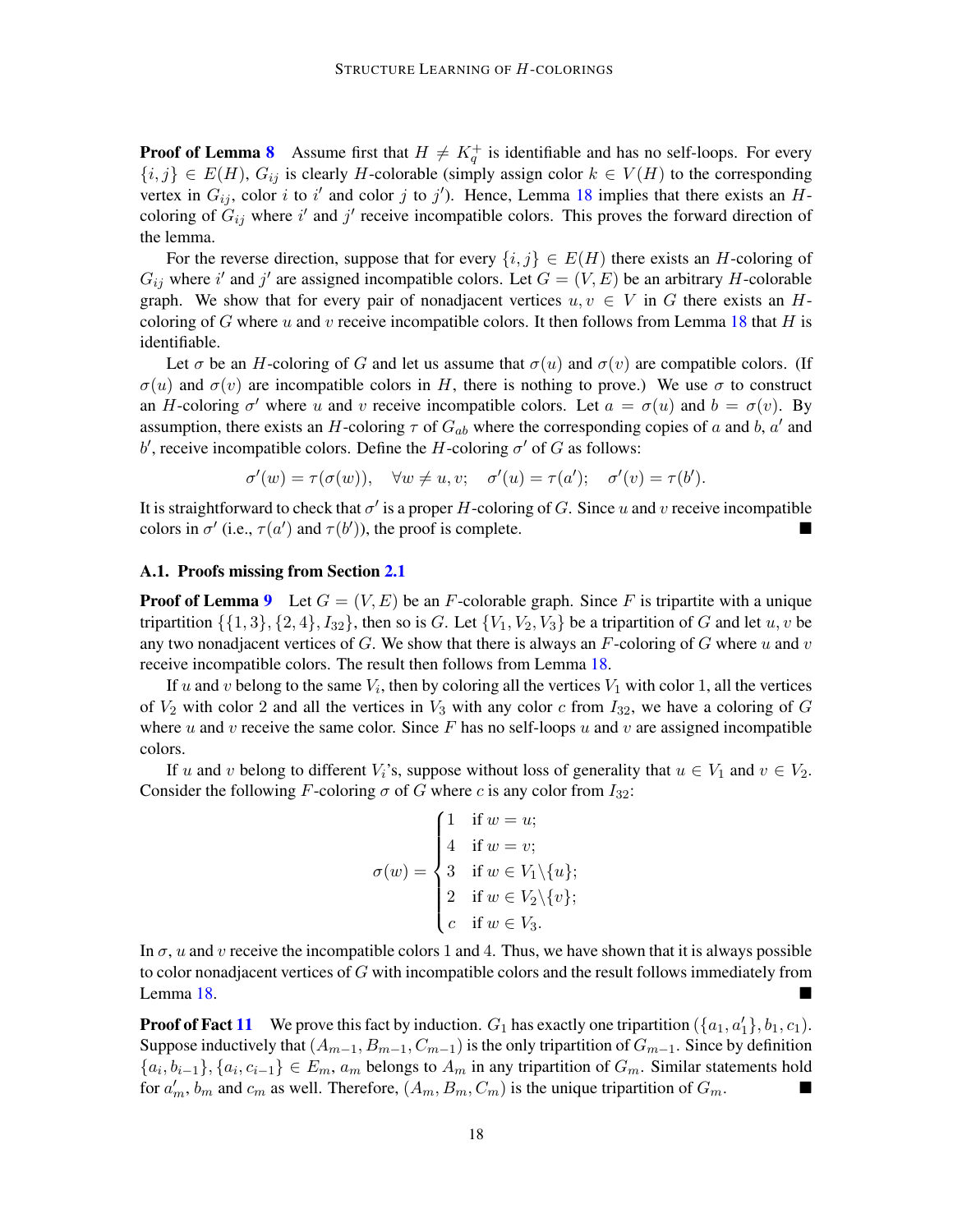**Proof of Fact [12](#page-7-1)** Let A be any (possibly randomized) structure learning algorithm that given  $L$ independent samples  $\Gamma = (\sigma^{(1)}, \ldots, \sigma^{(L)}) \in \Omega_{G^*}^L$  from an unknown distribution  $\pi_{G^*}$  for some  $G^* \in \hat{\mathcal{G}}$ , outputs a graph  $\mathcal{A}(\Gamma)$  in  $\hat{\mathcal{G}}$ . For any  $G^* \in \hat{\mathcal{G}}$ , the probability that A learns the graph correctly given L independent samples from  $\pi_{G^*}$  is

$$
\Pr[\mathcal{A}(\Gamma) = G^*] = \sum_{x \in \Omega_{G^*}^L} \Pr_{\pi_{G^*}}[\Gamma = x] \Pr[\mathcal{A}(x) = G^*].
$$

Since  $\hat{G}_r$  is a supergraph of  $G^*$ , we have  $\Omega_{\hat{G}_r} \subseteq \Omega_{G^*}$ . Let  $\mathcal T$  be the set of all sample sequences  $\sigma^{(1)}, \ldots, \sigma^{(L)}$  such that  $\sigma^{(i)} \notin \Omega_{\hat{G}_r}$  for at least one *i*; namely,  $\mathcal{T} = \Omega_{G^*}^L \backslash \Omega_{\hat{G}_r}^L$ . Note that  $|\mathcal{T}| =$  $|\Omega_{G^*}|^L - |\Omega_{\hat{G}_r}|^L$ . Then,

$$
\Pr[A(\Gamma) = G^*] = \sum_{x \in \Omega_{\hat{G}_r}^L} \frac{1}{|\Omega_{G^*}|^L} \cdot \Pr[\mathcal{A}(x) = G^*] + \sum_{x \in \mathcal{T}} \frac{1}{|\Omega_{G^*}|^L} \cdot \Pr[\mathcal{A}(x) = G^*]
$$

$$
\leq \frac{1}{|\Omega_{\hat{G}_r}|^L} \sum_{x \in \Omega_{\hat{G}_r}^L} \Pr[\mathcal{A}(x) = G^*] + \frac{|\Omega_{G^*}|^L - |\Omega_{\hat{G}_r}|^L}{|\Omega_{G^*}|^L}.
$$

Since  $\hat{G}_1$  is a subgraph of  $G^*$ , we have  $\Omega_{G^*} \subseteq \Omega_{\hat{G}_1}$ . Thus,

$$
\frac{|\Omega_{G^*}|^L - |\Omega_{\hat{G}_r}|^L}{|\Omega_{G^*}|^L} = 1 - \frac{|\Omega_{\hat{G}_r}|^L}{|\Omega_{G^*}|^L} \le 1 - \frac{|\Omega_{\hat{G}_r}|^L}{|\Omega_{\hat{G}_1}|^L} = 1 - (1 - \eta)^L \le L\eta.
$$

Suppose the structure learning algorithm A has success probability at least  $1/r + \alpha$  for any  $G^* \in \hat{\mathcal{G}}$ ; that is,

$$
\Pr[\mathcal{A}(\Gamma) = G^*] \ge \frac{1}{r} + \alpha, \quad \forall G^* \in \hat{\mathcal{G}}.
$$

Then,

$$
\frac{1}{r} + \alpha \le \frac{1}{|\Omega_{\hat{G}_r}|^L} \sum_{x \in \Omega_{\hat{G}_r}^L} \Pr[\mathcal{A}(x) = G^*] + L\eta, \quad \forall G^* \in \hat{\mathcal{G}}.
$$

Since  $\sum_{G^* \in \hat{\mathcal{G}}} \Pr[\mathcal{A}(x) = G^*] = 1$  for any fixed sample sequence x, summing up over  $\hat{\mathcal{G}}$  we get

$$
1+r\alpha\leq \frac{1}{|\Omega_{\hat{G}_r}|^L}\sum_{x\in \Omega^L_{\hat{G}_r}}\sum_{G^*\in \hat{\mathcal{G}}}\Pr[\mathcal{A}(x)=G^*]+rL\eta=1+rL\eta.
$$

Hence,  $L \ge \alpha/\eta$  as claimed.

## Appendix B. Lower bounds for proper colorings

<span id="page-18-0"></span>**B.1.** Strong lower bound when  $q < d$  – √  $d + \Theta(1)$ 

In this subsection we prove Part  $\frac{3}{6}$  $\frac{3}{6}$  $\frac{3}{6}$  of Theorem [4,](#page-4-1) establishing a strong learning lower bound for proper colorings when  $q < d - \sqrt{d + \Theta(1)}$ .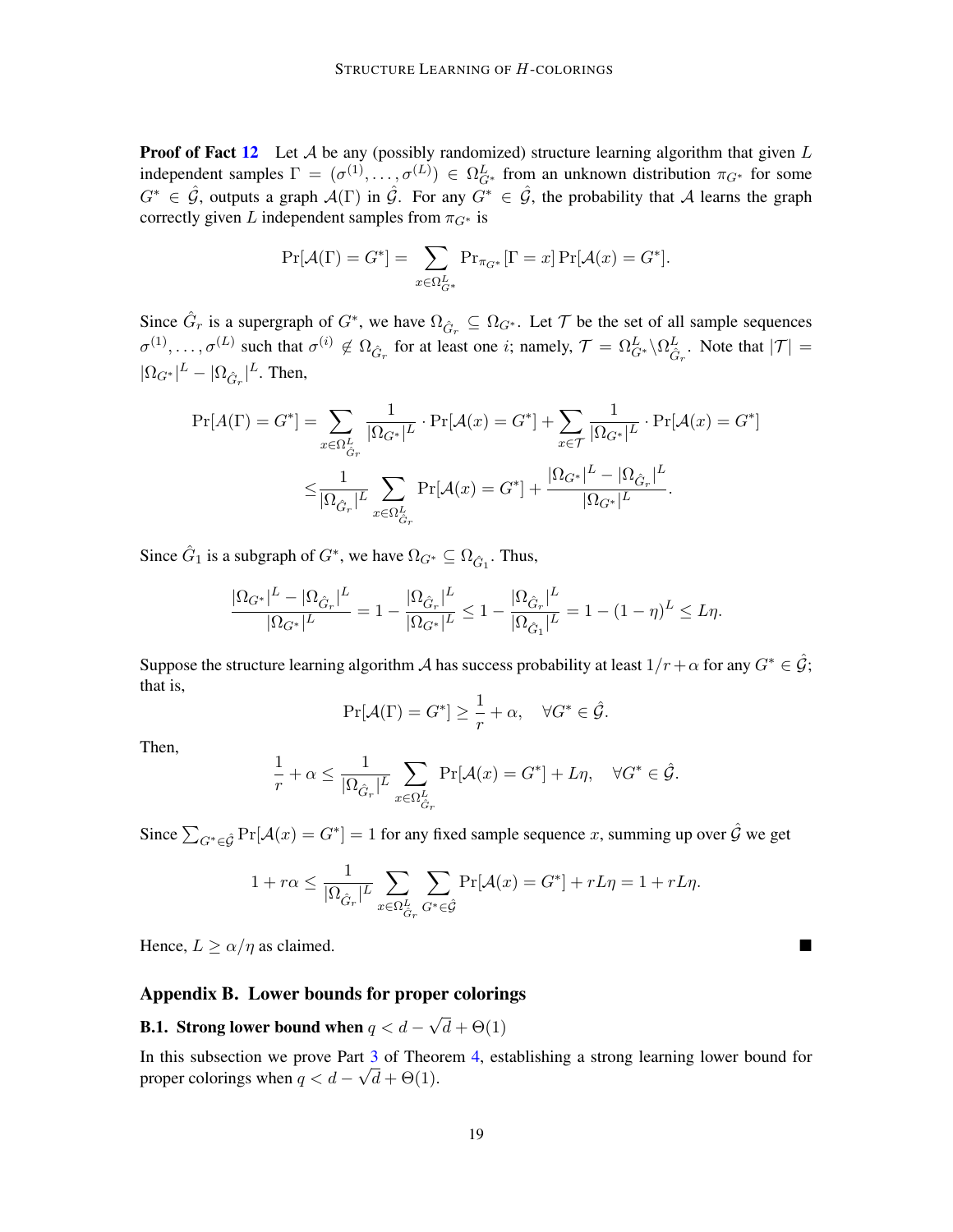As previously defined, an equivalent-structure learning algorithm for a graph family  $\mathcal G$  finds a graph  $G \in \mathcal{G}$  such that  $\Omega_G = \Omega_{\hat{G}}$ , where  $G \in \mathcal{G}$  is the actual hidden graph. We exhibit a family of graph  $\sigma \subset g$  such that  $\mathfrak{so}_G = \mathfrak{so}_G$ , where  $\sigma \subset g$  is the actual model graph. We cannot a family of graphs of maximum degree  $q + \sqrt{q} + \Theta(1)$  such that every graph in the family has almost the same set of q-colorings. This makes equivalent-structure learning hard in this family. We use this fact to prove Part [3](#page-4-0) of Theorem [4.](#page-4-1)

We define first a graph  $G_{m,t} = (V_{m,t}, E_{m,t})$  and every graph in our graph family will be a supergraph of  $G_{m,t}$ . For any  $m, t \in \mathbb{N}^+$  with  $t < q$ , the graph  $G_{m,t}$  is defined as follows. Let  $C_1, \ldots, C_m$ and  $C'_1, \ldots, C'_m$  be cliques of size  $q-1$ , and let  $I_1, \ldots, I_m$  and  $I'_1, \ldots, I'_m$  be independent sets of size t. Moreover, let  $s_1, \ldots, s_m$  be m additional vertices. Then,

$$
V_{m,t} = \bigcup_{i=1}^{m} \{ V(C_i), V(C'_i), V(I_i), V(I'_i), s_i \},\
$$

where  $V(C_i)$ ,  $V(C'_i)$ ,  $V(I_i)$ ,  $V(I'_i)$  are the vertices of  $C_i$ ,  $C'_i$ ,  $I_i$ ,  $I'_i$ , respectively. In addition to the edges in the cliques  $C_i$  and  $C'_i$  for  $1 \leq i \leq m$ ,  $E_{m,t}$  contains the following edges:

- 1. For  $1 \leq i \leq m$ , there is a complete bipartite graph between  $C_i$  and  $I_i$ . That is, for  $u \in C_i$ and  $v \in I_i$ ,  $\{u, v\} \in E_{m,t}$ .
- 2. For  $2 \le i \le m$ ,  $C_i$  is partitioned into t almost-equally-sized disjoint subsets  $C_{i,1}, \ldots, C_{i,t}$ of size either  $|(q - 1)/t|$  or  $|(q - 1)/t|$ . Then, the j-th vertex of  $I_{i-1}$  is connected to every vertex in  $C_{i,j}$ .
- 3. Edges between  $C'_1, \ldots, C'_m$  and  $I'_1, \ldots, I'_m$  are defined in exactly the same manner.
- 4. For  $1 \le i \le m$ , the vertex  $s_i$  is adjacent to exactly one vertex in  $I_i$  and to exactly one in  $I'_i$ ;

see Figure [3](#page-20-0) for an illustration of the graph  $G_{m,t}$ . The key fact about the graph  $G_{m,t}$  that allows us to construct a graph family with the desired properties is the following.

**Lemma 19** Let  $q, m, t \in \mathbb{N}^+$  and  $q \geq 3$ . In every q-coloring of  $G_{m,t}$  all cliques  $C_1, \ldots, C_m$  are *colored by the same set of*  $q - 1$  *colors, and all independent sets*  $I_1, \ldots, I_m$  *are colored with the remaining color. The same holds for*  $C'_1, \ldots, C'_m$  *and*  $I'_1, \ldots, I'_m$ .

Lemma [19](#page-19-0) implies that every q-coloring of  $G_{m,t}$  is determined by the colors of  $I_1, I'_1$  and those of the vertices  $s_1, \ldots, s_m$ .

We define next the family of graphs  $\mathcal{G}_{m,t}$ . All the graphs in this family are distinct and are supergraphs of  $G_{m,t}$ . For each  $1 \leq i \leq m$  choose (and fix) a pair of vertices  $x_i \in C_i$  and  $y_i \in$  $I'_i \setminus \partial s_i$ . (Recall that  $\partial s_i$  denotes the neighborhood of  $s_i$ .) Let

<span id="page-19-2"></span><span id="page-19-1"></span><span id="page-19-0"></span>
$$
M = \{ \{x_i, y_i\} : 1 \le i \le m \}.
$$
\n(3)

Let  $E^{(1)}$ , ...,  $E^{(l)}$  be all the subsets of M; hence,  $l = 2^m$ . We let

$$
\mathcal{G}_{m,t} = \{G^{(j)} = (V_{m,t}, E_{m,t} \cup E^{(j)}): 1 \le j \le l\}.
$$

The graphs in  $\mathcal{G}_{m,t}$  satisfy the following.

Fact 20 *If*  $G = (V, E) \in \mathcal{G}_{m,t}$ , then  $|V| = (2q + 2t - 1)m$  and the maximum degree of G is at *most*

$$
\max\big\{q+t,q+\big\lceil (q-1)/t\big\rceil+1\big\}.
$$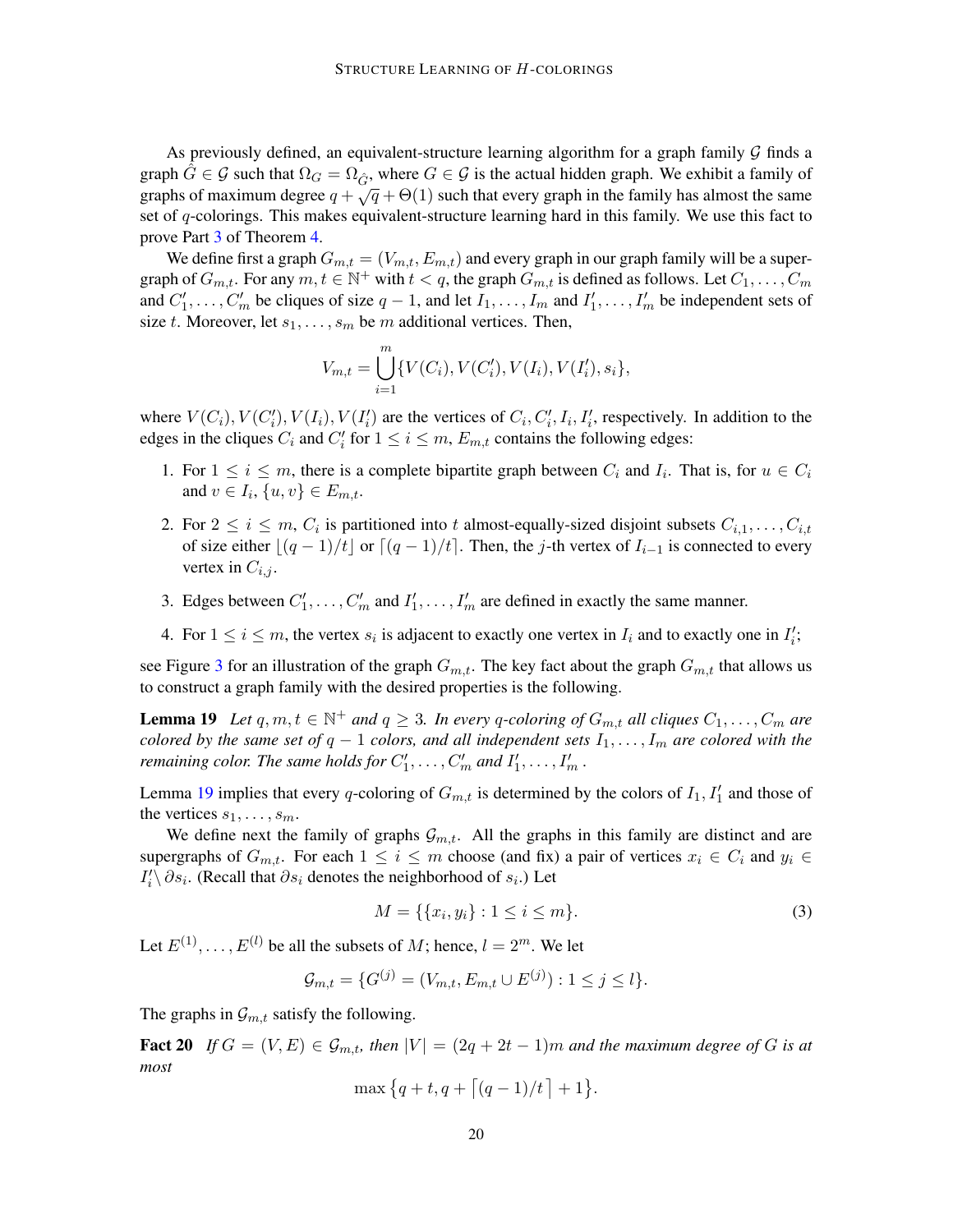<span id="page-20-0"></span>

Figure 3: The graph  $G_{m,t}$ . Each of  $C_1, \ldots, C_m, C'_1, \ldots, C'_m$  is a clique of size  $q-1$  and each of  $I_1, \ldots, I_m, I'_1, \ldots, I'_m$  is an independent set of size  $t < q$ . Solid lines between two clusters mean that every vertex from one cluster is adjacent to every vertex in the other cluster. Dashed lines between  $I_{i-1}$  and  $C_i$  mean that every vertex in  $I_{i-1}$  is adjacent to roughly  $(q - 1)/t$  vertices in  $C_i$ with no two vertices in  $I_{i-1}$  sharing a common neighbor in  $C_i$ .

Using Lemma [19](#page-19-0) and ideas similar to those in the proof of Theorem [10,](#page-7-2) we can show that both structure and equivalent-structure learning are computationally hard in  $\mathcal{G}_{m,t}$  (sample complexity is exponential in m). This immediately implies that *structure learning* is also hard in  $\mathcal{G}(n, d)$  provided d is large enough so that  $\mathcal{G}_{m,t} \subseteq \mathcal{G}(n,d)$ . However, this does not necessarily imply that *equivalentstructure learning* is hard for  $\mathcal{G}(n, d)$  which is our goal. For this, we introduce instead a larger graph family  $\mathcal{F}_{m,t}$  that contains  $\mathcal{G}_{m,t}$ . Suppose d is an integer such that

$$
d \ge \max\{q+t, q+\lceil (q-1)/t \rceil + 1\},\
$$

the maximum degree of any graph in  $\mathcal{G}_{m,t}$ ; see Fact [20.](#page-19-1) The graph family  $\mathcal{F}_{m,t}$  contains all the graphs in  $\mathcal{G}(n, d)$  that have the same set of colorings as some graph in  $\mathcal{G}_{m,t}$ . Namely,

$$
\mathcal{F}_{m,t} = \{ G \in \mathcal{G}(n,d) : \Omega_G = \Omega_{G'}, G' \in \mathcal{G}_{m,t} \},
$$

and  $\mathcal{G}_{m,t} \subseteq \mathcal{F}_{m,t} \subseteq \mathcal{G}(n,d)$  by definition.

The next theorem establishes a lower bound for any equivalent-structure learning algorithm for  $\mathcal{F}_{m,t}$ . We will later see that this lower bound applies also to the graph family  $\mathcal{G}(n,d)$ , which establishes Part [3](#page-4-0) of Theorem [4.](#page-4-1)

<span id="page-20-1"></span>**Theorem 21** Let  $q, m \in \mathbb{N}^+$ ,  $q \geq 3$  and  $t = \lceil \sqrt{q-1} \rceil$ . Any equivalent-structure learning algorithm for proper vertex q-colorings and the graph family  $\mathcal{F}_{m,t}$  that succeeds with probability at least  $q \cdot \exp[-m/(2(q-1))]$  requires at least  $\exp[m/(2(q-1))]$  samples.

<span id="page-20-2"></span>The following generalization of Fact [12](#page-7-1) will be used in the proof of Theorem [21.](#page-20-1)

**Fact 22** Let H be an arbitrary constraint graph and let  $\mathcal{F}_1, \ldots, \mathcal{F}_r$  be r families of distinct H*colorable graphs. Suppose that for all*  $1 \leq i \leq r$  *every graph in the in*  $\mathcal{F}_i$  *has the same set of H*-colorings  $\Omega_{\mathcal{F}_i}$ . Assume also that  $\Omega_{\mathcal{F}_i} \neq \Omega_{\mathcal{F}_j}$  for  $i \neq j$  and that  $\Omega_{\mathcal{F}_r} \subseteq \Omega_{\mathcal{F}_i} \subseteq \Omega_{\mathcal{F}_1}$  for all  $1 \leq i \leq r$ . Let  $\mathcal{F} = \mathcal{F}_1 \cup \cdots \cup \mathcal{F}_r$  and let

$$
\eta = 1 - \frac{|\Omega_{\mathcal{F}_r}|}{|\Omega_{\mathcal{F}_1}|}.
$$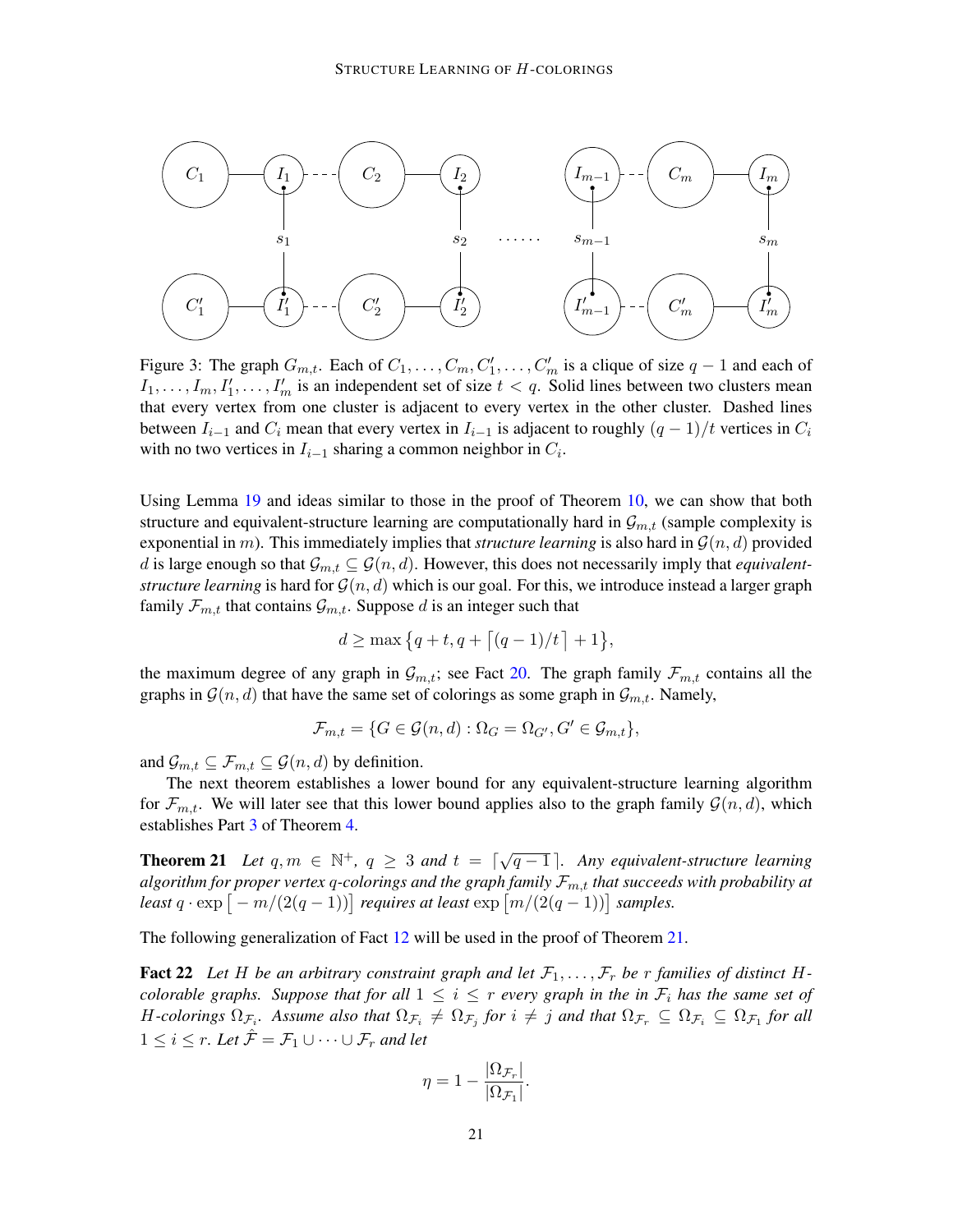*If there exists an equivalent-structure learning algorithm for* H *and*  $\hat{\mathcal{F}}$ *, such that for any*  $G^* \in \hat{\mathcal{F}}$ *,* given L independent samples from  $\pi_{G^*}^H$  as input, it outputs a graph G satisfying  $\Omega_G = \Omega_{G^*}$  with *probability at least*  $1/r + \alpha$  *with*  $\alpha > 0$ *, then*  $L \ge \alpha/n$ *.* 

Note that Fact [12](#page-7-1) corresponds to the special case where each family  $\mathcal{F}_i$  contains a single graph, and thus it follows immediately from Fact [22.](#page-20-2) We are now ready to prove Theorem [21.](#page-20-1)

**Proof of Theorem [21](#page-20-1)** Let  $G^{(1)} = G_{m,t}$  and  $G^{(l)} = G_{m,t} \cup M$  where M is as in [\(3\)](#page-19-2) and  $l = 2^m$ . Let  $\mathcal{F}_i$  be the class of graphs that contains all the graphs in  $\mathcal{F}_{m,t}$  that has the same set of colorings as  $G^{(j)}$ . (Recall that  $\mathcal{F}_{m,t}$  is the set of graphs in  $\mathcal{G}(n,d)$  that have the same set of colorings as some graph in  $\mathcal{G}_{m,t}$ .) Let  $\Omega_{\mathcal{F}_j} = \Omega_{G^{(j)}}$  for all j. Note that  $\Omega_{\mathcal{F}_l} \subseteq \Omega_{\mathcal{F}_j} \subseteq \Omega_{\mathcal{F}_1}$  for all  $1 \le j \le l$ . Let

$$
\eta = 1 - \frac{|\Omega_{\mathcal{F}_l}|}{|\Omega_{\mathcal{F}_1}|}.
$$

We establish a lower bound  $\eta$  and then apply Fact [22](#page-20-2) to prove the theorem.

By Lemma [19](#page-19-0) each q-coloring of  $G_{m,t}$  (i.e., of  $G^{(1)}$ ) is determined by the colors of the independent sets  $I_1, I'_1$  and of the vertices  $s_1, \ldots, s_m$ . Then, the number of q-colorings of  $G^{(1)}$  where all vertices in  $I_1$  and  $I'_1$  receive the same color is equal to  $q(q-1)^m[(q-1)!]^{2m}$ , since there are q choices for the color of  $I_1$  and  $I'_1$ ,  $q-1$  choices for the color of each  $s_i$ , and  $(q-1)!$  colorings for each  $C_i$  and  $C'_i$ . Similarly, the number of colorings where  $I_1$  and  $I'_1$  receive distinct colors is equal to  $q(q-1)(q-2)^m[(q-1)!]^{2m}$ . Thus, the probability that in a uniform random q-coloring of  $G^{(1)}$ the vertices in  $I_1$  and  $I'_1$  have the same color is

$$
\frac{q(q-1)^m[(q-1)!]^{2m}}{q(q-1)^m[(q-1)!]^{2m} + q(q-1)(q-2)^m[(q-1)!]^{2m}} = 1 - \frac{(q-2)^m}{(q-1)^{m-1} + (q-2)^m}
$$

$$
\geq 1 - (q-1)\left(\frac{q-2}{q-1}\right)^m
$$

$$
\geq 1 - (q-1)e^{-\frac{m}{q-1}}.
$$

Let  $\sigma$  be a q-coloring of  $G^{(1)}$  where  $I_1$  and  $I'_1$  receive the same color. Then, Lemma [19](#page-19-0) implies that  $\sigma(x_i) \neq \sigma(y_i)$  for all  $1 \leq i \leq m$ , since  $C_i$  and  $I'_i$  have distinct colors. (Recall that  $x_i \in C_i$ and  $y_i \in I'_i \setminus \partial s_i$  are the vertices used to define the graph family  $\mathcal{G}_{m,t}$ ). Therefore,  $\sigma$  is a proper q-coloring of  $G^{(l)}$ ; hence  $\sigma \in \Omega_{\mathcal{F}_l}$  and

$$
\frac{|\Omega_{\mathcal{F}_l}|}{|\Omega_{\mathcal{F}_1}|} = \mathrm{Pr}_{\pi_{\mathcal{F}_1}}[\sigma \in \Omega_{\mathcal{F}_l}] \ge \mathrm{Pr}_{\pi_{\mathcal{F}_1}}[\sigma(I_1) = \sigma(I'_1)] \ge 1 - (q-1) e^{-\frac{m}{q-1}}.
$$

(Note that  $\pi_{\mathcal{F}_1} = \pi_{G(1)} = \pi_{G_{m,t}}$ .) Then,

$$
\eta = 1 - \frac{|\Omega_{\mathcal{F}_l}|}{|\Omega_{\mathcal{F}_1}|} \le (q-1)e^{-\frac{m}{q-1}}.
$$
\n(4)

Every graph in  $\mathcal{G}_{m,t}$  is a distinct supergraph of  $G_{m,t}$  and  $|\mathcal{G}_{m,t}| = 2^m$ . Moreover, for any  $G = (V, E) \in \mathcal{G}_{m,t}$  and any  $1 \leq i \leq m$  such that  $\{x_i, y_i\} \notin E$ , there are q-colorings of G where  $x_i$  and  $y_i$  are assigned the same color. Consequently, for any  $G, G' \in \mathcal{G}_{m,t}$ , we have  $\Omega_G \neq \Omega_{G'}$ whenever  $G \neq G'$ . Then,  $\Omega_{\mathcal{F}_i} \neq \Omega_{\mathcal{F}_j}$  for any  $i \neq j$ , and by definition all the graphs in  $\mathcal{F}_i$  are distinct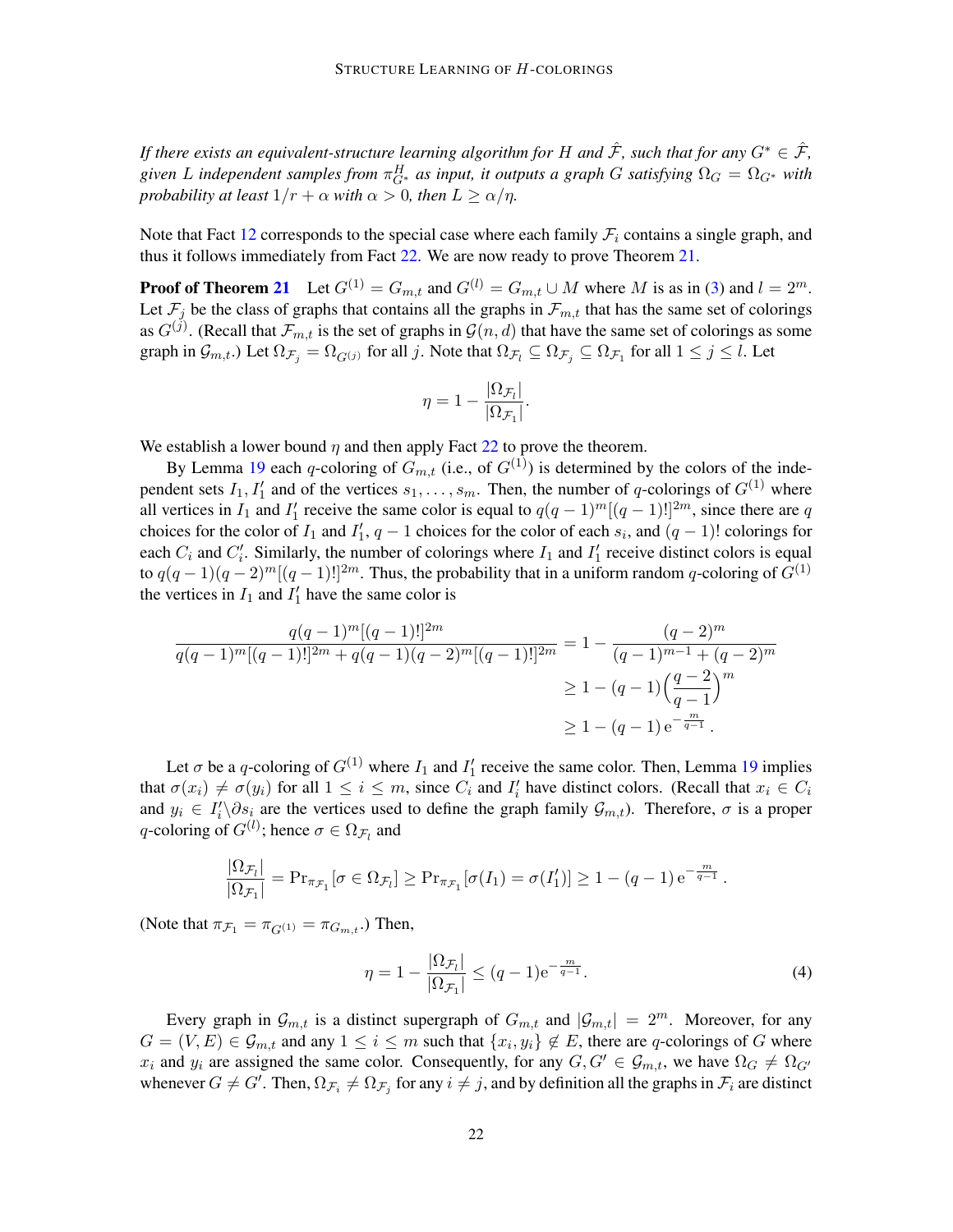for each i. Therefore, Fact [22](#page-20-2) implies that to equivalently learn any  $G \in \mathcal{F}_{m,t}$  with probability at least  $2^{-m} + \alpha$ , the number of random samples needed is  $L \ge \alpha/\eta$ . Setting

$$
\alpha = q e^{-\frac{m}{2(q-1)}} - 2^{-m} > 0,
$$

we get that to equivalently learn a graph  $G \in \mathcal{F}_{m,t}$  with success probability at least  $q e^{-\frac{m}{2(q-1)}}$ , we require

$$
L \ge \frac{q \,\mathrm{e}^{-\frac{m}{2(q-1)}} - 2^{-m}}{(q-1) \,\mathrm{e}^{-\frac{m}{q-1}}} \ge \frac{q \,\mathrm{e}^{-\frac{m}{2(q-1)}} - \mathrm{e}^{-\frac{m}{2(q-1)}}}{(q-1) \,\mathrm{e}^{-\frac{m}{q-1}}} \ge \mathrm{e}^{\frac{m}{2(q-1)}}
$$

where the second inequality follows from  $2 \ge e^{\frac{1}{2(q-1)}}$  when  $q \ge 3$ .

The following corollary of Theorem [21](#page-20-1) corresponds to Part [3](#page-4-0) of Theorem [4.](#page-4-1)

<span id="page-22-0"></span>**Corollary 23** *Let*  $q, n, d \in \mathbb{N}^+$  *such that*  $3 \leq q < d - \sqrt{2}$  $\overline{d} + \Theta(1)$  and  $n \geq 2q + 2\lceil \sqrt{q-1} \rceil - 1$ . *Then, there exists a constant*  $c > 0$  *such that any equivalent-structure learning algorithm for qcolorings and the graph family* G(n, d) *that succeeds with probability at least* exp(−cn) *requires at least* exp(cn) *samples.*

**Proof** Let  $k = 2q + 2[\sqrt{q-1}] - 1$ . If k divides n, then take  $m = n/k$ . By Fact [20,](#page-19-1) every graph in  $\mathcal{G}_{m,t}$  has  $n = mk$  vertices and maximum degree  $q + \lceil \sqrt{q-1} \rceil + 1$  and so  $\mathcal{G}_{m,t} \subseteq \mathcal{F}_{m,t} \subseteq \mathcal{G}(n,d)$ provided  $d \geq q + \lceil \sqrt{q-1} \rceil + 1$ . Theorem [21](#page-20-1) implies that there exists  $c = c(q) > 0$  such that any equivalent-structure learning algorithm for  $\mathcal{F}_{m,t}$  with success probability at least  $\exp(-cn)$  requires  $\exp(cn)$  samples. By definition, the set of q-colorings of any graph in  $\mathcal{G}(n,d)\backslash\mathcal{F}_{m,t}$  is distinct from the set of q-colorings of any graph in  $\mathcal{F}_{m,t}$ . Since also  $\mathcal{F}_{m,t} \subseteq \mathcal{G}(n,d)$ , equivalent-structure learning in  $\mathcal{G}(n, d)$  is strictly harder than in  $\mathcal{F}_{m,t}$ . Specially, any equivalent-structure learning algorithm for  $\mathcal{G}(n, d)$  with success probability at least exp( $-cn$ ) requires at least exp( $cn$ ) samples. Note that  $d \geq q + \lceil \sqrt{q-1} \rceil + 1$  implies  $q < d - \sqrt{d} + \Theta(1)$ .

The result follows in similar fashion when  $k$  does not divide  $n$ , but we are required to modify slightly the graph families  $\mathcal{G}_{m,t}$  and  $\mathcal{F}_{m,t}$ . Suppose  $n = km + r$  where  $1 \leq r \leq k - 1$  and let  $W = \{w_0, \ldots, w_{r-1}\}\$ be a simple path. For every  $G \in \mathcal{G}_{m,t}$ , add W and the edge  $\{s_m, w_0\}$  to G to obtain a graph  $\hat{G}$ . Let  $\hat{G}_{m,t}$  be the resulting graph family. Every graph in  $\hat{G}_{m,t}$  has exactly *n* vertices and maximum degree  $q + \lceil \sqrt{q-1} \rceil + 1$ . Moreover, every q-coloring of  $G \in \mathcal{G}_{m,t}$  corresponds to exactly  $(q-1)^r$  colorings of  $\hat{G} \in \hat{\mathcal{G}}_{m,t}$ . Define  $\hat{\mathcal{F}}_{m,t}$  as before; i.e.,  $\hat{\mathcal{F}}_{m,t}$  is the set of all graphs in  $\mathcal{G}(n, d)$  that have the same set of colorings as some graph in  $\mathcal{G}_{m,t}$ . The argument in the proof of Theorem [21](#page-20-1) and Fact [22](#page-20-2) imply that any equivalent-structure learning algorithm for  $\mathcal{F}_{m,t}$  with success probability at least  $\exp(-cn)$  requires  $\exp(cn)$  independent samples, where  $c = c(q) > 0$ is a suitable constant. Since we have  $\hat{\mathcal{G}}_{m,t} \subseteq \hat{\mathcal{F}}_{m,t} \subseteq \mathcal{G}(n,d)$  for  $d \geq q + \lceil \sqrt{q-1} \rceil + 1$ , the result follows. I.

We conclude this section with the proofs of Lemma [19,](#page-19-0) Fact [20](#page-19-1) and Fact [22.](#page-20-2)

**Proof of Lemma [19](#page-19-0)** Let  $\sigma$  be a q-coloring of  $G_{m,t}$ . For  $1 \leq i \leq m$ , since every vertex in  $I_i$  is adjacent to every vertex in  $C_i$ , all vertices in  $I_i$  have the same color in  $\sigma$ , which is the one color not used by  $C_i$ . Moreover, every vertex in  $C_{i+1}$  is adjacent to a vertex of  $I_i$ , and so  $C_{i+1}$  is colored with the same set of  $q-1$  colors as  $C_i$  in  $\sigma$ . Then, every clique  $C_1, \ldots, C_m$  is colored with the same set of  $q-1$  colors and every independent set  $I_1, \ldots, I_m$  is colored with the one remaining color in  $\sigma$ . The same holds for  $C'_1, \ldots, C'_m$  and  $I'_1, \ldots, I'_m$  as well.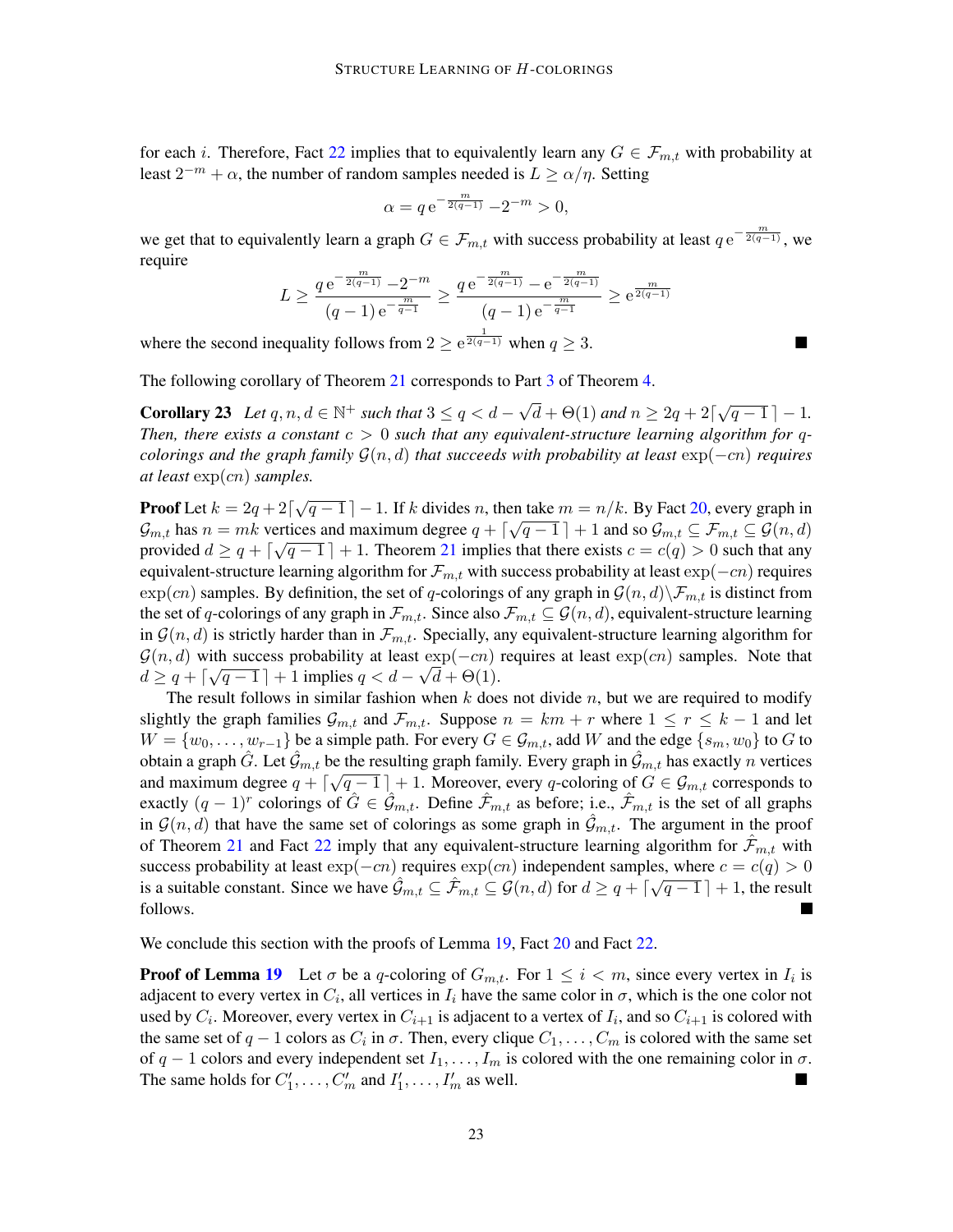**Proof of Fact [20](#page-19-1)** The number of vertices in  $G_{m,t}$  is  $m(|C_1| + |C'_1| + |I_1| + |I'_1| + 1) = (2q +$  $2t-1$ )m. The degree of the vertices in the cliques  $C_i$  or  $C'_i$  is at most  $q-2+t+1=q-1+t$ . Moreover, the degree of the vertices in the independent sets  $I_i$  or  $I'_i$  is at most  $q-1+\lceil(q-1)/t\rceil+1=$  $q + \lfloor (q - 1)/t \rfloor$ . Thus, the maximum degree of  $G_{m,t}$  is no more than

$$
\max\{q+t-1,q+\lceil (q-1)/t \rceil\}.
$$

Therefore, the maximum degree of any graph in  $\mathcal{G}_{m,t}$  is at most

$$
\max\big\{q+t, q+\big\lceil (q-1)/t\big\rceil +1\big\}.
$$

**Proof of Fact [22](#page-20-2)** Let  $\mathcal A$  be any (possibly randomized) equivalent-structure learning algorithm that, given L independent samples  $\Gamma = (\sigma^{(1)}, \dots, \sigma^{(L)}) \in \Omega^L_{\mathcal{F}_i}$  from an unknown distribution  $\pi_{\mathcal{F}_i} = \pi_{G^*}$  for some  $G^* \in \mathcal{F}_i$ , outputs a graph  $\mathcal{A}(\Gamma)$  in  $\hat{\mathcal{F}}$ . For any  $G^*$ , the probability that  $\mathcal{A}$ equivalently learns the graph given L independent samples from  $\pi_{\mathcal{F}_i}$  is

$$
\Pr[\mathcal{A}(\Gamma) \in \mathcal{F}_i] = \sum_{x \in \Omega_{\mathcal{F}_i}^L} \Pr[\Gamma = x] \Pr[\mathcal{A}(x) \in \mathcal{F}_i].
$$

Recall that by assumption  $\Omega_{\mathcal{F}_r} \subseteq \Omega_{\mathcal{F}_i}$ . Let  $\mathcal T$  be the set of all sample sequences  $\sigma^{(1)},\ldots,\sigma^{(L)}$  such that  $\sigma^{(j)}\not\in\Omega_{\mathcal{F}_r}$  for at least one  $j;$  namely,  $\mathcal{T}=\Omega^L_{\mathcal{F}_i}\backslash\Omega^L_{\mathcal{F}_r}.$  Note that

$$
|\mathcal{T}| = |\Omega_{\mathcal{F}_i}|^L - |\Omega_{\mathcal{F}_r}|^L.
$$

Then,

$$
\Pr[A(\Gamma) \in \mathcal{F}_i] = \sum_{x \in \Omega_{\mathcal{F}_r}^L} \frac{1}{|\Omega_{\mathcal{F}_i}|^L} \cdot \Pr[\mathcal{A}(x) \in \mathcal{F}_i] + \sum_{x \in \mathcal{T}} \frac{1}{|\Omega_{\mathcal{F}_i}|^L} \cdot \Pr[\mathcal{A}(x) \in \mathcal{F}_i]
$$

$$
\leq \frac{1}{|\Omega_{\mathcal{F}_r}|^L} \sum_{x \in \Omega_{\mathcal{F}_r}^L} \Pr[\mathcal{A}(x) \in \mathcal{F}_i] + \frac{|\Omega_{\mathcal{F}_i}|^L - |\Omega_{\mathcal{F}_r}|^L}{|\Omega_{\mathcal{F}_i}|^L}.
$$

Since  $\Omega_{\mathcal{F}_i} \subseteq \Omega_{\mathcal{F}_1}$ , we get

$$
\frac{|\Omega_{\mathcal{F}_i}|^L - |\Omega_{\mathcal{F}_r}|^L}{|\Omega_{\mathcal{F}_i}|^L} = 1 - \frac{|\Omega_{\mathcal{F}_r}|^L}{|\Omega_{\mathcal{F}_i}|^L} \le 1 - \frac{|\Omega_{\mathcal{F}_r}|^L}{|\Omega_{\mathcal{F}_i}|^L} = 1 - (1 - \eta)^L \le L\eta.
$$

Suppose the equivalent-structure learning algorithm A has success probability at least  $1/r+\alpha$ , then

$$
\Pr[\mathcal{A}(\Gamma) \in \mathcal{F}_i] \ge \frac{1}{r} + \alpha.
$$

Hence,

$$
\frac{1}{r} + \alpha \le \frac{1}{|\Omega_{\mathcal{F}_r}|^L} \sum_{x \in \Omega_{\mathcal{F}_r}^L} \Pr[\mathcal{A}(x) \in \mathcal{F}_i] + L\eta.
$$

Since  $\sum_{i=1}^r \Pr[\mathcal{A}(x) \in \mathcal{F}_i] = 1$  for any fixed sample sequence x, summing up over i we get

$$
1 + r\alpha \leq \frac{1}{|\Omega_{\mathcal{F}_r}|^L} \sum_{x \in \Omega_{\mathcal{F}_r}^L} \sum_{i=1}^r \Pr[\mathcal{A}(x) \in \mathcal{F}_i] + rL\eta = 1 + rL\eta.
$$

Hence,  $L > \alpha/\eta$  as claimed.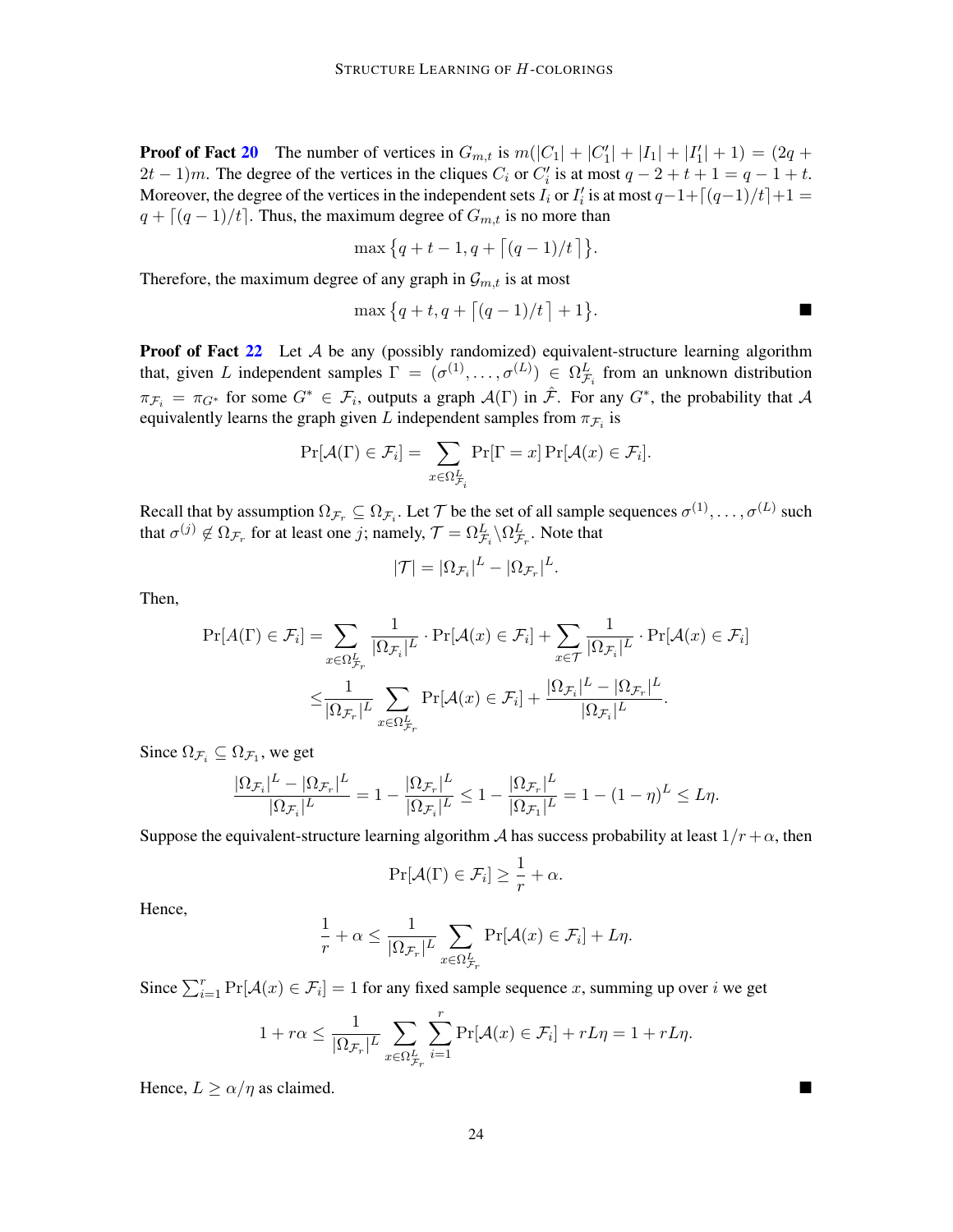<span id="page-24-0"></span>

Figure 4: The graph G where  $C = K_{q-3}$  and I is an independent set of size  $d - q + 1$ .

### B.2. General lower bound for proper  $q$ -colorings

When  $d-$ √  $d + \Theta(1) \leq q \leq d$  structure learning for q-colorings is not identifiable, and the strong lower bound from Part [3](#page-4-0) of Theorem [15](#page-11-2) (i.e., Corollary [23\)](#page-22-0) does not apply either. In this subsection we establish a weaker but more general lower bound for proper colorings that applies in this regime. Specifically, we provide a family of graphs  $\mathcal{F} \subseteq \mathcal{G}(n, d)$  such that the number of random q-colorings required to learn any graph in F with success probability at least  $1/2$  is  $\exp(\Omega(d-q))$ .

<span id="page-24-1"></span>**Theorem 24** Let  $d, q, n \in \mathbb{N}^+$  such that  $3 \leq q < d$  and  $n \geq d+2$ . Then, any equivalent-structure *learning algorithm for*  $\mathcal{G}(n, d)$  *with success probability at least*  $1/2$  *requires at least*  $\exp(\Omega(d-q))$ *samples.*

Let  $d, q, n \in \mathbb{N}^+$  such that  $3 \le q < d$  and  $n \ge d+2$ . Let C be a clique of size  $q-3$ , let I be an independent set of size  $d-q+1$  and let  $W = \{w_1, \ldots, w_{n-d-1}\}$  be a simple path. Also, let  $u, v, w$ be three additional vertices that are not in C, I or W. Define the graph  $G = (V, E)$  such that

$$
V = V(C) \cup V(I) \cup \{w_1, \ldots, w_{n-d-1}\} \cup \{u, v, w\},\
$$

where  $V(C)$  and  $V(I)$  are the vertices in C and I, respectively. In addition to the edges in C and W, G has the following edges:

- 1. every vertex in  $C$  is adjacent to every vertex in  $I$ ;
- 2.  $u$  and  $v$  are adjacent to every vertex in  $C$  and  $I$ ;
- 3.  $w, w_1$  are adjacent to v;

see Figure [4.](#page-24-0)

Let

$$
\mathcal{G} = \{G_1 = G, G_2 = (V, E \cup \{uw\}), G_3 = (V, E \cup \{uw_1\}), G_4 = (V, E \cup \{uw, uw_1\})\}.
$$

Note that every graph in G is an n-vertex graph of maximum degree at most d and so  $\mathcal{G} \subset \mathcal{G}(n,d)$ . Furthermore, for  $1 \le i \le 4$  let  $\mathcal{F}_i$  be the family of all graphs in  $\mathcal{G}(n, d)$  that have the same set of q-colorings as  $G_i$  and let  $\mathcal{F} = \bigcup_{i=1}^4 \mathcal{F}_i$ . The following theorem immediately implies Theorem [24.](#page-24-1)

<span id="page-24-2"></span>**Theorem 25** Let  $d, q, n \in \mathbb{N}^+$  such that  $3 \leq q < d$  and  $n \geq d+2$ . Then the number of independent *random* q-colorings required to learn any graph in  $\mathcal F$  with probability at least  $1/2$  is  $\exp(\Omega(d-q))$ .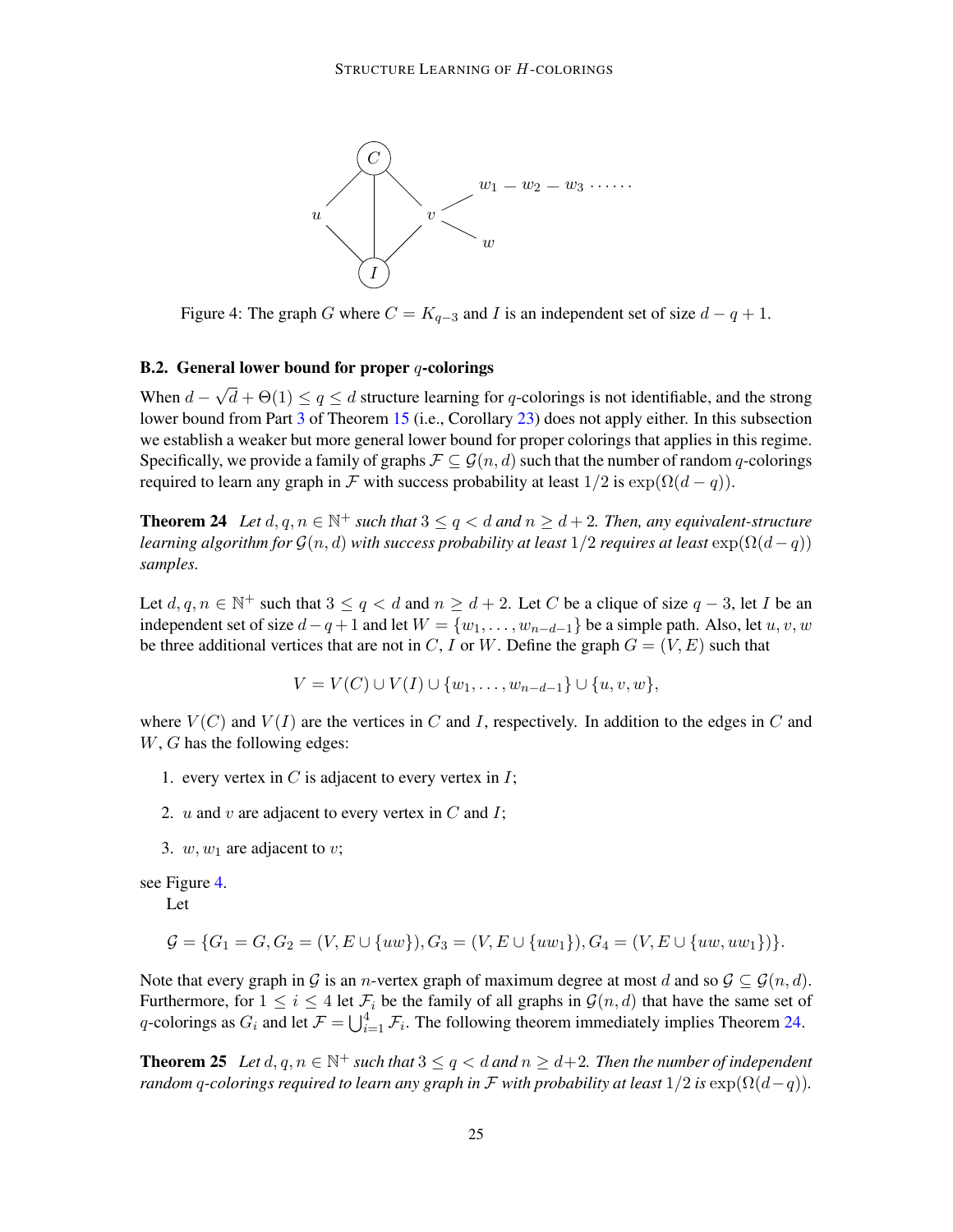**Proof** If u and v receive distinct colors in a q-coloring of G, then the clique C will be colored by  $q-3$  of the  $q-2$  colors not used by u and v and the number of available colors for every vertex in I is only 1. Thus, the number of colorings of G where u and v receive distinct colors is  $q!(q-1)^{n-d}$ . Otherwise, if u and v receive the same color in a coloring of G, then C will use  $q - 3$  of the  $q - 1$ available colors and every vertex in I has 2 available color choices. Hence, the number of such colorings is  $q!(q-1)^{n-d} \cdot 2^{d-q}$ . Any q-coloring of G where u and v receive the same color is also a proper q-coloring of  $G_4$ . Therefore, we get

$$
\frac{|\Omega_{\mathcal{F}_4}|}{|\Omega_{\mathcal{F}_1}|} = \frac{|\Omega_{G_4}|}{|\Omega_G|} \ge \frac{q!(q-1)^{n-d}\cdot 2^{d-q}}{q!(q-1)^{n-d} + q!(q-1)^{n-d}\cdot 2^{d-q}} = 1 - e^{-\Omega(d-q)}.
$$

Thus, it follows from Fact [22](#page-20-2) that any equivalent-structure learning algorithm for  $\mathcal F$  that succeeds with probability at least  $1/2$  requires

$$
L \ge \left(\frac{1}{2} - \frac{1}{4}\right) \left(1 - \frac{|\Omega_{\mathcal{F}_4}|}{|\Omega_{\mathcal{F}_1}|}\right)^{-1} = e^{\Omega(d-q)}
$$

samples.

Theorem [24](#page-24-1) follows immediately from Theorem [25](#page-24-2) and the fact that  $\mathcal{F} \subseteq \mathcal{G}(n, d)$ .

# <span id="page-25-0"></span>Appendix C. Proofs missing from Section [4](#page-11-1)

**Proof of Lemma [17](#page-11-4)** For  $u \in V$  we show first that  $Pr[X_u = i] \ge (1 - \alpha)/q$ . If  $\sigma$  is an H-coloring of G sampled according to  $\pi_G$ , we may update the color of any vertex  $w \in V$  by choosing a new color for w uniformly at random among the available colors for w given  $\sigma(V \setminus w)$ . The resulting H-coloring after this update has distribution  $\pi_G$ .

Suppose  $\sigma_0$  is an H-coloring of G sampled according to  $\pi_G$ , and let  $\tau_0$  be the color assignment that agrees with  $\sigma_0$  everywhere except possibly at u, where we set  $\tau_0(u) = i$ . (Note that  $\tau$  is not necessarily a valid  $H$ -coloring.)

Let  $\partial u = \{v_1, \ldots, v_l\}$ . We update the configuration in  $v_1$ , then in  $v_2$  and so on, in both  $\sigma_0$  and  $\tau_0$ ; then we update the color of u. Let  $\sigma_k$  and  $\tau_k$  be the configuration after updating  $v_k$  in  $\sigma_{k-1}$  and  $\tau_{k-1}$ , respectively. The color of  $v_k$  in both  $\sigma_{k-1}$  and  $\tau_{k-1}$  is updated using the optimal coupling  $\nu_k$ between the distributions  $\pi_{v_k}(\cdot|\sigma_{k-1})$  and  $\pi_{v_k}(\cdot|\tau_{k-1})$  as follows. Sample  $(a_k, b_k)$  from  $\nu_k$  and let  $\sigma_k(V \setminus v_k) = \sigma_{k-1}(V \setminus v_k)$ ,  $\sigma_k(v_k) = a_k$ ,  $\tau_k(V \setminus v_k) = \tau_{k-1}(V \setminus v_k)$  and  $\tau(v_k) = b_k$ . After updating  $\partial u = \{v_1, \ldots, v_l\}$  in this manner,  $\sigma_l$  has law  $\pi_G$ . Moreover,

$$
\Pr[\sigma_l \neq \tau_l] \leq \Pr_{\nu_l}[\sigma_l \neq \tau_l | \sigma_{l-1} = \tau_{l-1}] + \Pr[\sigma_{l-1} \neq \tau_{l-1}]
$$
  
\n
$$
\leq \sum_{k=1}^{l} \Pr_{\nu_k}[\sigma_k \neq \tau_k | \sigma_{k-1} = \tau_{k-1}]
$$
  
\n
$$
= \sum_{k=1}^{l} ||\pi_{v_k}(\cdot | \tau_{k-1}) - \pi_{v_k}(\cdot | \tau_{k-1})||_{TV}
$$
  
\n
$$
\leq \alpha,
$$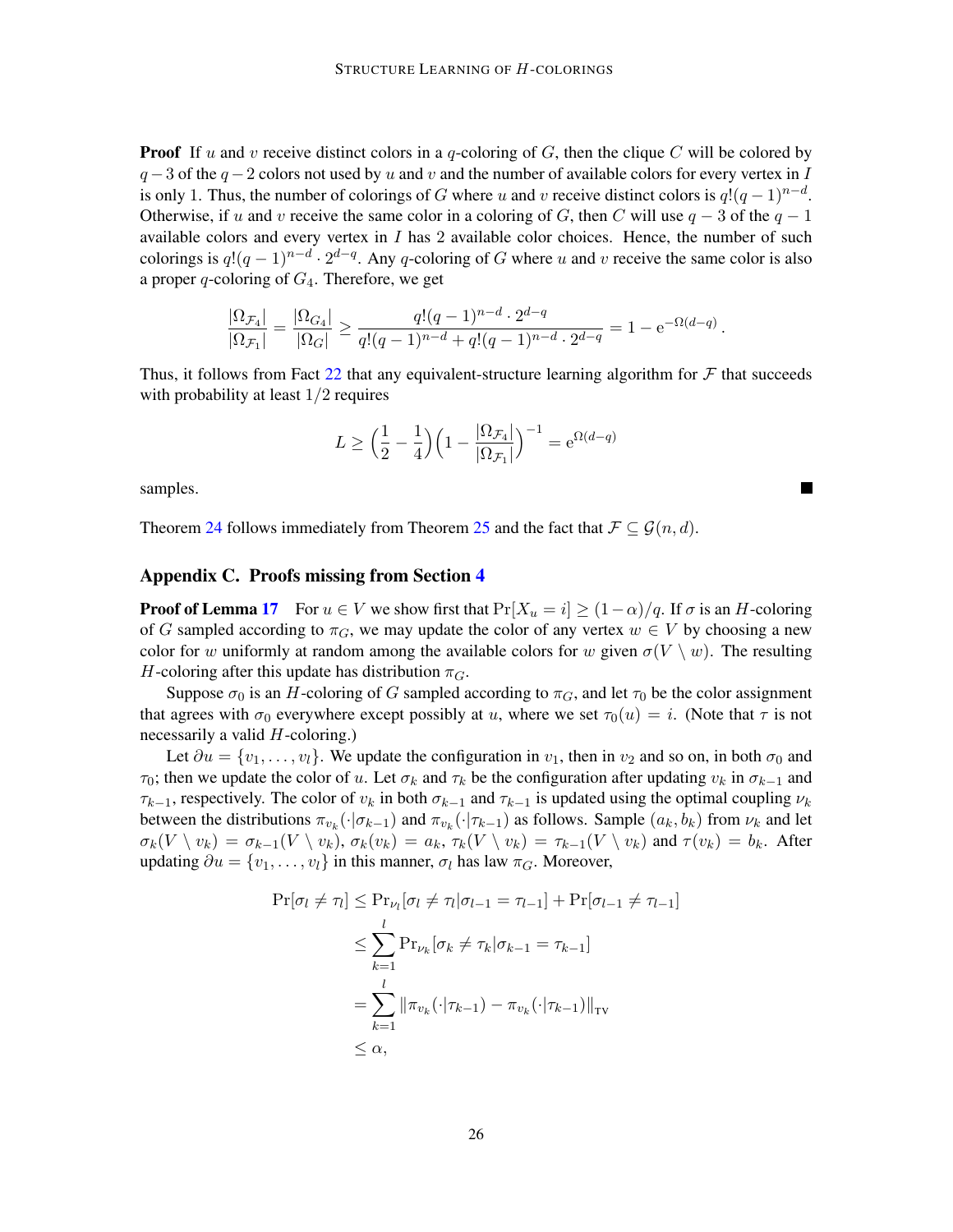where the last inequality follows from the definition of the Dobrushin condition. Hence, with probability at least  $1 - \alpha$ ,  $\sigma_l = \tau_l$ . If this is the case, then color *i* is compatible with  $\sigma_l(V \setminus u)$  and thus when u is updated it receives color i with probability at least  $1/q$ . Thus, we get

$$
\Pr[X_u = i] \ge \frac{(1 - \alpha)}{q}.
$$

Finally, let  $v \in V$  such that  $v \notin \partial u$ . Using the procedure described above to update the configuration in  $\partial u \cup u$ , and then in  $\partial v \cup v$  we obtain

$$
\Pr[X_u = i, X_v = j] \ge \frac{(1 - \alpha)^2}{q^2}.
$$

## <span id="page-26-0"></span>Appendix D. Approximate-structure learning of  $H$ -colorings

In addition to structure learning (exact recovery of the hidden graph  $G$ ) and equivalent-structure learning (learning a graph with the same set of H-colorings), we may consider the corresponding approximation problem of finding a graph  $\tilde{G}$  such that  $\pi_{\tilde{G}}$  is close to  $\pi_G$  in some notion of distance, such as total variation distance or Kullback-Leibler divergence. Apparently, this task is much simpler for hard-constraint systems.

In this section we consider this approximation variant of structure learning for hard-constraint systems with respect to total variation distance. Specifically, given L samples  $\sigma^{(1)}, \ldots, \sigma^{(L)}$  from  $\pi$ <sub>G</sub>, we consider the problem of finding a graph  $\ddot{G}$  such that

$$
\left\|\pi_G - \pi_{\hat{G}}\right\|_{\text{TV}} < \gamma,
$$

<span id="page-26-1"></span>where  $\gamma > 0$  is a desired precision.

**Theorem 26** Suppose  $H \neq K_q^+$  and let  $\hat{G}$  be the output of the STRUCTLEARN-H algorithm. Then, *for all*  $\varepsilon \in (0,1)$  *and*  $\gamma \in (0,1)$ ,

<span id="page-26-2"></span>
$$
\Pr\left[\left\|\pi_G - \pi_{\hat{G}}\right\|_{\text{TV}} < \gamma\right] \ge 1 - \varepsilon
$$

*provided*  $L \geq 4\gamma^{-1} n^2 \log(\frac{n^2}{2\epsilon})$  $\frac{n^2}{2\varepsilon}$ ).

Recall that the running time of STRUCTLEARN-H is  $O(Ln^2)$ , so from Theorem [26](#page-26-1) we get an algorithm for approximate structure learning with running time  $O(\gamma^{-1} n^4 \log(\frac{n}{\varepsilon}))$ .

**Proof of Theorem [26](#page-26-1)** Let  $\hat{G} = (V(\hat{G}), E(\hat{G}))$ . Recall that  $\{u, v\} \notin E(\hat{G})$  if and only if  $u, v$ receive incompatible colors in one of the samples  $\sigma^{(1)}, \ldots, \sigma^{(L)}$  from  $\pi_G$ . Hence,  $\hat{G}$  is a supergraph of G and so  $\Omega_{\hat{G}} \subseteq \Omega_G$ . Moreover,

$$
\left\|\pi_G - \pi_{\hat{G}}\right\|_{\text{TV}} = \sum_{\sigma \in \Omega_G \setminus \Omega_{\hat{G}}} \frac{1}{|\Omega_G|} = \frac{|\Omega_G| - |\Omega_{\hat{G}}|}{|\Omega_G|} = \Pr\left[\sigma \notin \Omega_{\hat{G}}\right],
$$

assuming  $\sigma$  is an H-coloring of G chosen uniformly at random (i.e.,  $\sigma$  is drawn from  $\pi_G$ ). If we let  $\Gamma = E(\hat{G}) \backslash E(G)$ , then

$$
\Pr\left[\sigma \notin \Omega_{\hat{G}}\right] = \Pr\left[\exists \{u, v\} \in \Gamma : \{\sigma_u, \sigma_v\} \notin E(H)\right] \le \sum_{\{u, v\} \in \Gamma} \Pr\left[\{\sigma_u, \sigma_v\} \notin E(H)\right] \tag{5}
$$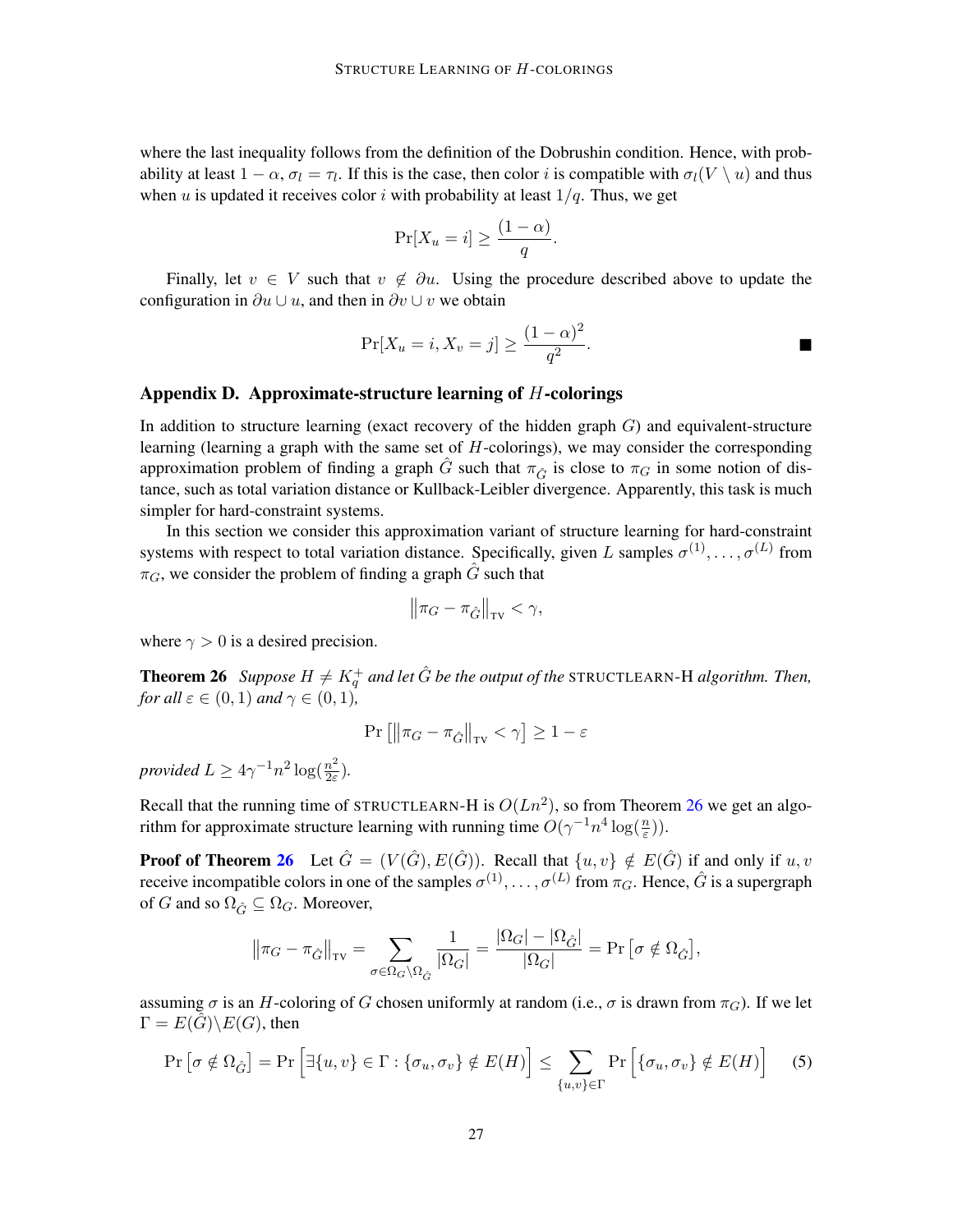by a union bound.

Now, for  $\gamma > 0$  let

$$
M_{\gamma} = \left\{ \{u, v\} \notin E(G) : \Pr\left[ \{\sigma_u, \sigma_v\} \notin E(H) \right] \ge \frac{2\gamma}{n^2} \right\}.
$$

Let  $Z_{uv}$  be the number of samples  $\sigma^{(1)}, \ldots, \sigma^{(L)}$  where vertices u and v receive incompatible colors. A Chernoff bound implies that, for any  $\{u, v\} \in M_{\gamma}$ ,

$$
\Pr[Z_{uv} = 0] \le \Pr\left[Z_{uv} \le \frac{\gamma L}{n^2}\right] \le \exp\left(\frac{-\gamma L}{4n^2}\right) \le \frac{2\varepsilon}{n^2}.
$$

A union bound then implies that with probability at least  $1 - \varepsilon$  all edges in  $M_{\gamma}$  are not in  $E(\tilde{G})$ . Hence, with probability at least  $1 - \varepsilon$ , all edges in  $E(\tilde{G})$  satisfy:

$$
\Pr\left[\{\sigma_u, \sigma_v\} \notin E(H)\right] < \frac{2\gamma}{n^2}.
$$

Plugging this bound into  $(5)$ , we get

$$
\Pr\left[\left\|\pi_G - \pi_{\hat{G}}\right\|_{\text{TV}} < \gamma\right] \ge 1 - \varepsilon
$$

as desired.

### <span id="page-27-0"></span>Appendix E. Learning weighted  $H$ -colorings

In this section we consider the more general setting of weighted  $H$ -colorings. We restrict our attention to constraint graphs with at least one hard constraint, which corresponds to spin systems with hard constraints.

#### E.1. Spin systems with hard constraints

Let  $G = (V, E, \theta)$  be an undirected weighted graph with weights given by the function  $\theta : E \cup V \rightarrow$  $\mathbb{R}^+$ . (For definiteness we only consider a positive weight function  $\theta$ .) A *spin system* on the graph G consists of a set of *spins*  $[q] = \{1, \ldots, q\}$ , a symmetric *edge potential*  $J : [q] \times [q] \to \mathbb{R} \cup \{-\infty\}$ and a *vertex potential*  $h : [q] \to \mathbb{R}$ . A *configuration*  $\sigma : V \to [q]$  of the system is an assignment of spins to the vertices of G. Each configuration  $\sigma \in [q]^V$  is assigned probability

<span id="page-27-1"></span>
$$
\pi_G(\sigma) = \frac{1}{Z_G} \exp\left(\sum_{(u,v)\in E} \theta(u,v) J(\sigma_u, \sigma_v) + \sum_{u\in V} \theta(u) h(\sigma_u)\right),\tag{6}
$$

where  $Z_G$  is the normalizing constant called the *partition function*. If  $J(i, j) = -\infty$  for some  $i, j \in [q]$ , then  $\{i, j\}$  is a hard constraint; otherwise i and j are compatible.

Unweighted H-colorings, which were considered in Sections [2,](#page-5-2) [3](#page-9-0) and [4,](#page-11-1) correspond to the special case where  $\theta = 1, h = 0$  and

$$
J(i,j) = \begin{cases} 1 & \text{if } (i,j) \in E(H); \\ -\infty & \text{if } (i,j) \notin E(H). \end{cases}
$$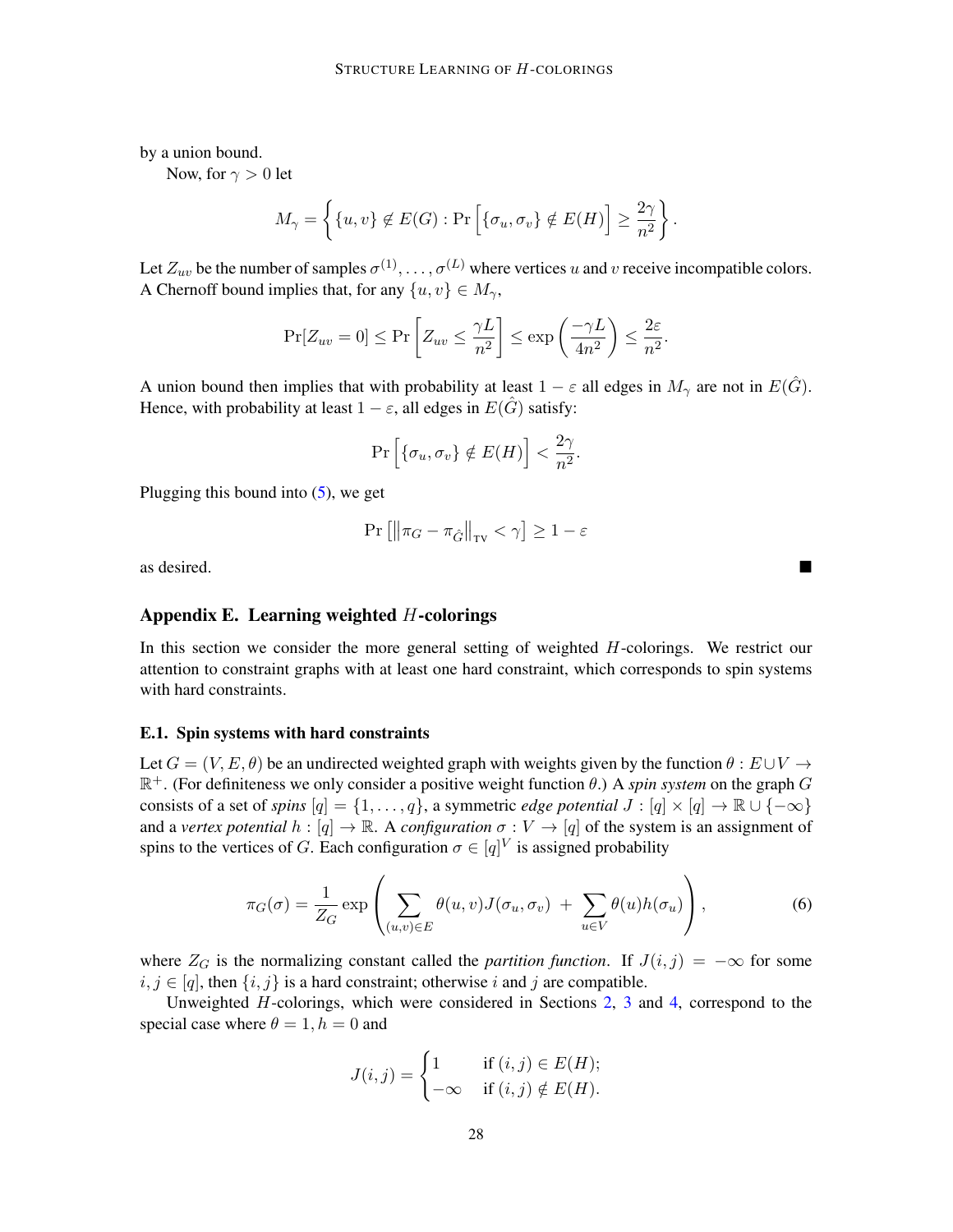In this section we consider the structure learning problem for a class of models known as *permissive systems*. This is a widely used notion in statistical physics for spin systems with hard constraints; see, e.g., [\[19,](#page-13-12) [36,](#page-14-11) [15\]](#page-13-13). There are several different notions in the literature, but we consider here the weakest one (i.e., the easiest to satisfy). Roughly, the condition says that for any boundary condition there is always a valid configuration for the interior.

Definition 27 *A spin system is called permissive if for any* A ⊆ V *and any valid configuration* τ *on*  $V \setminus A$ *, there is at least one valid configuration*  $\sigma$  *on*  $A$  *such that*  $\pi(\sigma|\tau) > 0$ *.* 

Independent sets, and more generally the hard-core model, are examples of permissive models since we can assign spin 0 (unoccupied) to the vertices in A.

#### E.2. Structure learning for spin systems with hard constraints

We first formalize the notion of structure learning for the setting of weighted constraint graphs. Suppose we know the number of spins q, the edge potential  $J \in \mathbb{R}^{q \times q}$  and the vertex potential  $h \in \mathbb{R}^q$  of a spin system S. Consider the family of graphs

$$
\mathcal{G}(n, d, \alpha, \beta, \gamma) = \{ G = (V, E, \theta) : |V| = n, \Delta(G) \le d, \alpha \le |\theta(u, v)| \le \beta \text{ for all } \{u, v\} \in E, |\theta(v)| \le \gamma \text{ for all } v \in V \},
$$

where  $\Delta(G)$  denotes the maximum degree of the graph G. Suppose that we are given L independent samples  $\sigma^{(1)}, \sigma^{(2)}, \ldots, \sigma^{(L)}$  from the distribution  $\pi_G$  where  $G \in \mathcal{G}$ . A *structure learning algorithm* for the spin system S and the family  $\mathcal{G}(n, d, \alpha, \beta, \gamma)$  takes as input the sample sequence  $\sigma^{(1)}, \sigma^{(2)}, \ldots, \sigma^{(L)}$  and outputs an estimator  $\hat{G} \in \mathcal{G}(n, d, \alpha, \beta, \gamma)$  such that  $\Pr[G = \hat{G}] \ge 1 - \varepsilon$ , where  $\varepsilon > 0$  is a prescribed failure probability.

#### <span id="page-28-0"></span>E.3. Learning permissive spin systems

In this section we analyze the running time and sample complexity of the STRUCTLEARN-H algorithm for permissive spin systems.

Let  $\hat{\gamma} = \gamma \cdot \max_{i \in [q]} |h(i)|$  and  $\hat{\beta} = \beta \cdot \max_{i,j \in [q]} |J(i,j)|$ . Recall that for  $v \in V$ ,  $X_v$  denotes the random variable for the color of v under  $\pi_G$ . We show that for permissive systems, the running time of STRUCTLEARN-H is polynomial in the size of the graph, but depends exponentially on  $\hat{\gamma}$ ,  $\hat{\beta}$ and its maximum degree.

<span id="page-28-1"></span>**Theorem 28** Let  $G = (V, E) \in \mathcal{G}(n, d, \alpha, \beta, \gamma)$  and suppose that S is a permissive spin system *with at least one hard constraint. Then, if the structure learning algorithm receives as input*

$$
L \geq 8q^{2(d+1)}e^{4(2\hat{\beta}d^2 + \hat{\gamma})} \log\left(\frac{n^2}{2\varepsilon}\right)
$$

*independent samples from*  $\pi_G$ , *it outputs the graph* G *with probability at least*  $1-\epsilon$  *and has running time*  $O(Ln^2)$ .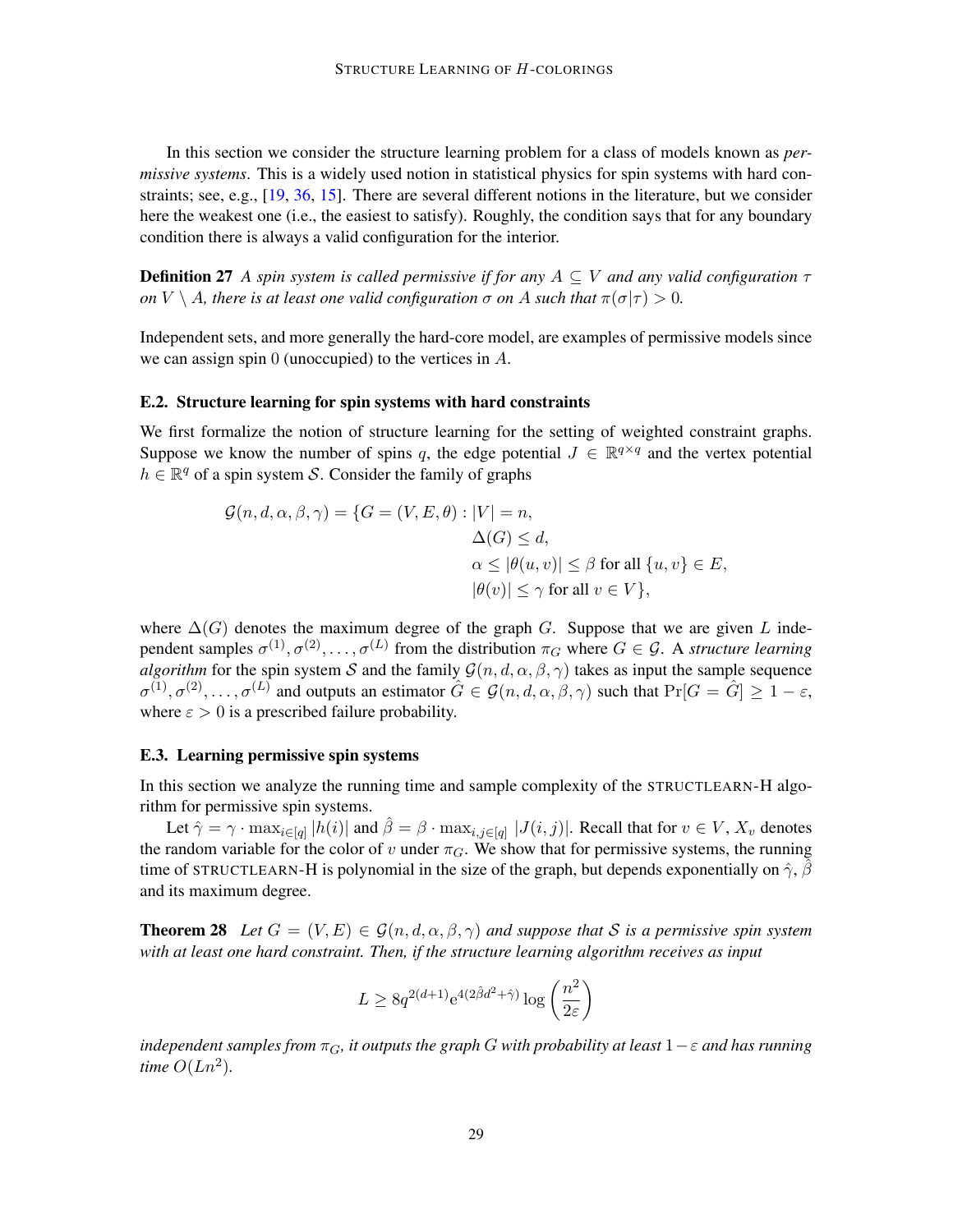Theorem [28](#page-28-1) yields a structure learning algorithm for the hard-core model for all  $\lambda > 0$ ; thus it generalizes the algorithmic result of [\[6\]](#page-12-9). We observe also that the running time of our algorithm for permissive systems is comparable to the running time of the optimal structure learning algorithms for soft-constraint systems in [\[32\]](#page-14-7).

Theorem [28](#page-28-1) is a direct corollary of the following lemma and Lemma [13.](#page-9-2)

**Lemma 29** *Suppose that* S *is a permissive spin system with at least one hard constraint*  $\{i, j\} \in$  $[q] \times [q]$  *on a graph*  $G = (V, E) \in \mathcal{G}(n, d, \alpha, \beta, \gamma)$ *. Then, for all*  $\{u, v\} \notin E$ 

<span id="page-29-0"></span>
$$
\Pr[X_u = i, X_v = j] \ge \frac{1}{q^{2(d+1)}e^{4(2\hat{\beta}d^2 + \hat{\gamma})}}.
$$

In the proof of Lemma [29](#page-29-0) we use the following fact.

<span id="page-29-1"></span>**Fact 30** Let  $R \subseteq V$  and let  $\tau$  be a configuration on  $\partial R$ . If  $\Omega^{\tau}(R) \neq \emptyset$  is the set of valid configu*rations on*  $R$  *given*  $\tau$ *, then for any*  $\sigma \in \Omega^{\tau}(R)$ 

$$
\Pr[X_R = \sigma \mid X_{\partial R} = \tau] \ge \frac{1}{q^{|R|} e^{2(\hat{\beta}d|R| + \hat{\gamma})}}.
$$

We are now ready to prove Lemma [29.](#page-29-0)

**Proof of Lemma [29](#page-29-0)** For any  $A \subseteq V$  and any spin configuration  $\sigma$  of A, with a slight abuse of notation we use  $\{\sigma\}$  for the event  $\{X_A = \sigma\}.$ 

Let  $u, v \in V$  such that  $\{u, v\} \notin E$  and let  $N_1$  and  $N_2$  be the set of vertices at distances one and two, respectively, from  $\{u, v\}$ ; i.e.,  $N_1 = \partial u \cup \partial v$  and  $N_2 = \{w \in \partial N_1 : w \neq u, w \neq v\}$ . Let  $\Omega_1$ and  $\Omega_2$  be the set of valid configurations for  $N_1$  and  $N_2$ , respectively. Then,

<span id="page-29-2"></span>
$$
\Pr[X_u = i, X_v = j] \ge \min_{\tau_2 \in \Omega_2} \Pr[X_u = i, X_v = j | \tau_2].
$$
\n(7)

Since the spin system is permissive, for any  $\tau_2 \in \Omega_2$  there exists  $\tau_1 \in \Omega_1$  such that

$$
\Pr[\tau_1 | \tau_2, X_u = i, X_v = j] > 0.
$$

Then,

<span id="page-29-3"></span>
$$
\Pr[X_u = i, X_v = j \mid \tau_2] \ge \Pr[X_u = i, X_v = j \mid \tau_1] \Pr[\tau_1 \mid \tau_2] \ge \frac{1}{q^2 e^{2(2\hat{\beta}d + \hat{\gamma})}} \Pr[\tau_1 \mid \tau_2], \quad (8)
$$

by Fact [30.](#page-29-1) Now,

$$
\Pr[\tau_1 | \tau_2] = \sum_{a,b \in [q]} \Pr[\tau_1 | X_u = a, X_v = b, \tau_2] \Pr[X_u = a, X_v = b | \tau_2].
$$

Since  $|N_1| \le 2d$ , by Fact [30,](#page-29-1)  $Pr[\tau_1 | X_u = a, X_v = b, \tau_2] \ge \frac{1}{\sqrt{2d}\sqrt{2d}}$  $\frac{1}{q^{2d}e^{2(2\hat{\beta}d^2+\hat{\gamma})}}$ . Together with [\(7\)](#page-29-2) and [\(8\)](#page-29-3) this implies

$$
\Pr[X_u = i, X_v = j] \ge \frac{1}{q^{2(d+1)}e^{4(2\hat{\beta}d^2 + \hat{\gamma})}}.
$$

Remark 31 *A simplified version of this argument can be used to show that in a permissive* H*coloring, for any hard constraint*  $\{i, j\} \notin E(H)$ ,  $\Pr[X_u = i, X_v = j] \geq 1/q^{2d}$ *. From this we*  $obtain$  a structure learning algorithm for permissive  $H$ -colorings with running time  $O(q^{2d}n^2\log n)$ *via Lemma [13.](#page-9-2)*

We conclude this section with the proof of Fact [30.](#page-29-1)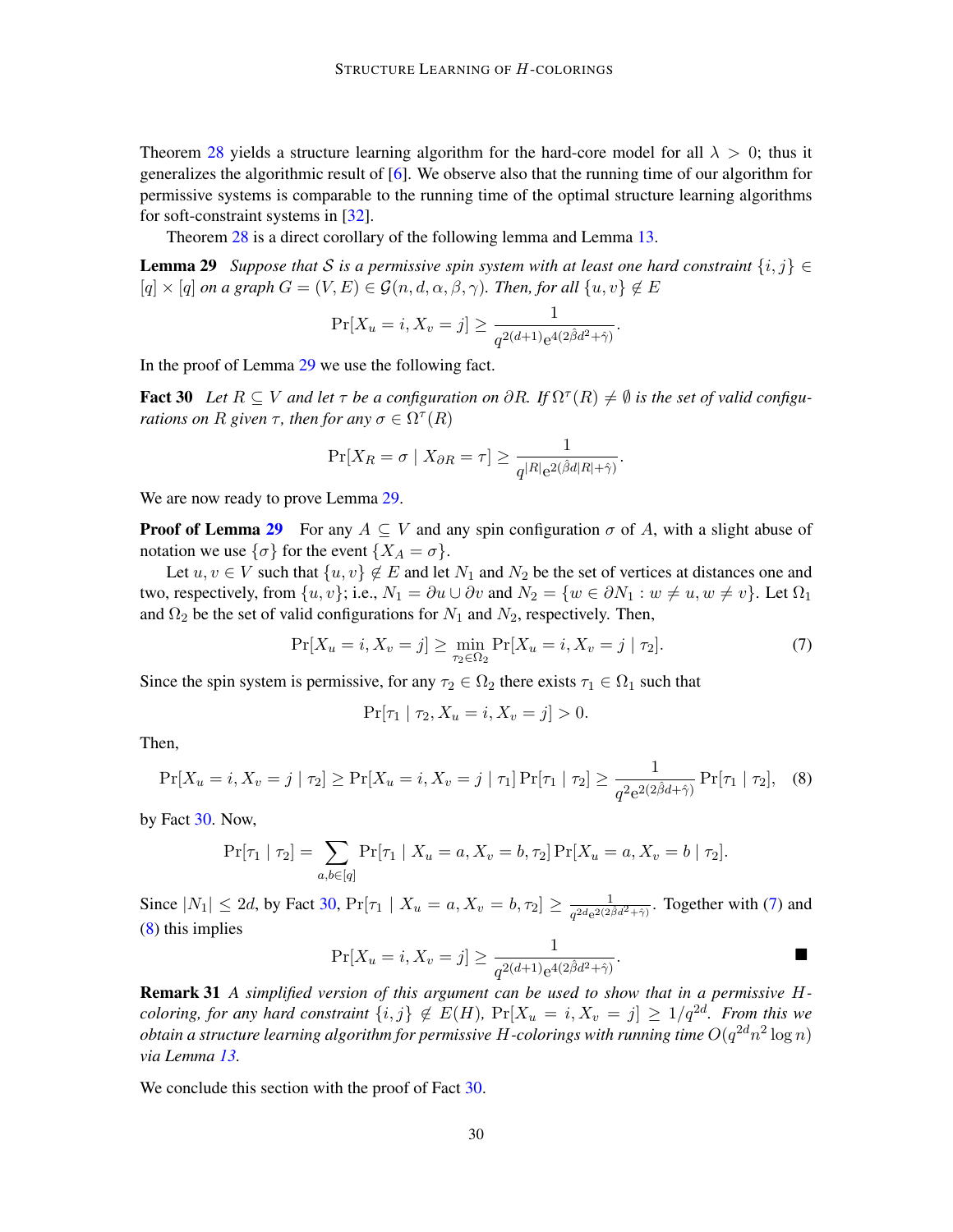**Proof of Fact [30](#page-29-1)** For  $\sigma \in \Omega^{\tau}(R)$  let

$$
w(\sigma) = \exp \left[ \sum_{u \in R} \sum_{v \in \partial u \cap R} \theta(u, v) J(\sigma_u, \sigma_v) + \sum_{u \in R} \sum_{v \in \partial u \cap \partial R} \theta(u, v) J(\sigma_u, \tau_v) + \theta(u) h(\sigma_u) \right].
$$

Then,

$$
\Pr[X_R = \sigma \mid X_{\partial R} = \tau] = \frac{w(\sigma)}{Z_{R,\tau}},
$$

with  $Z_{R,\tau} = \sum_{\sigma' \in \Omega^{\tau}(R)} w(\sigma')$ . Observe that for all  $\sigma' \in \Omega^{\tau}(R)$ ,  $e^{-\hat{\beta}d|R| - \hat{\gamma}} \leq w(\sigma') \leq e^{\hat{\beta}d|R| + \hat{\gamma}}$ . Hence,  $Z_{R,\tau} \leq q^{|R|} e^{\hat{\beta}d|R| + \hat{\gamma}}$  and

$$
\Pr[X_R = \sigma \mid X_{\partial R} = \tau] \ge \frac{1}{q^{|R|} e^{2(\hat{\beta}d|R| + \hat{\gamma})}}.
$$

## E.4. Identifiability for weighted  $H$ -colorings

We prove next an analog of our characterization theorem (Theorem [2\)](#page-3-0) for identifiability of weighted  $H$ -colorings. The edge potential  $J$  corresponds to the weighted adjacency matrix of a weighted constraint graph  $H^J = (V(H^J), E(H^J))$ , where  $V(H^J) = \{1, \ldots, q\}$ ,  $\{i, j\} \notin E(H^J)$  iff  $J(i, j) = -\infty$ , and the weight of  $\{i, j\} \in E(H^{J})$  is  $J(i, j)$ . As before, we say that a graph G is H<sup>J</sup>-colorable if there is a valid H<sup>J</sup>-coloring for G. If  $\{i, j\} \notin E(H^J)$  we call  $\{i, j\}$  a hard constraint. The notion of identifiability extends to the weighted setting as follows.

**Definition 32** A weighted constraint graph  $H<sup>J</sup>$  is said to be identifiable with respect to a family *of*  $H^J$ -colorable graphs G if for any two distinct graphs  $G_1, G_2 \in \mathcal{G}$  we have  $\pi_{G_1} \neq \pi_{G_2}$ . In particular, when G is the set of all finite  $H^J$ -colorable graphs we say that  $H^J$  is identifiable.

(Definition [1](#page-2-0) is the analog definition in the unweighted setting.)

In our characterization theorem we consider the supergraphs  $G_{ij}$ 's introduced in the unweighted setting; see Definition [6](#page-5-1) and Figure [1.](#page-5-0)

**Theorem 33** Let  $H<sup>J</sup>$  be a weighted constraint graph with at least one hard constraint. If  $H<sup>J</sup>$  has a self-loop, then  $H^J$  is identifiable. Otherwise  $H^J$  is identifiable if and only if for each  $\{i,j\} \in$  $E(H^{J})$  there exists an  $H^{J}$ -coloring  $\sigma$  of  $G_{ij}$  such that

$$
J(\sigma_i, \sigma_j) + J(\sigma_{i'}, \sigma_{j'}) \neq J(\sigma_{i'}, \sigma_j) + J(\sigma_i, \sigma_{j'}).
$$

(Recall that i' and j' are the copies of the vertices i and j in  $G_{ij}$ .)

**Proof** For clarity, we shall assume in this proof that the underlying graph  $G = (V, E)$  is unweighted and that there is no external field; i.e.,  $\theta = 1$  and  $h = 0$ . The same proof generalizes to spin systems on weighted graphs with external field.

Henceforth we use H for  $H<sup>J</sup>$  to simplify the notation. We consider first the case when H has no self-loops. For the forward direction we consider the contrapositive. Suppose that there exists  ${i, j} \in E(H)$  such that for every proper H-coloring  $\sigma$  of  $G_{ij}$  we have

$$
J(\sigma_i, \sigma_j) + J(\sigma_{i'}, \sigma_{j'}) = J(\sigma_{i'}, \sigma_j) + J(\sigma_i, \sigma_{j'}).
$$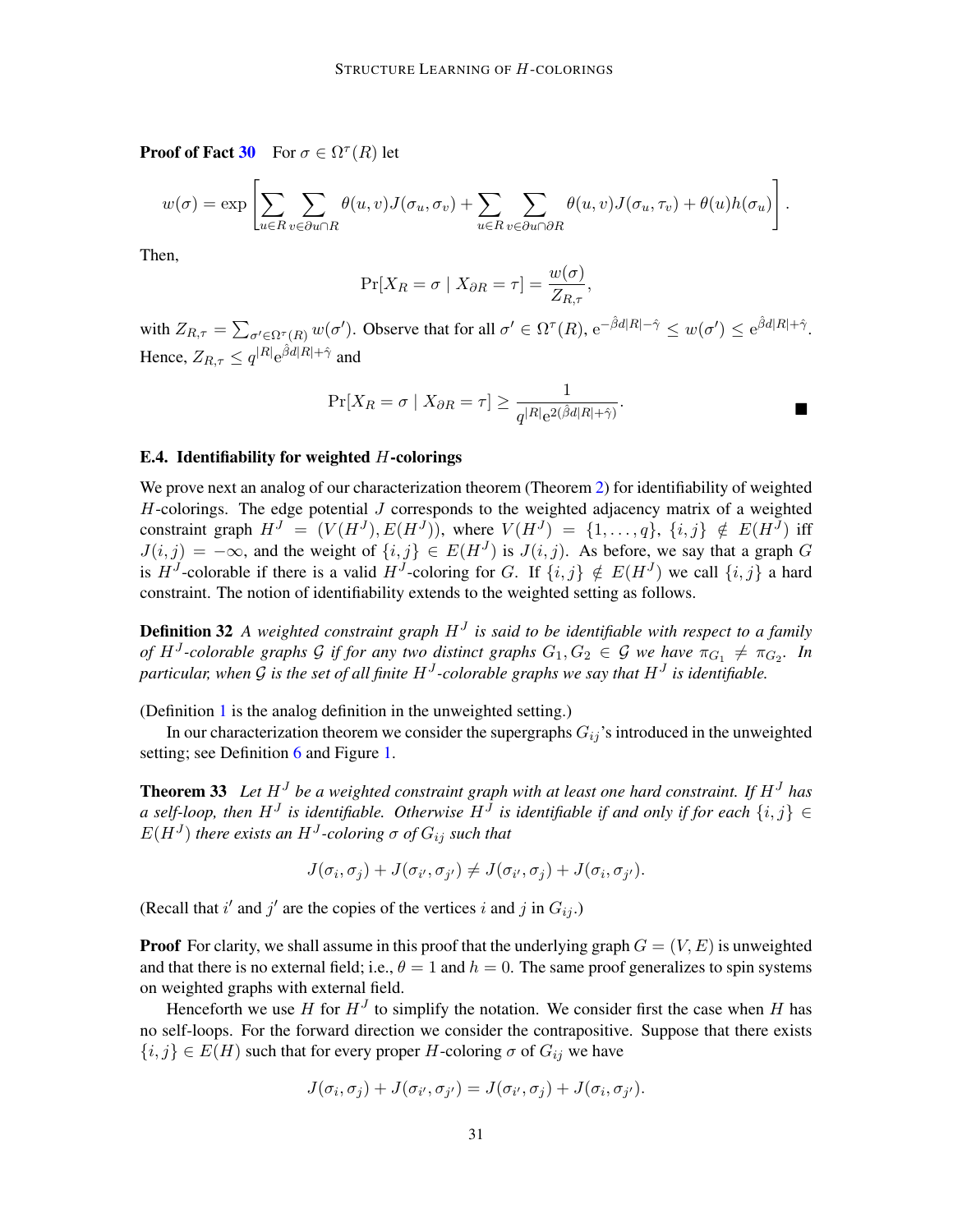<span id="page-31-0"></span>

Figure 5: A constraint graph H, its supergraph  $G_{12}^2$  and the graphs  $F_1$  and  $F_2$ .

Under this assumption we construct two distinct H-colorable graphs  $F_1, F_2$  such that  $\pi_{F_1} = \pi_{F_2}$ ; this implies that  $H$  is not identifiable, which would complete the proof of the forward direction. For this, for each  $\{i, j\} \in E(H)$  let us define the supergraph  $G_{ij}^2$  of H that is the result of creating two copies i', i'' of vertex i and two copies  $j', j''$  of vertex j, with no edges between i', i'', j', j''. Formally, for each  $\{i, j\} \in E(H)$ , we define the graph  $G_{ij}^2 = (V(G_{ij}^2), E(G_{ij}^2))$  as follows:

- 1.  $V(G_{ij}) = V(H) \cup \{i', i'', j', j''\}$  where  $i', i'', j', j''$  are four new colors;
- 2. If  $\{a, b\} \in E(H)$ , then the edge  $\{a, b\}$  is also in  $E(G_{ij}^2)$ ;
- 3. For each  $k \in V(G_{ij}^2) \setminus \{i', i'', j', j''\}$ , the edges  $\{i', k\}$  and  $\{i'', k\}$  are in  $G_{ij}^2$  if and only if the edge  $\{i, k\}$  is in H, and similarly  $\{j', k\}, \{j'', k\} \in E(G_{ij}^2)$  if and only if  $\{j, k\} \in E(H)$ ;

see Figure [5](#page-31-0) for an example.

Let  $\sigma$  be an H-coloring of  $G_{ij}^2$ . Since the subgraphs induced by  $V(G_{ij}^2) \setminus \{i^*, j^*\}$  with  $i^* \in$  $\{i', i''\}$  and  $j^* = \{j', j''\}$  are all isomorphic to  $G_{ij}$ , our assumption implies

<span id="page-31-3"></span><span id="page-31-2"></span><span id="page-31-1"></span>
$$
J(\sigma_i, \sigma_j) + J(\sigma_{i'}, \sigma_{j'}) = J(\sigma_{i'}, \sigma_j) + J(\sigma_i, \sigma_{j'}),
$$
\n(9)

$$
J(\sigma_i, \sigma_j) + J(\sigma_{i''}, \sigma_{j''}) = J(\sigma_{i''}, \sigma_j) + J(\sigma_i, \sigma_{j''}),
$$
\n(10)

$$
J(\sigma_i, \sigma_j) + J(\sigma_{i''}, \sigma_{j'}) = J(\sigma_{i''}, \sigma_j) + J(\sigma_i, \sigma_{j'}),
$$
\n(11)

<span id="page-31-4"></span>
$$
J(\sigma_i, \sigma_j) + J(\sigma_{i'}, \sigma_{j''}) = J(\sigma_{i'}, \sigma_j) + J(\sigma_i, \sigma_{j''}).
$$
\n(12)

Since the sum of the right-hand sides of  $(9)$  and  $(10)$  is equal to the sum of the right-hand sides of  $(11)$  and  $(12)$ , we get

<span id="page-31-5"></span>
$$
J(\sigma_{i'}, \sigma_{j'}) + J(\sigma_{i''}, \sigma_{j''}) = J(\sigma_{i''}, \sigma_{j'}) + J(\sigma_{i'}, \sigma_{j''}).
$$
\n(13)

Now, let

$$
F_1 = (V(G_{ij}^2), E(G_{ij}^2) \cup \{\{i', j'\}, \{i'', j''\}\}),
$$
  

$$
F_2 = (V(G_{ij}^2), E(G_{ij}^2) \cup \{\{i'', j'\}, \{i', j''\}\});
$$

see Figure [5.](#page-31-0) Then, using [\(6\)](#page-27-1), for any H-coloring  $\sigma$  of  $G_{ij}^2$  we have

$$
\frac{\pi_{F_1}(\sigma)}{\pi_{F_2}(\sigma)} = \frac{Z_{F_1}^{-1} \exp (J(\sigma_{i'}, \sigma_{j'}) + J(\sigma_{i''}, \sigma_{j''}))}{Z_{F_2}^{-1} \exp (J(\sigma_{i''}, \sigma_{j'}) + J(\sigma_{i'}, \sigma_{j''}))} = \frac{Z_{F_2}}{Z_{F_1}},
$$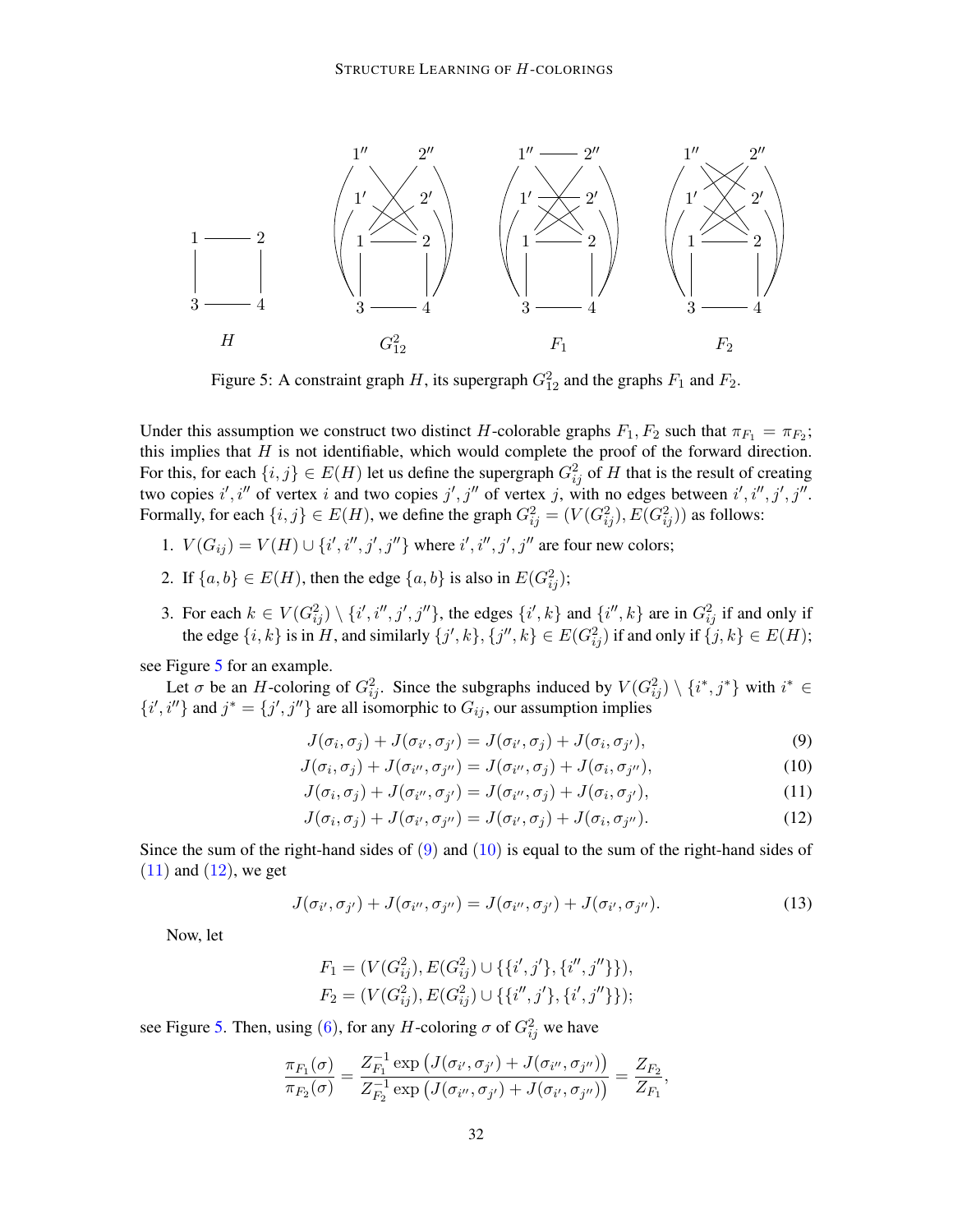which is a constant independent of  $\sigma$ . By [\(13\)](#page-31-5),  $\pi_{F_1}$  and  $\pi_{F_2}$  have the same support. Moreover, any H-coloring of  $F_1$  or  $F_2$  is also an H-coloring of  $G_{ij}^2$ . Hence, we conclude that  $\pi_{F_1} = \pi_{F_2}$ , implying  $H$  is not identifiable. This completes the proof of the forward direction.

For the reverse direction suppose that for all  $\{i, j\} \in E(H)$  there exists an H-coloring  $\sigma$  of  $G_{ij}$ where

$$
J(\sigma_i, \sigma_j) + J(\sigma_{i'}, \sigma_{j'}) \neq J(\sigma_{i'}, \sigma_j) + J(\sigma_i, \sigma_{j'}).
$$

Consider two H-colorable graphs  $G_1 = (V, E_1)$  and  $G_2 = (V, E_2)$  such that  $\pi_{G_1} = \pi_{G_2}$ . We show that for any  $u, v \in V$ ,  $\{u, v\} \in E_1$  iff  $\{u, v\} \in E_2$  and thus  $G_1 = G_2$ . This implies that H is identifiable.

Let  $u, v \in V$  and let  $\tau$  be an H-coloring of  $G_1$ . Since  $\pi_{G_1} = \pi_{G_2}$ , then  $\tau$  is also an H-coloring of  $G_2$ . Suppose  $i = \tau(u)$  and  $j = \tau(v)$ . If i and j are not compatible, then  $\{u, v\} \notin E_1$  and  $\{u, v\} \notin E_2$ . Thus, let us assume i and j are compatible. Let  $\sigma$  be an H-coloring of  $G_{ij}$  such that

$$
J(a,b) + J(a',b') \neq J(a',b) + J(a,b'),
$$

where  $a = \sigma_i$ ,  $b = \sigma_j$ ,  $a' = \sigma_{i'}$ ,  $b' = \sigma_{j'}$ ; we know such an H-coloring exists by assumption.

Now consider the conditional distribution  $\pi_{G_1,uv}^{\tau}$  on the vertices u and v of  $G_1$  given the configuration  $\tau(V \setminus \{u, v\})$ . Then,

$$
p_1(G_1) := \pi_{G_1,uv}^{\tau}(X_u = a, X_v = b) = \frac{1}{Z_{\text{cond}}(G_1)} \exp[h_a + h_b + \mathbb{1}(\{u, v\} \in E_1)J(a, b)]
$$
  
\n
$$
p_2(G_1) := \pi_{G_1,uv}^{\tau}(X_u = a', X_v = b') = \frac{1}{Z_{\text{cond}}(G_1)} \exp[h_{a'} + h_{b'} + \mathbb{1}(\{u, v\} \in E_1)J(a', b')]
$$
  
\n
$$
p_3(G_1) := \pi_{G_1,uv}^{\tau}(X_u = a', X_v = b) = \frac{1}{Z_{\text{cond}}(G_1)} \exp[h_{a'} + h_b + \mathbb{1}(\{u, v\} \in E_1)J(a', b)]
$$
  
\n
$$
p_4(G_1) := \pi_{G_1,uv}^{\tau}(X_u = a, X_v = b') = \frac{1}{Z_{\text{cond}}(G_1)} \exp[h_a + h_{b'} + \mathbb{1}(\{u, v\} \in E_1)J(a, b')],
$$

where  $Z_{\text{cond}}(G_1)$  is the normalizing factor for  $\pi_{G_1,uv}^{\tau}$ ,

$$
h_a = \sum_{w \in \partial u} J(a, \tau(w)),
$$
  

$$
h_b = \sum_{w \in \partial v} J(b, \tau(w))
$$

and  $h_{\alpha'}$ ,  $h_{b'}$  are defined in similar manner. This gives

$$
\frac{p_1(G_1)p_2(G_1)}{p_3(G_1)p_4(G_1)} = \exp \left[ \mathbb{1}(\{u, v\} \in E_1)(J(a, b) + J(a', b') - J(a', b) - J(a, b')) \right]
$$

Since by assumption  $J(a, b) + J(a', b') - J(a', b) - J(a, b') \neq 0$ ,  $\{u, v\} \in E(G_1)$  if and only if  $p_1(G_1)p_2(G_1) \neq p_3(G_1)p_4(G_1)$ . Moreover,  $\pi_{G_1} = \pi_{G_2}$  and thus  $p_k(G_1) = p_k(G_2)$  for  $k \in$  $\{1, 2, 3, 4\}$ . Hence,

$$
\frac{p_1(G_1)p_2(G_1)}{p_3(G_1)p_4(G_1)} = \frac{p_1(G_2)p_2(G_2)}{p_3(G_2)p_4(G_2)}.
$$

This implies that  $\{u, v\} \in E_1$  iff  $\{u, v\} \in E_2$  and so  $G_1 = G_2$ . This completes the proof of the reverse direction when  $H$  does not have self-loops. When  $H$  has at least one self-loop then using